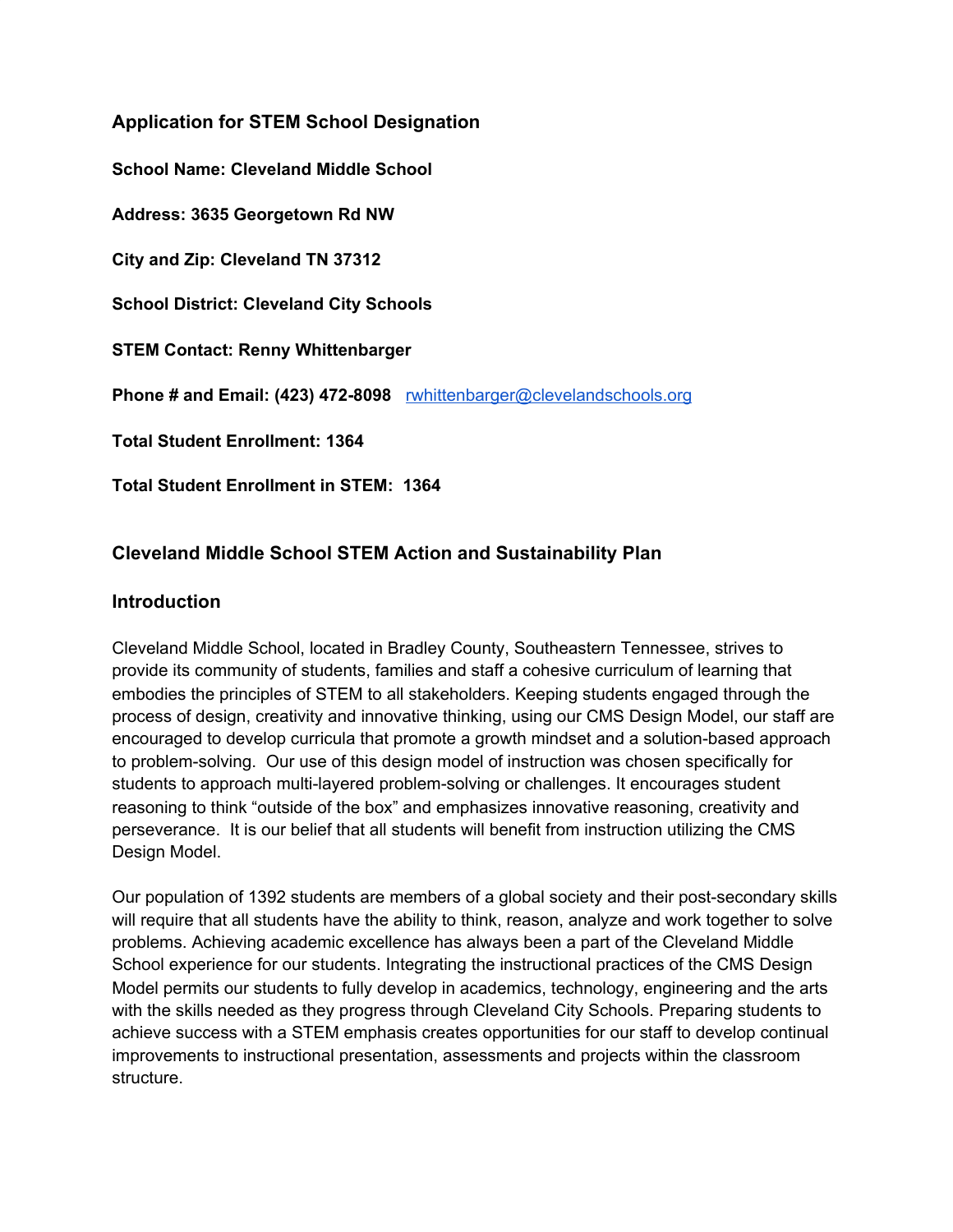Inside of our classrooms, students are implementing STEM practices as they collaboratively solve problems related to our changing world. The CMS Design Model recognizes that the process is not a linear structure but instead encourages students to employ flexibility in their design reasoning. Beginning with empathy, as a means of understanding, students move to clarify what the problem is asking them to do. Students generate a hypothesis of the problem before creating its probable solution. As a next step, students develop a process of testing their designed solution to check their reasoning and success. An important part of the design model requires students to clarify and reflect upon their solution utilizing feedback for improvement. All CMS students are taught that these STEM principles can be implemented in cross-curriculum academics.

Our instructors know that students benefit from exposure to multiple learning experiences and strive to provide lessons that extend beyond the four walls of the classroom. Moving instruction to an outside environment when applicable or providing instruction in a co-teaching scenario permits students to daily engage in STEM lessons for increased rigor and deeper understanding. Presenting active student engagement opportunities permits students to achieve a higher cohesive reasoning level for all of the STEM principles. With the CMS Design Model, instructors and students are able to gain stronger understanding for improved solutions to learning practices.

Cleveland Middle School strongly encourages and provides teachers with professional development opportunities. Our teachers meet multiple times a month within curriculum areas and informally, throughout grade levels and academic areas. Cross-curricular opportunities occur both informally and formally, frequently through the structure of our middle school schedule. Grade level meetings are scheduled weekly/monthly and include members of ESL, SPED, Counseling and Related Arts to share current perspectives on student experiences. All grade levels interact as grade level teams and content area teams, with the 6th and 7th grade forming smaller teams composed of 2, 3, and 4 members. Our 8th grade team is formed by 4 content areas to permit students to learn the necessary transition skills in preparation for their high school experience. Additional partnerships are formed with our Related Arts team/Library Media as they are paired with a Math or Science instructor schoolwide for our Lucy Writing curriculum. These partnerships provide opportunities for designing instruction, receiving instructional feedback, creating assessments, celebrating student success, and focusing on STEM instructional techniques. It is because of the opportunities that these continued contacts enable CMS staff members to develop Project Based Learning (PBL) for improved instructructional assessment. Student understanding and knowledge can be assessed with multiple forms such as summative, formative, presentations, portfolios, and collaborative PBL experiences.

Director of [Schools](https://2212251b-a6fc-4dbb-88de-94bcbd27cb94.filesusr.com/ugd/2b7659_7856fac8128e46a9970b10ab69421f6e.pdf) Letter of Support [Principal](https://2212251b-a6fc-4dbb-88de-94bcbd27cb94.filesusr.com/ugd/2b7659_2f8f8719c09249b68f67a2f36eab4b93.pdf) Letter of Support [Community](https://2212251b-a6fc-4dbb-88de-94bcbd27cb94.filesusr.com/ugd/2b7659_b9dd2ddac264422b98dd598ed48d8178.pdf) Letter of Support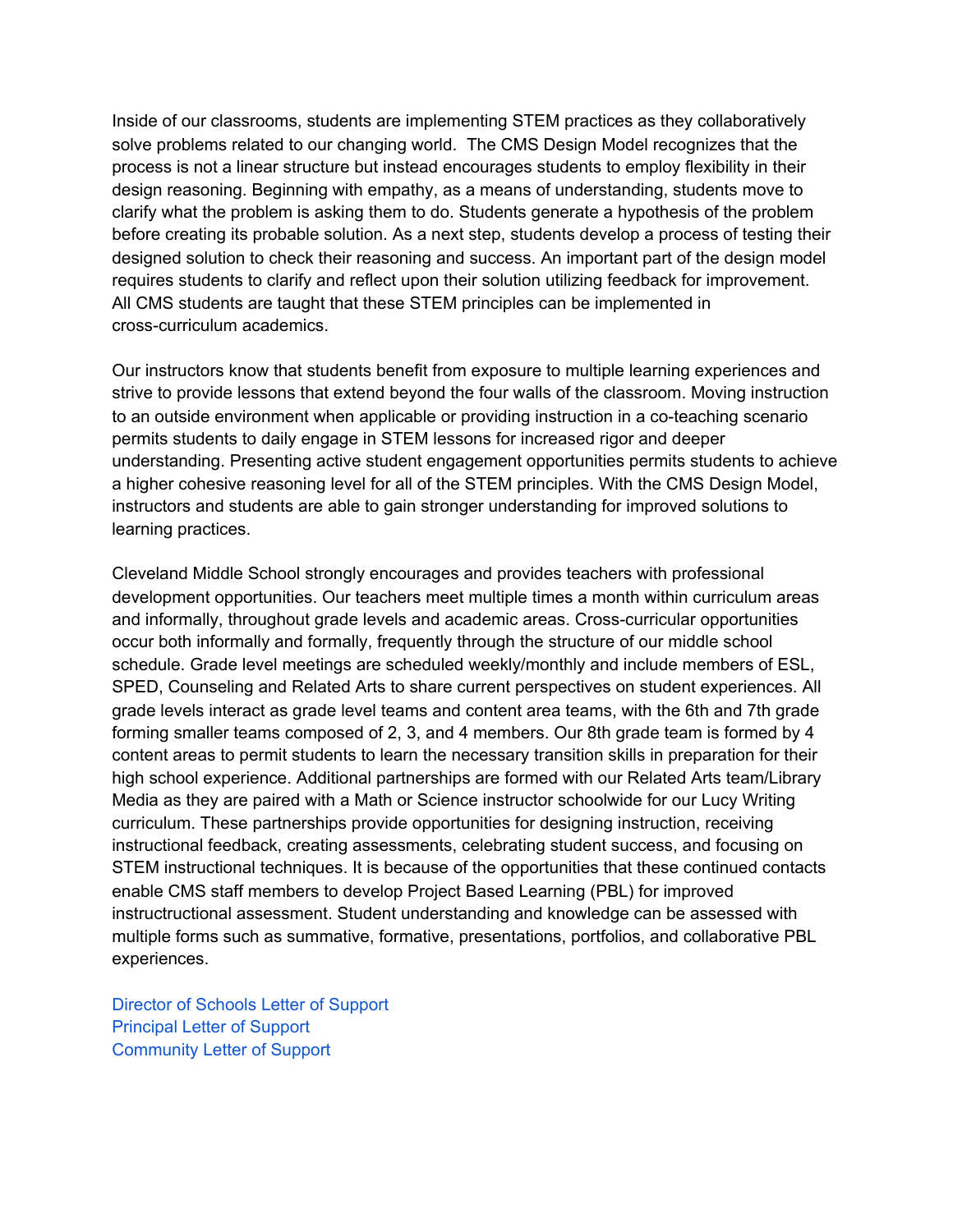# **[Cleveland Middle Focus Goals](https://2212251b-a6fc-4dbb-88de-94bcbd27cb94.filesusr.com/ugd/2b7659_a1358f45218b40be9e4dbb3dfdae6e29.pdf)**

- Cleveland Middle School will work to provide students equal access to a safe learning environment that promotes academic achievement, limits lost instructional time and ensures that all students have the opportunity to learn.
- Cleveland Middle School will maintain a positive Level 3 or higher district score in TVAAS and meet its district
- Cleveland Middle School will maintain a positive Level 3 or higher district score in TVAAS Literacy and meet its district Literacy AMOs by grade band and subgroup.
- Cleveland Middle School will attain a positive Level 3 or higher district score in TVAAS Composite and meet its district Science AMOs by grade band and subgroup.
- Provide opportunity for all students to receive a STEM-based education.

# **[Cleveland Middle School STEM Focus Goals](https://2212251b-a6fc-4dbb-88de-94bcbd27cb94.filesusr.com/ugd/2b7659_987bf6bbed4644f89a1cb7a652c04ff7.pdf)**

After completing the self-assessment with our STEM Leadership Team, Cleveland Middle School will:

- During the 2020/2021 school year, Cleveland Middle School will work to implement STEM PD strategies introduced in 2019/2020 PD
- Teachers will implement the CMS Design Model into their instructional course.
- Cleveland Middle School's STEM Leadership Team will continue to meet regularly to discuss areas for improvement in growth and classroom STEM learning opportunities.
- STEM PD sessions will be scheduled within CMS for all teachers throughout the 2020/2021 school year for continual and increased usage of PBL in CMS classrooms.
- Related STEM PD opportunities are provided through the district after school and also self-selection by teachers and encouraged in its use.
- Cleveland Middle School will provide students with opportunities for experiences with Service-Learning, 21st Century Skills, Community Projects, Career Assessment (YouScience), Career Research, Career Inventory (YouScience), Classroom Speakers and Industry Design Challenges.
- Cleveland Middle School will continue to work with the Cleveland Chamber of Commerce in implementing partnerships through its BEST Partners Program, providing support to our school programs, as classroom and school partners and the Junior Achievement Program (both in 7th and 8th grades) where the business and community volunteers instruct our students in both career and economic life skills.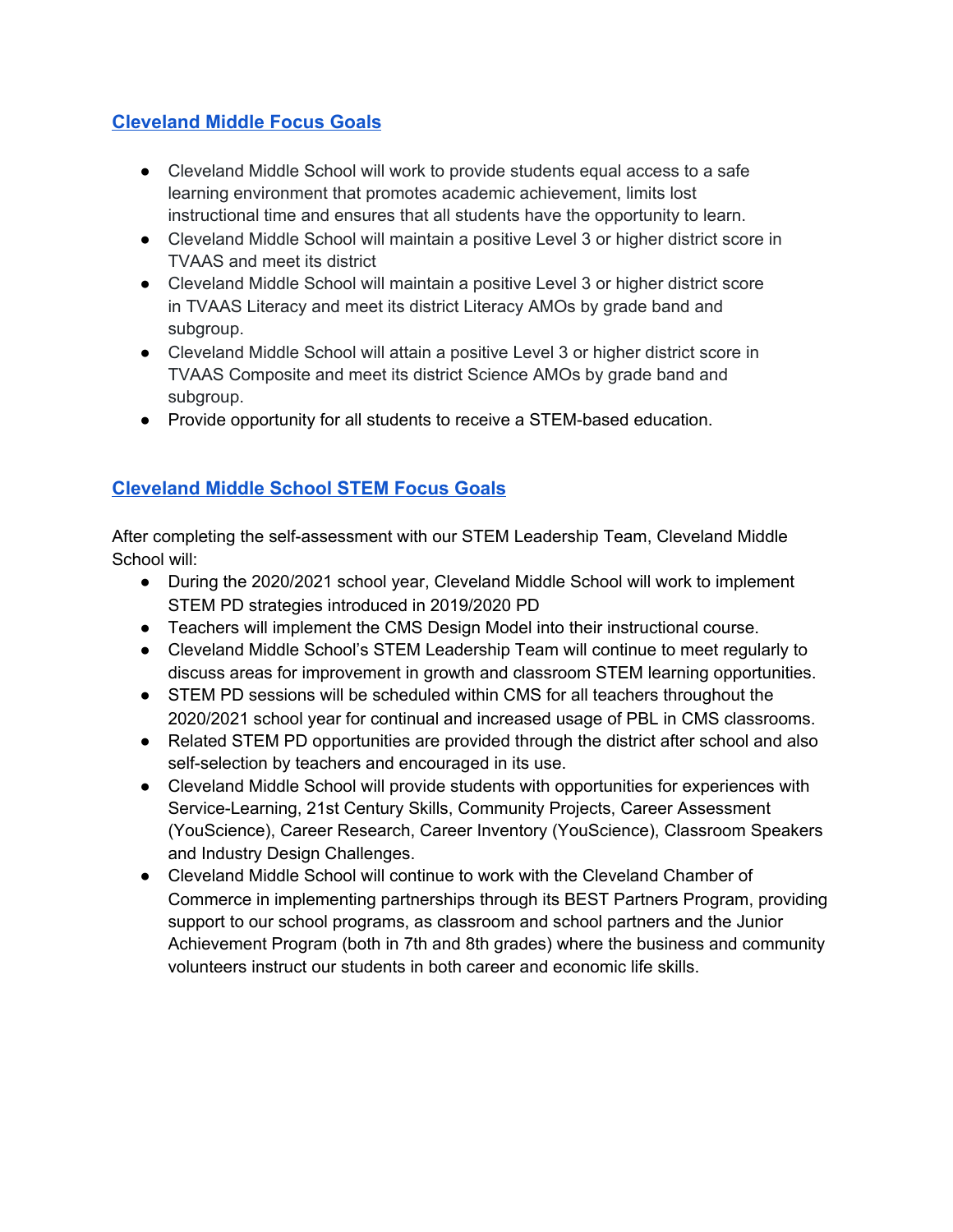# **[Infrastructure](https://www.cmssteam.com/infrastucture)**

### **Attribute 1.1 STEM Action and Sustainability Plan**

The development of the STEM Action and Sustainability Plan involves all members of the CMS STEM Leadership Team and the support of CMS staff in contributing to its successful implementation and sustainability. The Leadership Team formed subcommittees to focus on each attribute as their responsibility for contributing to the development of the Action and Sustainability Plan. Our team met as a whole group to communicate, share and receive feedback from the other committees. Each "Attribute" committee worked hard to include all faculty in the collection of input and resources/evidence related to our CMS goal of STEM Designation. Our plan is the result of many individuals working together school-wide, collectively, towards a single goal, that of being a STEM designated school.

CMS STEM Designation [Self-Assessment](https://2212251b-a6fc-4dbb-88de-94bcbd27cb94.filesusr.com/ugd/2b7659_6d26aa69261641928972a8757de808b3.docx?dn=CMS%20STEM%20School%20Designation%20Self-Assessm) CCS January 2021 Board [Highlights](https://2212251b-a6fc-4dbb-88de-94bcbd27cb94.filesusr.com/ugd/2b7659_b0dbcea04c7045cfbcd3e387eecabfaf.pdf) CMS Design [Thinking](https://www.cmssteam.com/cms-s-t-e-a-m-design-model) Model CMS Principal Weekly [Communication](https://www.smore.com/1gbp8-cms-this-week) (related to STEM)

### **Attribute 1.2 STEM Leadership Team**

Cleveland Middle School benefits from its cohesive STEM Leadership Team composed of faculty representing all disciplines from CTE, Academic Content, Fine Arts, Library Media, SPED and Administration. The goal of our team is to encourage, support and lead our school as it moves forward in the integration of STEM implementation. Each area representation is tasked with communicating and guiding their content areas forward in the development of STEM classroom curriculum. The members are responsible for leadership in weekly/monthly content area meetings and grade-level meetings. The leadership team has played a key role in providing guidance to the development of our STEM Action and Sustainability Plan. Our district CTE Coordinator Renny Wattenbarger leads our district CTE Business/Advisory team to coordinate the communication between community partners and respective partners related to the STEM designation's goals and initiatives. His work, along with the advisory team, is vital to the success of our CMS Action and Sustainability Plan.

# **Cleveland Middle School Leadership Team**

| Name                 | Email                               | Role                                                   |
|----------------------|-------------------------------------|--------------------------------------------------------|
| Renny Whittenbarger  | rwhittenbarger@clevelandschools.org | Supervisor of Career and<br><b>Technical Education</b> |
| <b>Scott Carroll</b> | scarroll@clevelandschools.org       | <b>CMS Assistant Principal</b>                         |

#### **STEM Leadership Team: Infrastructure [Subcommittee](https://2212251b-a6fc-4dbb-88de-94bcbd27cb94.filesusr.com/ugd/2b7659_839f06903dc64a65931630f4aeb2e89f.pdf)**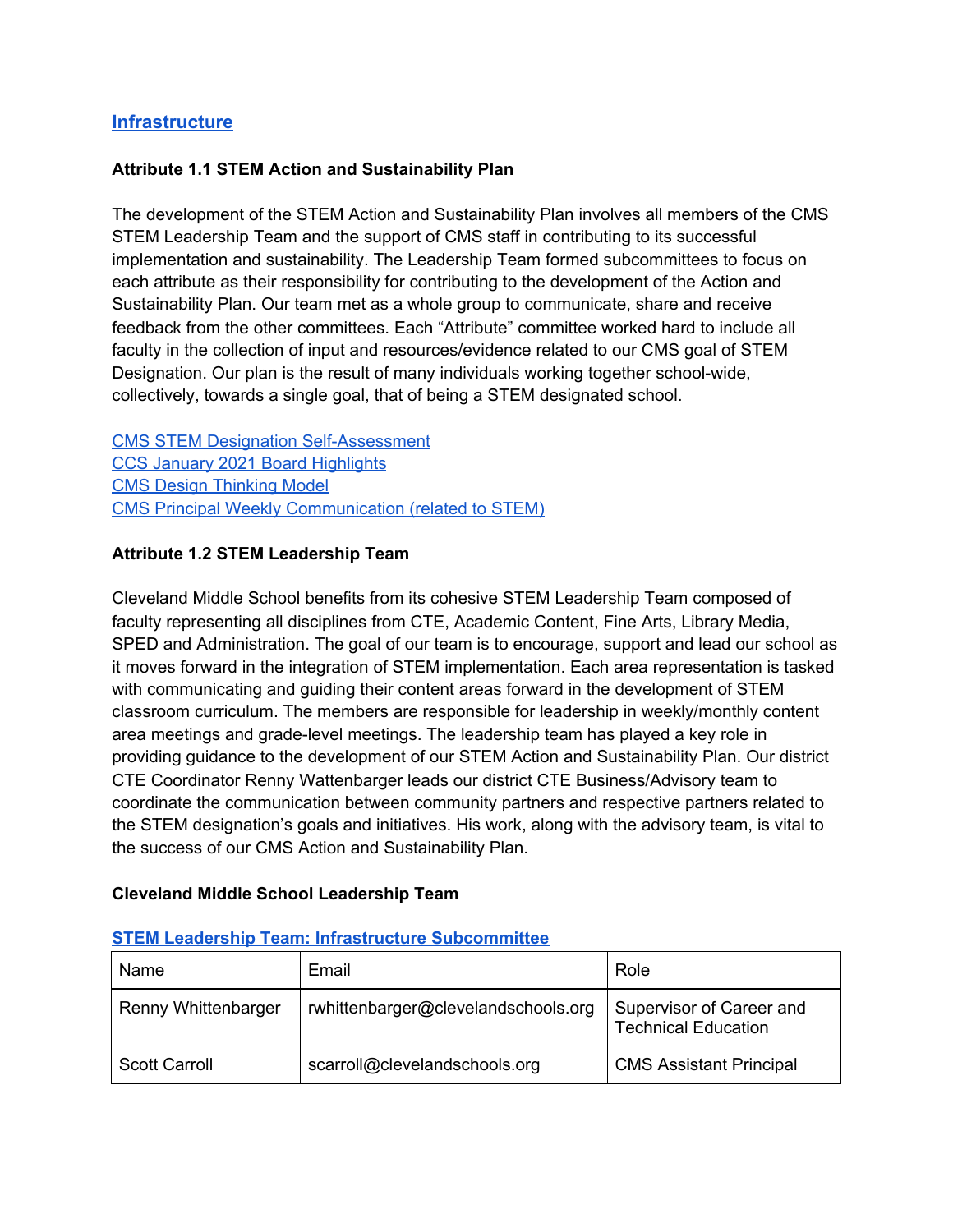| Jeff Elliott       | jelliott@clevelandschools.org | <b>Chief Academic Officer</b>                                           |
|--------------------|-------------------------------|-------------------------------------------------------------------------|
| <b>Joel Barnes</b> | jbarnes@clevelandschools.org  | <b>Supervisor of Secondary</b><br><b>Education and Federal</b><br>Funds |
| Leneda Laing       | llaing@clevelandschools.org   | <b>CMS Principal</b>                                                    |

# **STEM Leadership Team:Curriculum and Instruction Subcommittee**

| <b>Name</b>          | Email                         | Role                          |  |
|----------------------|-------------------------------|-------------------------------|--|
| <b>Kristen Early</b> | kearly@clevelandschools.org   | <b>Mathematics Teacher</b>    |  |
| <b>Emily Buckner</b> | ebuckner@clevelandschools.org | <b>Science Teacher</b>        |  |
| K.J. Harris          | kharris@clevelandschools.org  | <b>Social Studies Teacher</b> |  |
| Sarah Thomas         | sthomas@clevelandschools.org  | <b>Science Teacher</b>        |  |
| David Hanley         | dhanley@clevelandschools.org  | <b>English Teacher</b>        |  |

# **STEM Leadership Team: Professional Development Subcommittee**

| <b>Name</b>             | Email                          | <b>Role</b>              |
|-------------------------|--------------------------------|--------------------------|
| <b>Emily Raper</b>      | eraper@clevelandschools.org    | <b>BLADE Facilitator</b> |
| <b>Erica Parker</b>     | eparker@clevelandschools.org   | <b>English Teacher</b>   |
| Cheree Thompson         | cthompson@clevelandschools.org | <b>Science Teacher</b>   |
| <b>Christina Melton</b> | cmelton@clevelandschools.org   | <b>Science Teacher</b>   |

### **STEM Leadership Team: Achievement Subcommittee**

| <b>Name</b>   | <b>Email</b>                  | <b>Role</b>                      |
|---------------|-------------------------------|----------------------------------|
| Erin Lefever  | elafever@clevelandschools.org | <b>ESL Teacher</b>               |
| Ali Creel     | acreel@clevelandschools.org   | <b>Special Education Teacher</b> |
| Ed Fickley    | efickley@clevelandschools.org | <b>Social Studies Teacher</b>    |
| Tonya Caywood | tcaywood@clevelandschools.org | <b>Science Teacher</b>           |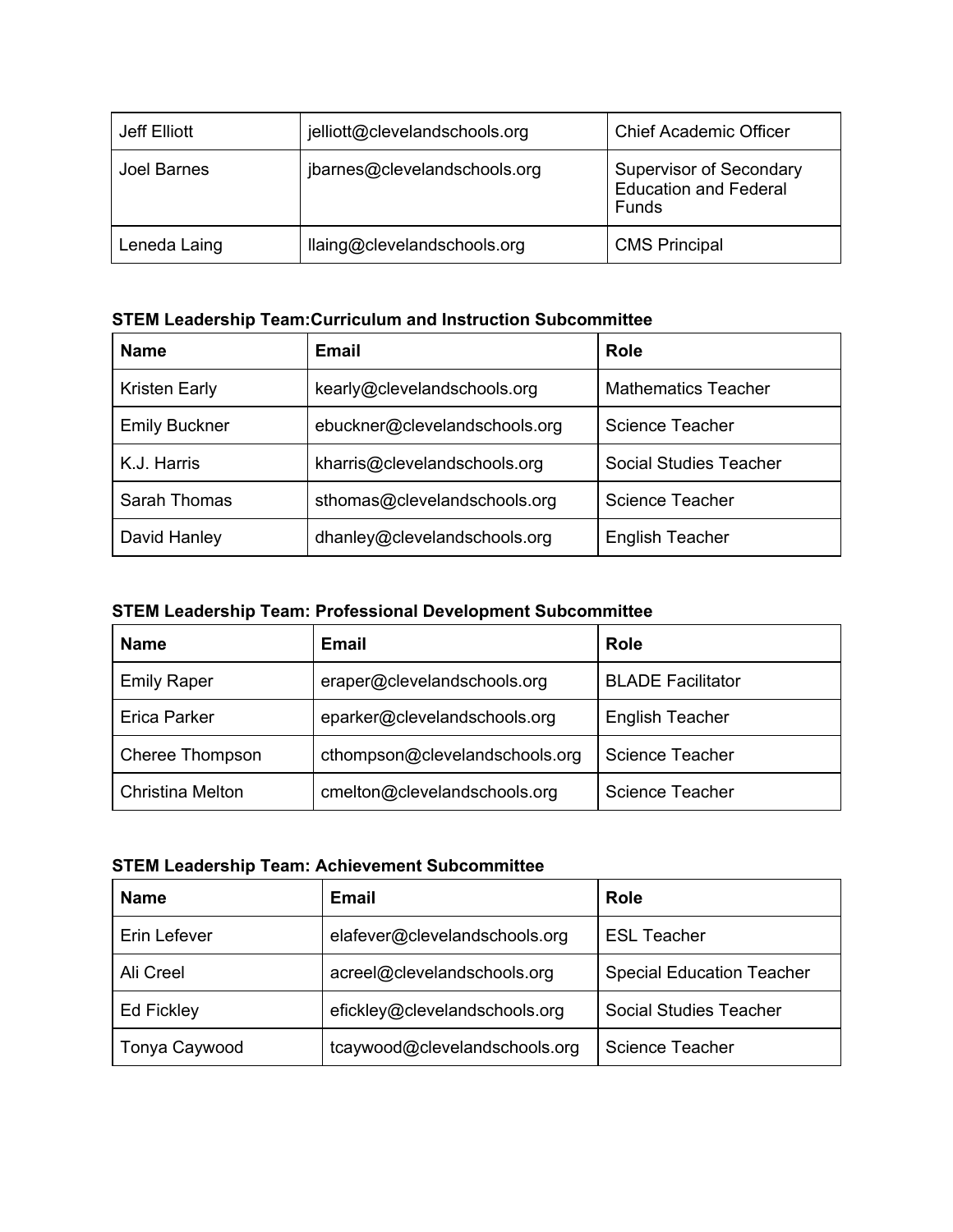| <b>Name</b>         | <b>Email</b>                      | <b>Role</b>                                  |
|---------------------|-----------------------------------|----------------------------------------------|
| Derek Morris        | dmorris@clevelandschools.org      | <b>Engineering &amp; Robotics</b><br>Teacher |
| Jon Bovee           | jbovee@clevelandschools.org       | <b>Medical Science Teacher</b>               |
| <b>Grace Dyrek</b>  | gdyrek@clevelandschools.org       | Library Media Teacher                        |
| Rodney Broadnax     | rbroadnax@clevelandschools.org    | Art Teacher                                  |
| Valerie Helmstetter | vhelmstetter@clevelandschools.org | <b>Mathematics Teacher</b>                   |

|  | <b>STEM Leadership Team: Community and Post-Secondary Partnerships Subcommittee</b> |  |
|--|-------------------------------------------------------------------------------------|--|
|  |                                                                                     |  |

[2020/2021](https://2212251b-a6fc-4dbb-88de-94bcbd27cb94.filesusr.com/ugd/2b7659_a9cb1fa178ab476691a8595d1eb78d5b.pdf) Meeting Agendas [Example](https://2212251b-a6fc-4dbb-88de-94bcbd27cb94.filesusr.com/ugd/2b7659_31ae08c4045a4b378e5237f6123fb7de.pdf) of Attribute 5 Meeting Agenda Images of STEM [Leadership](https://www.cmssteam.com/infrastucture) Meeting Attribute 2 [Planning](https://docs.google.com/presentation/d/12moxOvLpxr2xWxoqfdzqEY5kdXrNSFNk1AUl6tH-qW8/edit#slide=id.p) Meeting

#### **Administrative STEM Committee Members**

| Name                 | Email                               | Role                                                                           |
|----------------------|-------------------------------------|--------------------------------------------------------------------------------|
| Renny Whittenbarger  | rwhittenbarger@clevelandschools.org | Supervisor of Career and<br><b>Technical Education</b>                         |
| <b>Scott Carroll</b> | scarroll@clevelandschools.org       | <b>CMS Assistant Principal</b>                                                 |
| Jeff Elliott         | jelliott@clevelandschools.org       | <b>Chief Academic Officer</b>                                                  |
| Joel Barnes          | jbarnes@clevelandschools.org        | <b>Supervisor of Secondary</b><br><b>Education and Federal</b><br><b>Funds</b> |
| Leneda Laing         | llaing@clevelandschools.org         | <b>CMS Principal</b>                                                           |

STEM Leadership Team members who are tasked with additional responsibilities necessary for successful implementation and sustainability of STEM at CMS.

- Emily Raper is our BLADE (Blended Learning and Digital Enhancement) Coordinator, who is our on-site coordinator for our 1 to 1 instructional device project. She ensures that student devices function properly, provides student, parent and teacher support in the form of educational instructional videos, assists in teacher lesson delivery with technological information, guides our virtual learning program and leads related professional development.
- Scott Carroll (Assistant Principal) and Leneda Laing (Principal) provide teacher coordination of STEM activities and initiatives through weekly communication and provide leadership within our school.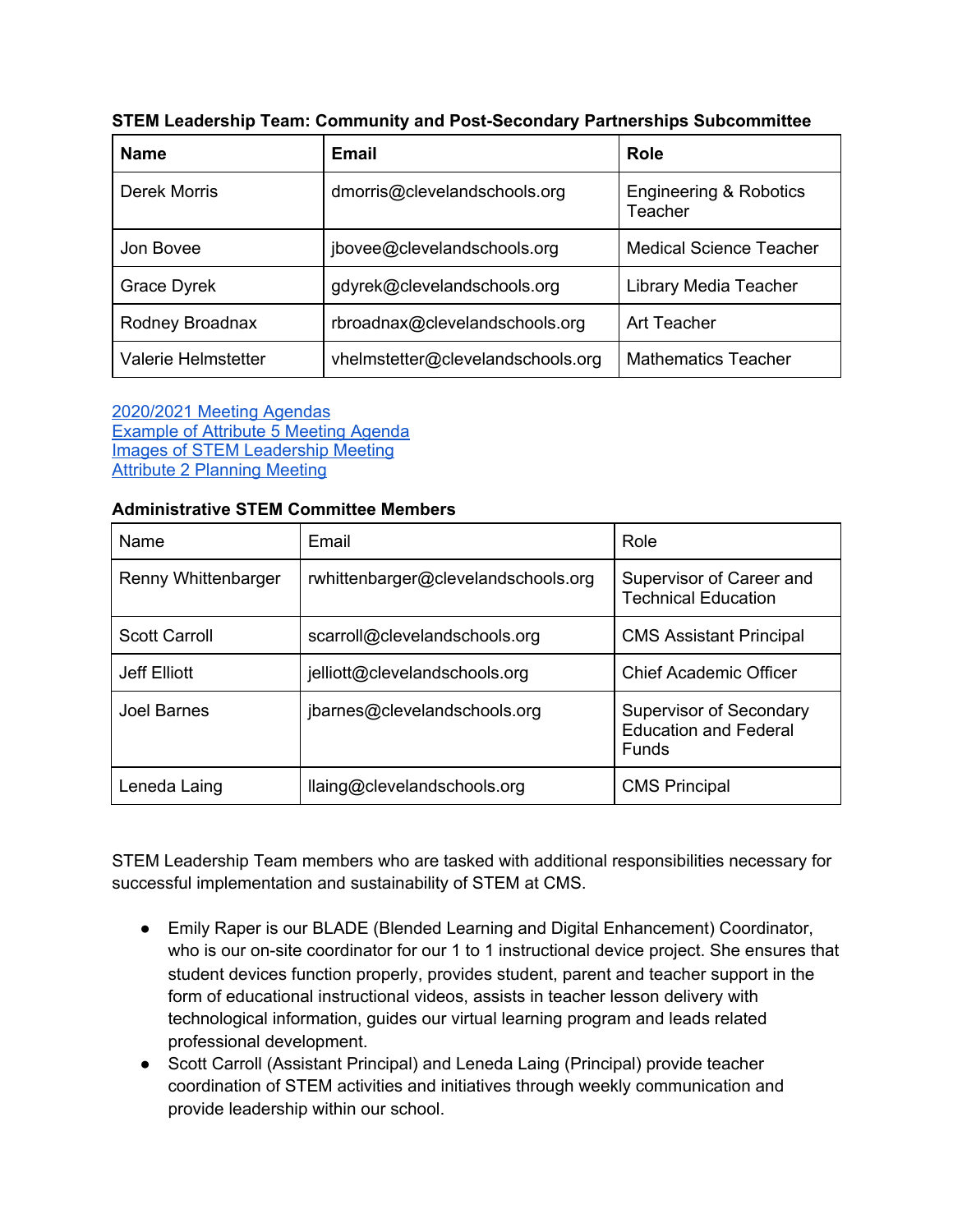- Grace Dyrek (Library Media Specialist) designs and maintains a CMS STEM website for our school resources to be uploaded and shared.
- The CMS Library (quided by Grace Dyrek) has received \$30,000 from BCPEF (Bradley Cleveland Public Education Foundation) for the creation and support of Overdrive, a digital access library containing STEM-related materials and resources for students.She was also influential in pursuing a grant for the addition of a Z-Space computer (virtual reality device) which is used in our STEM lessons.
- CMS currently has 3 CTE Certified Teachers and 1 WBL Certifications. The middle school does not directly engage in WBL but all CMS students participate in a career exploration course as a related arts, in addition to the numerous CTE courses such as Engineering I and II, Business and Computer (including 1 college credit course Computer Applications), Communications (our morning television) and Medical Science. These classes provide a foundation for our students to be successful as they transition to Cleveland High School and its WBL program.

Cleveland Middle School's goal of achieving STEM Designation is continually communicated within the school and district through advisory meetings, PD sessions, administrative meetings, curriculum meetings, content department meetings, school-wide faculty and staff meetings, in addition to community leaders, the Chamber of Commerce and various civic groups. We intend to continue communicating the goals and initiatives of STEM Designation for our school to all invested partners as their input is essential to the success of STEM at our school. The input/feedback received from all stakeholders is utilized in the guiding of the CMS STEM Leadership Team to continually improve and refine its goals within the goals of CMS STEM goals and the guidelines of STEM Designation. Our Career and Technical education teachers will hold a minimum of two advisory meetings during the 2020/2021 school year sharing the STEM Designation goals.

| <b>Name</b>            | <b>Company/Responsibilities</b>            | <b>Email</b>                   |
|------------------------|--------------------------------------------|--------------------------------|
| Abby Webb              | May Create/Marketing Project Manager       | abby@maycreate.com             |
| Joshua Foggin          | Wicked Woodshop/Owner                      | josh@wickedwoodshop.com        |
| <b>Kelly Hughes</b>    | <b>CMS Teacher</b>                         | khughes@clevelandschools.org   |
| <b>Megen Saez</b>      | Parent                                     | msaez@clevelandschools.org     |
| Franklin Odom          | <b>Retired CTE Teacher</b>                 | fwodom@gmail.com               |
| Andrea Lockerby        | Tennova/Director of Professional Outreach  | andrea.lockerby@mytennova.com  |
| Meghan Guinn           | <b>Etsy Store Owner</b>                    | meghan.guinn@gmail.com         |
| Jada Stewart           | <b>EMT for Bradley County</b>              | jada25671@gmail.com            |
| <b>Gracilyn Kersey</b> | <b>CMS Student</b>                         | gkere00@clevelandschools.org   |
| Adi Patel              | <b>CMS Student and Class Ambassador</b>    | apatel07@clevelandschools.org  |
| Camden Lockerby        | <b>CMS Student and Class Ambassador</b>    | clocke01@clevelandschools.org  |
| <b>Hailey South</b>    | <b>CMS Student and Class Ambassador</b>    | hsouth01@clevelandschools.org  |
| Jailee Easley          | <b>CMS Student and Class Ambassador</b>    | jeasle00@clevelandschools.org  |
| Kinslee McGowan        | <b>CMS Student and Class Ambassador</b>    | kmcgow00@clevelandschools.org  |
| Leah Adriaanse         | <b>CMS Student and Class Ambassador</b>    | ladria00@clevelandschools.org  |
| <b>October Cox</b>     | <b>CMS Student and Class Ambassador</b>    | ocox00@clevelandschools.org    |
| <b>Derek Morris</b>    | <b>CTE STEM Teacher</b>                    | dmorris@clevelandschools.org   |
| Deree Shilling         | <b>CTE Medical Science Teacher</b>         | dshilling@clevelandschools.org |
| Hannah Medema          | <b>CTE Business Communications Teacher</b> | hmedema@clevelandschools.org   |

#### **2019/2020 CCS/STEM Advisory Committee**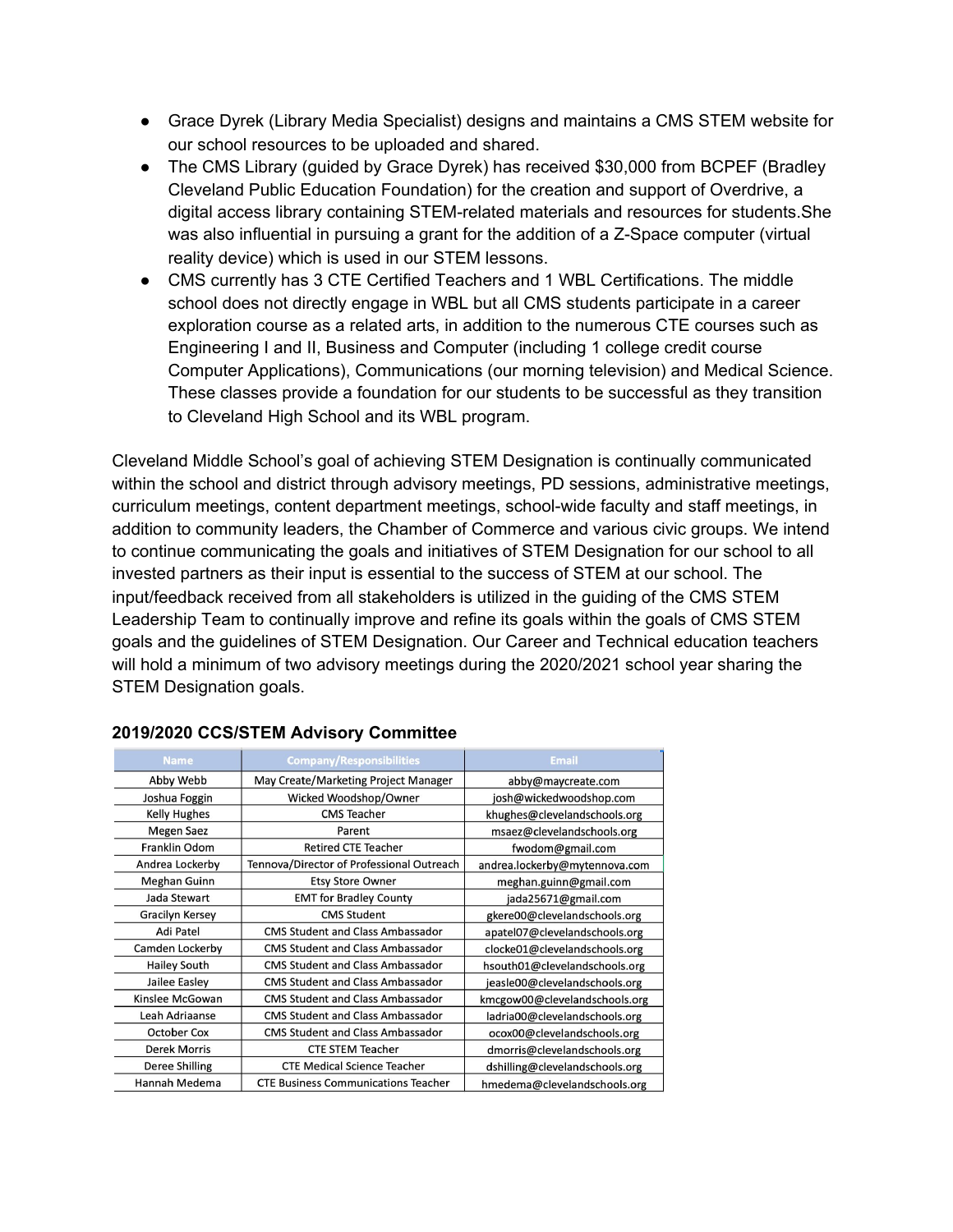# **Attribute 1.3 Professional [Development](https://2212251b-a6fc-4dbb-88de-94bcbd27cb94.filesusr.com/ugd/2b7659_c3f72122915e4a8786afa456565f1f0b.pdf) for Leadership Team**

Integrated and supported by Cleveland Middle School administration and staff is the recognition of its need to continually seek professional development opportunities related to STEM instruction and activities. The STEM Leadership Team focuses its energy on providing communication and instruction to the CMS faculty with Professional Development opportunities and best practices related to STEM instruction during weekly content are meetings, monthly grade-level meetings and during PD assigned days. In doing so, this encourages its members of the Leadership Team to work together in its monthly meetings on ideas of achieving opportunities of new learning for all team members and faculty. This has resulted in attendance/presenters of the STEM Leadership Team at the following:

# **Attribute 1.3 CMS STEM Leadership Professional Development**

| <b>Professional</b><br><b>Development</b> | <b>Date</b>                                                                                                                        | Name(s)                     | <b>How training assisted STEM</b><br>education implementation at CMS                                                                                                                                                                                                                                                                                                                                                                                                                                                                                                                                                                   |
|-------------------------------------------|------------------------------------------------------------------------------------------------------------------------------------|-----------------------------|----------------------------------------------------------------------------------------------------------------------------------------------------------------------------------------------------------------------------------------------------------------------------------------------------------------------------------------------------------------------------------------------------------------------------------------------------------------------------------------------------------------------------------------------------------------------------------------------------------------------------------------|
| <b>Google Certified Educator</b>          | June 6, 2020                                                                                                                       | <b>Kristen Early</b>        | This rigorous program designed by<br>Google empowers teachers to learn<br>and use all GSuite for Education<br>tools. Teachers, in turn, utilize these<br>programs within the context of their<br>classrooms to promote critical<br>thinking, problem solving, and<br>design thinking. Students use the<br><b>GSuite for Education applications</b><br>for PBLs, group work, and<br>experiments in their classrooms.<br>This certification ensures that the<br>teacher is using the most up-to-date<br>technology tools and can efficiently<br>integrate these tools to promote<br><b>STEM education at Cleveland</b><br>Middle School. |
| <b>Capturing Kids Hearts</b>              | August 2018,<br>January 2019,<br>August 2019,<br>January 2020,<br>August 2020,<br>Ongoing<br>during<br>PLC/SLT<br>Team<br>meetings | All STEM Leadership<br>Team | Capturing Kids Hearts gave us the<br>ability as teachers to step away<br>from the academic standards of<br>your typical lesson plan and<br>embrace the whole student. We<br>were given tools to allow the<br>students the ability to collaborate<br>with teachers to create a social<br>contract instead of your typical<br>classroom rules. This gives the<br>students ownership within the                                                                                                                                                                                                                                           |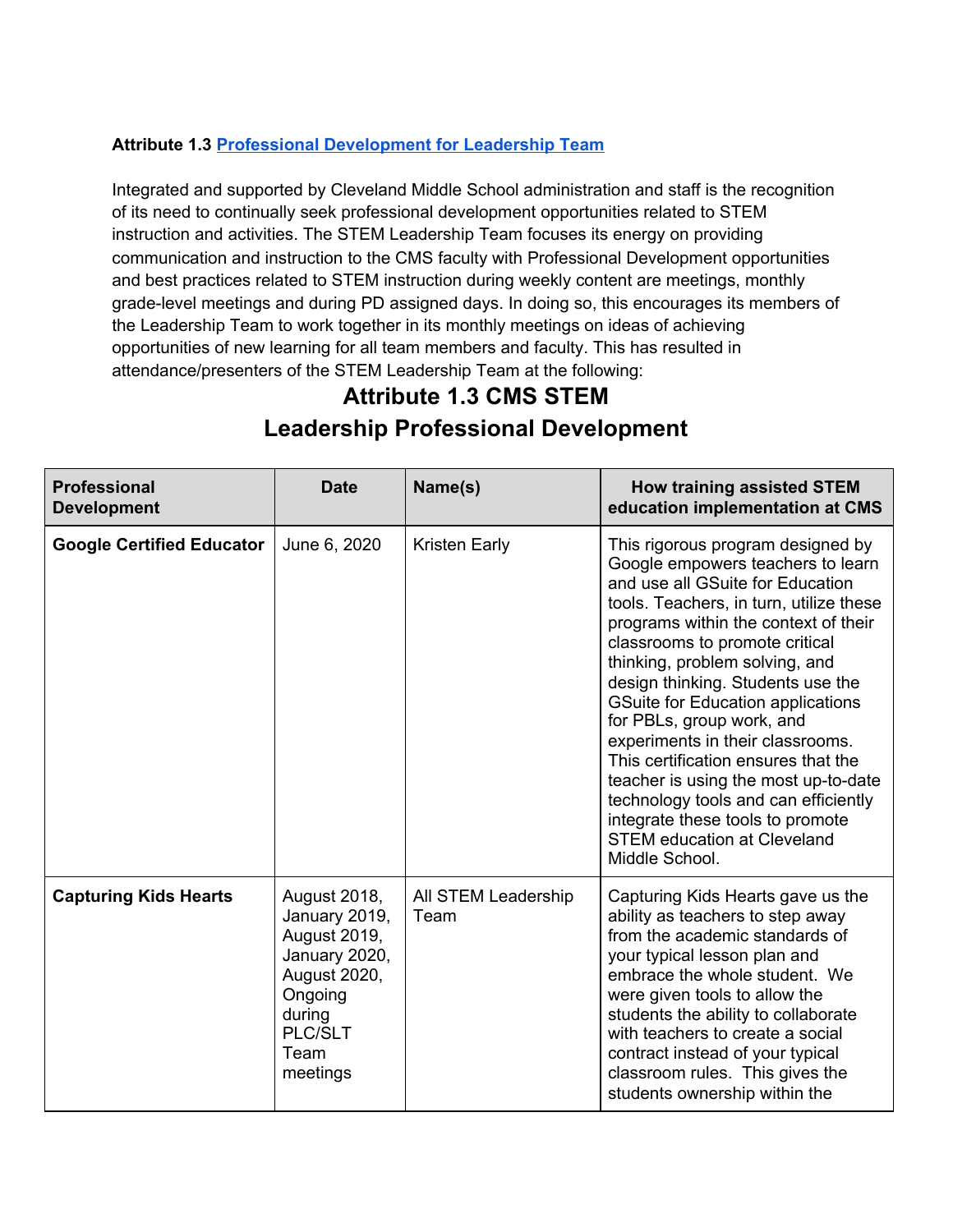|                      | Leadworthy<br>Classes taught<br>August 2020<br>to present   |                             | classroom, the ability to think<br>critically about their own behaviors,<br>and the use a peer checking system<br>to glean feedback immediately.<br>Capturing Kids hearts training<br>allowed us as a staff to unify on our<br>social norms and classroom<br>management. This also gave us the<br>ability to really get to the heart of<br>teaching and why we do it! Through<br>building relationships with our<br>students we can see further growth<br>in their overall academics as well as<br>take a greater interest in our<br>student's lives. Not all of the tools<br>that the CKH training gave us will<br>work for every student or every<br>class, we are able to do a<br>self-reflection and adapt our<br>teaching and classroom<br>management based on the specific<br>students within those classes, which<br>allows our students to think and<br>reflect which is part of our school<br>STEM thinking process.<br>The leadership (leadworthy) portion<br>of CKH fits in the community aspect<br>of STEM. We have used TED talks<br>to replace guest speakers. Also,<br>teachers have used their<br>background as a service technician,<br>a caterer and TLE manager to<br>acclimate students to job skills. |
|----------------------|-------------------------------------------------------------|-----------------------------|----------------------------------------------------------------------------------------------------------------------------------------------------------------------------------------------------------------------------------------------------------------------------------------------------------------------------------------------------------------------------------------------------------------------------------------------------------------------------------------------------------------------------------------------------------------------------------------------------------------------------------------------------------------------------------------------------------------------------------------------------------------------------------------------------------------------------------------------------------------------------------------------------------------------------------------------------------------------------------------------------------------------------------------------------------------------------------------------------------------------------------------------------------------------------------------------------------------------------|
| <b>TECH Tuesdays</b> | Tuesdays,<br>Monthly during<br>the 2019-2020<br>school year | All STEM Leadership<br>Team | <b>Tech Tuesdays allowed teachers</b><br>the opportunity to receive small<br>group instruction and assistance<br>with various technology platforms in<br>their classrooms. The slogan "pick a<br>path, pick a pace, just not zero"<br>encouraged all educators to use<br>technology in their classroom in<br>some capacity, and it removed the<br>fear of failure. Teachers were also<br>given the opportunity to collaborate<br>cross curricularly to create projects                                                                                                                                                                                                                                                                                                                                                                                                                                                                                                                                                                                                                                                                                                                                                     |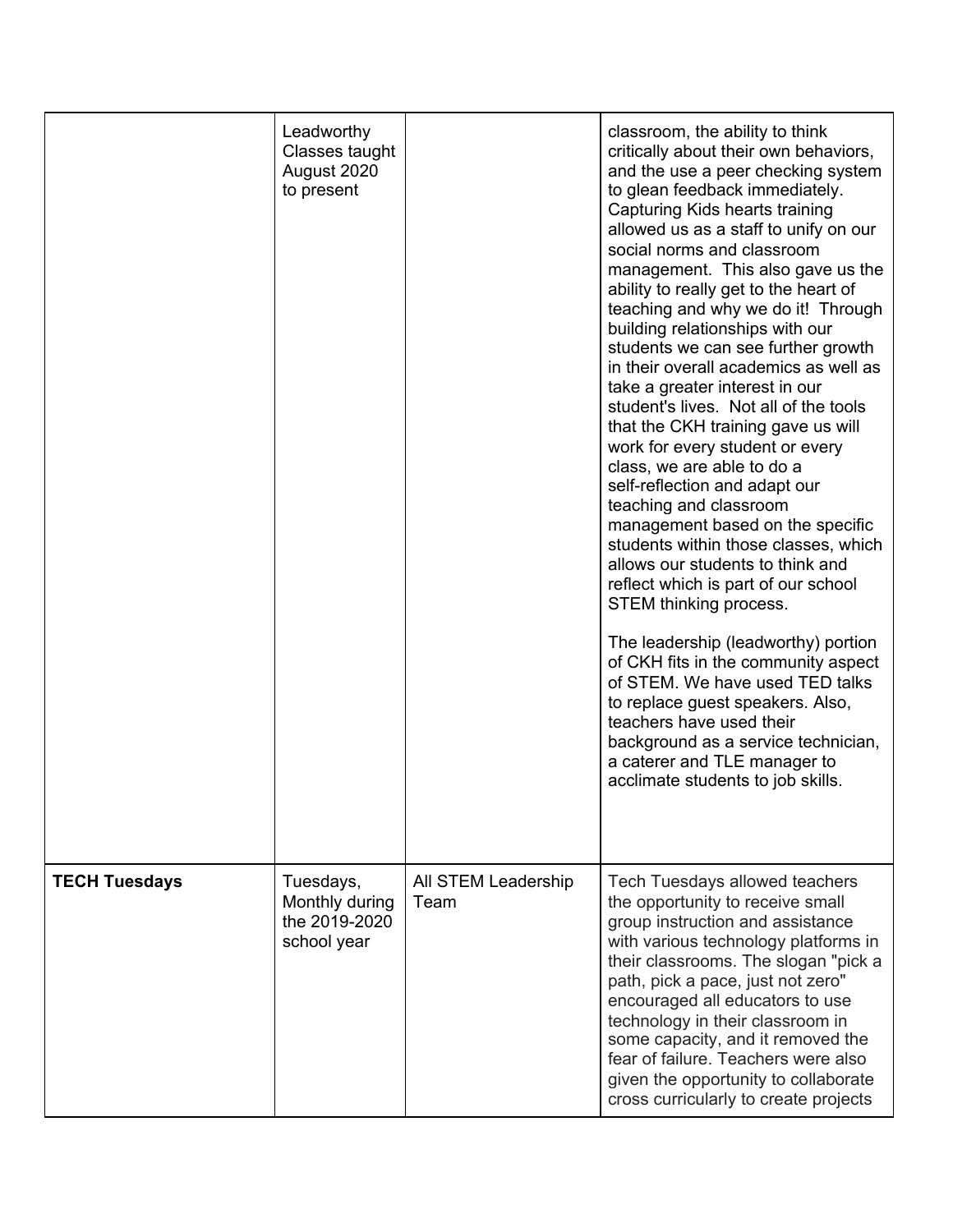|                                                   |                          |                             | and lessons to engage students by<br>integrating technology into their<br>PBLs and classroom lessons. Some<br>of these projects include creating<br>videos, designing infographics,<br>engineering bridges and catapults,<br>or even modeling the structure of<br>atoms.                                                                                                                                                                                                                                                                                                                                                                                                                                                                                                            |
|---------------------------------------------------|--------------------------|-----------------------------|-------------------------------------------------------------------------------------------------------------------------------------------------------------------------------------------------------------------------------------------------------------------------------------------------------------------------------------------------------------------------------------------------------------------------------------------------------------------------------------------------------------------------------------------------------------------------------------------------------------------------------------------------------------------------------------------------------------------------------------------------------------------------------------|
| <b>STEM Design Thinking</b><br><b>Process</b>     | January 4,<br>2021       | All STEM Leadership<br>Team | The STEM leadership team<br>participated in a training from TSIN<br>entitled "Introduction to Design<br>Thinking" where teachers and<br>administrators were taught the<br>stages of design and then<br>experienced the stages of design.<br>This training helped CMS staff truly<br>understand the design thinking<br>process that we expect from our<br>students. This training allowed our<br>teachers to enhance the PBLs and<br>lessons that they are doing in their<br>classroom to ensure alignment to<br>the design thinking map (CMS<br>STEM initiatives). The training also<br>allowed teachers to plan for future<br>classroom assessments, activities,<br>and PBLs for future use.                                                                                       |
| <b>Partners in Education</b><br><b>Conference</b> | 1/21/2020 -<br>1/27/2020 | Ali Creel                   | During PIE, faculty attended a<br>workshop on STEM in the<br>classroom. This challenged us to<br>not just teach a standard, but use<br>different mediums to help students<br>take notes, use peer feedback, and<br>create tangibly abstract concepts in<br>math. During a lesson, we begin<br>with the text, to model the new skill,<br>we do it together on white boards,<br>and then they do their independent<br>work including 10 minutes of<br>'struggle' time. Most students lack<br>confidence in themselves and this<br>time allows them the time to start an<br>activity they perceive as hard<br>knowing we will then work on it<br>together. As we go over the<br>problems, staff learned to give direct<br>feedback starting with "something<br>good" and followed by a |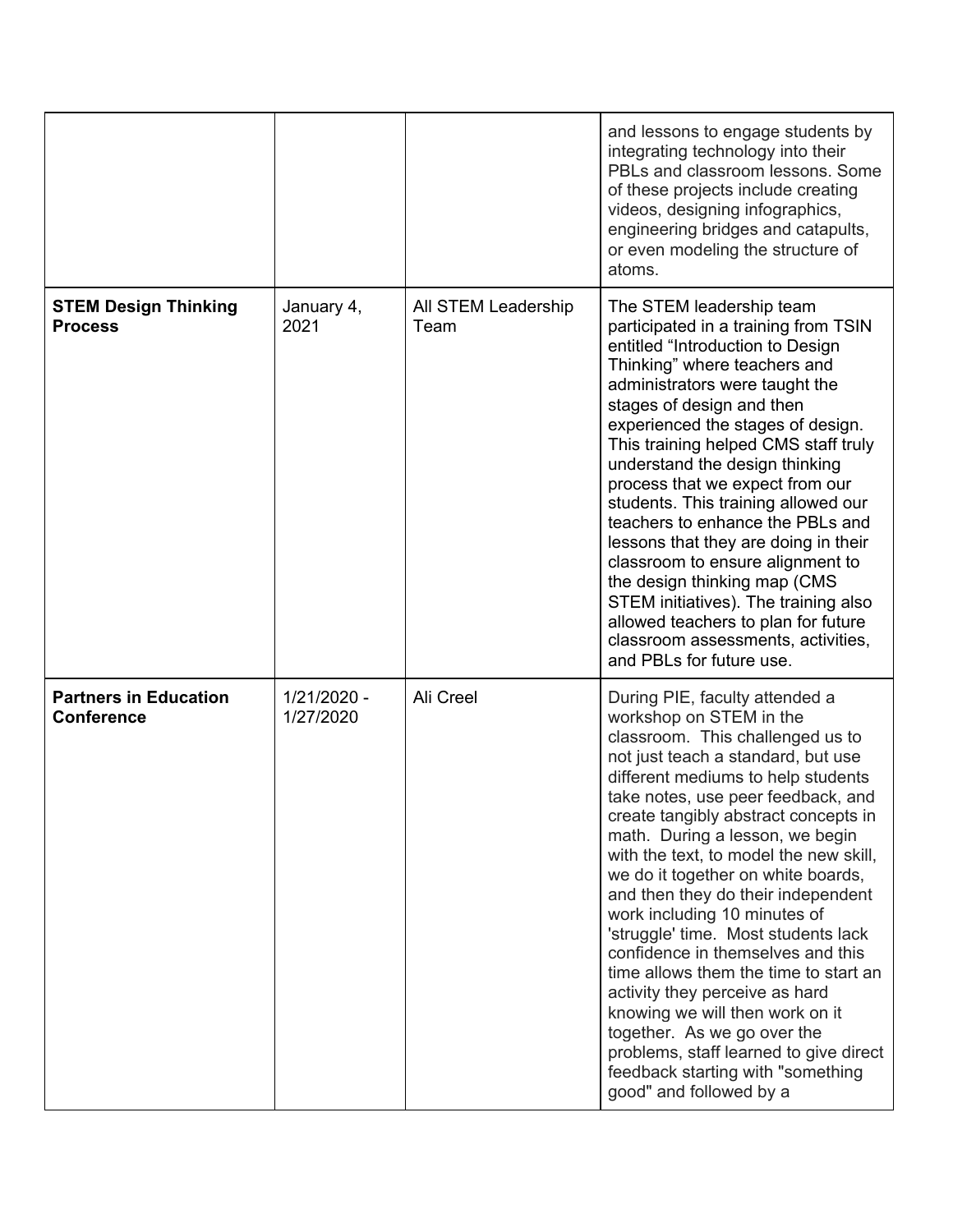|                                           |                                       |                         | modification that might be needed.<br>Through the conference, attendees<br>were empowered to know that their<br>students are capable of doing great<br>things despite their disabilities. We<br>have shared this information with<br>the special education department to<br>assist with their implementation of<br>STEM education.                                                                                                                                                                                                                                                                                                                                                                                                                                                                                                                                                                                                |
|-------------------------------------------|---------------------------------------|-------------------------|-----------------------------------------------------------------------------------------------------------------------------------------------------------------------------------------------------------------------------------------------------------------------------------------------------------------------------------------------------------------------------------------------------------------------------------------------------------------------------------------------------------------------------------------------------------------------------------------------------------------------------------------------------------------------------------------------------------------------------------------------------------------------------------------------------------------------------------------------------------------------------------------------------------------------------------|
| <b>NCTM Regional</b><br><b>Conference</b> | 10/2-4/2019                           | Valerie Helmstetter     | Several members of our<br>mathematics faculty attended the<br><b>NCTM Regional Conference in</b><br>Nashville TN. Being with like<br>minded peers, who love the<br>teaching of mathematics invigorated<br>all of us in attendance. A focus of<br>the conference involved the<br>implementation of effective teaching<br>practices, creating positive change<br>in our classrooms and experiencing<br>the depth and excitement of<br>mathematics. The knowledge<br>gained in our sessions promoted<br>strong dialogue between staff how<br>to best incorporate STEM related<br>practices and manipulatives in our<br>CMS classrooms. Resources were<br>purchased at the conference that<br>are currently in use such as more<br>hands-on manipulatives for<br>graphing and numerical reasoning.<br>Our newfound knowledge and<br>information has been shared in<br>discussions with our peers in<br>content related conversations. |
| <b>TVA Energy Monsters</b>                | 1/21/2021,<br>2/10/2021,<br>2/11/2021 | <b>Christina Melton</b> | 1) How do we use energy?<br>2) How is energy made?<br>3) How can we be more efficient<br>and conserve energy?<br>While we use the complete STEM<br>Design Thinking Map to work<br>through project based learning, we<br>should also stress on in our daily<br>lessons the individual components<br>of the map. During this<br>presentation, students addressed<br>Empathizing and Clarifying.<br>Students Empathized by identifying                                                                                                                                                                                                                                                                                                                                                                                                                                                                                               |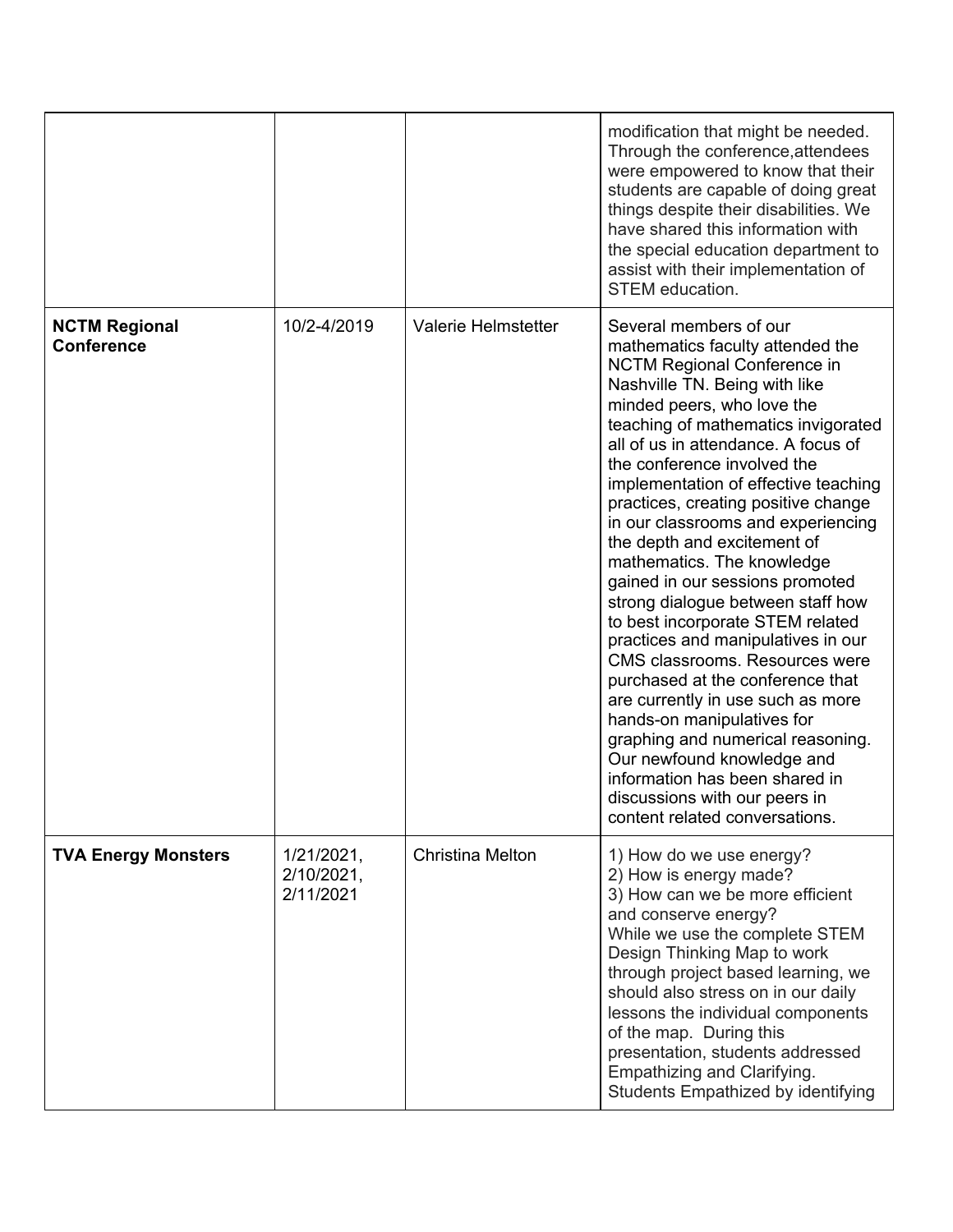|                             |                                           |                               | the problems with some of our<br>energy sources. Students Clarified<br>by asking questions about how the<br>energy sources worked or what<br>limitations they had. Students also<br>had to Empathize by identifying<br>ways energy was being wasted.<br>Students were asked to Generate<br>solutions for not wasting energy.<br>Some students even took the<br>questions in Clarifying to the next<br>level to Generate ideas for solutions<br>to other ways we could obtain<br>energy                                                                                                                                                                                                                                                                                                                                                                                             |
|-----------------------------|-------------------------------------------|-------------------------------|------------------------------------------------------------------------------------------------------------------------------------------------------------------------------------------------------------------------------------------------------------------------------------------------------------------------------------------------------------------------------------------------------------------------------------------------------------------------------------------------------------------------------------------------------------------------------------------------------------------------------------------------------------------------------------------------------------------------------------------------------------------------------------------------------------------------------------------------------------------------------------|
| <b>Lucy Calkins Writing</b> | 8/2019,<br>10/2019,<br>1/2020.<br>5/2020, | All STEM Leadership<br>Team   | The Lucy Calkins writing program<br>requires students to think through<br>the writing process using a<br>systematic approach. Students write<br>for real purposes and model their<br>writing after texts they see in the<br>real world. Students are encouraged<br>to choose subjects and topics that<br>are important to them. The Lucy<br>Calkins writing program engages<br>students and reinforces the<br><b>Cleveland Middle School STEM</b><br>Design Model by asking students to<br>inquire into meaningful subjects<br>through empathy of real world<br>issues, clarifying problems,<br>generating possible solutions,<br>creating new ways of examining the<br>issue, Since writing requires logical<br>thinking, planning, and support. It<br>bolsters the STEM program at<br>Cleveland Middle School by helping<br>students become critical and<br>sequential thinkers. |
| <b>TDOE STEM 101</b>        | 8/6/2020                                  | Derek Morris<br>Hannah Medema | The TDOE STEM 101 training<br>helped teachers have a better<br>understanding of the Design Think<br>Process. We were able to edit and<br>strengthen our current lesson plans<br>to include this STEM strategy with<br>the goal of deepening student<br>problem solving abilities.                                                                                                                                                                                                                                                                                                                                                                                                                                                                                                                                                                                                  |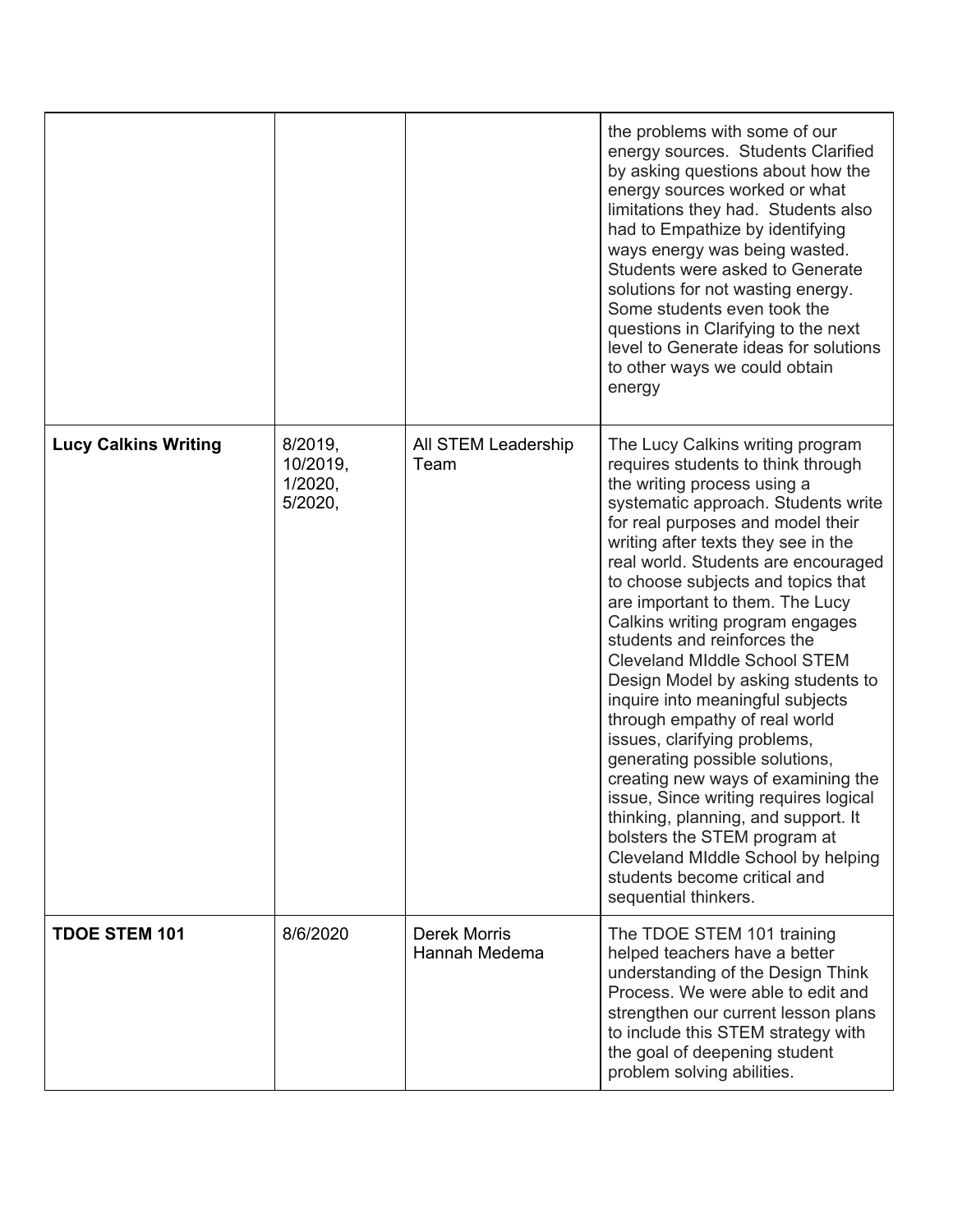| <b>Robotics for the Middle</b><br>Grades (4-8)/UTC | <b>Summer, 2019</b>        | Ali Creel<br><b>Valerie Helmstetter</b>                                                              | During our two week course, we<br>were given EV3 Lego Mindstorm<br>kits. The instructors also gave us<br>Venior adaptors to use with the<br>robots. We learned about STEM<br>careers, STEM in the classroom,<br>and using it as a club at our school.<br>We brought back the kits to CMS<br>and immediately used them for the<br>BETA Robotics team. We used the<br>same Lego Lessons for building<br>basics, programming, and then set<br>the students to work. The impact of<br>the Lego Workshops faculty has<br>taken over several summers, gives<br>our students the latest technology<br>and training from one of the top<br>producers in the World. Students<br>have already begun the engineering<br>process for the Robotics<br>competition for Beta STATE this<br>year. We will also be using the<br><b>LEGO Mindstorms with CMS</b><br>GIFTed students in the spring and<br>then the Venior adaptors to monitor<br>the weather as part of a STEM<br>hands on unit for 6th grade to<br>student clouds, temperature, and<br>environment. |
|----------------------------------------------------|----------------------------|------------------------------------------------------------------------------------------------------|---------------------------------------------------------------------------------------------------------------------------------------------------------------------------------------------------------------------------------------------------------------------------------------------------------------------------------------------------------------------------------------------------------------------------------------------------------------------------------------------------------------------------------------------------------------------------------------------------------------------------------------------------------------------------------------------------------------------------------------------------------------------------------------------------------------------------------------------------------------------------------------------------------------------------------------------------------------------------------------------------------------------------------------------------|
| <b>TN Stem Innovation</b><br><b>Summit</b>         | $5/14/2019 -$<br>5/15/2019 | <b>Derek Morris</b><br>Hannah Medema                                                                 | The TN STEM Innovation Summit<br>helped CTE teachers gather<br>strategies for integrating STEM in<br>our classrooms. It also helped us<br>raise student interest and<br>achievement in STEM education.                                                                                                                                                                                                                                                                                                                                                                                                                                                                                                                                                                                                                                                                                                                                                                                                                                            |
| <b>AMLE Presenters</b>                             | 2/9/2019                   | Dr. Leneda Laing<br>Kristen Early<br><b>Emily Buckner</b><br><b>Emily Raper</b><br><b>Ed Fickley</b> | Having students become active<br>learners promotes deep<br>understanding and critical<br>thinking. Storytelling can help<br>learning come alive for students.<br>This session will present digitally<br>based strategies to help<br>educators engage students to be<br>storytellers by learning to engage<br>in researching and synthesizing<br>information in order to create<br>presentations that reflect                                                                                                                                                                                                                                                                                                                                                                                                                                                                                                                                                                                                                                      |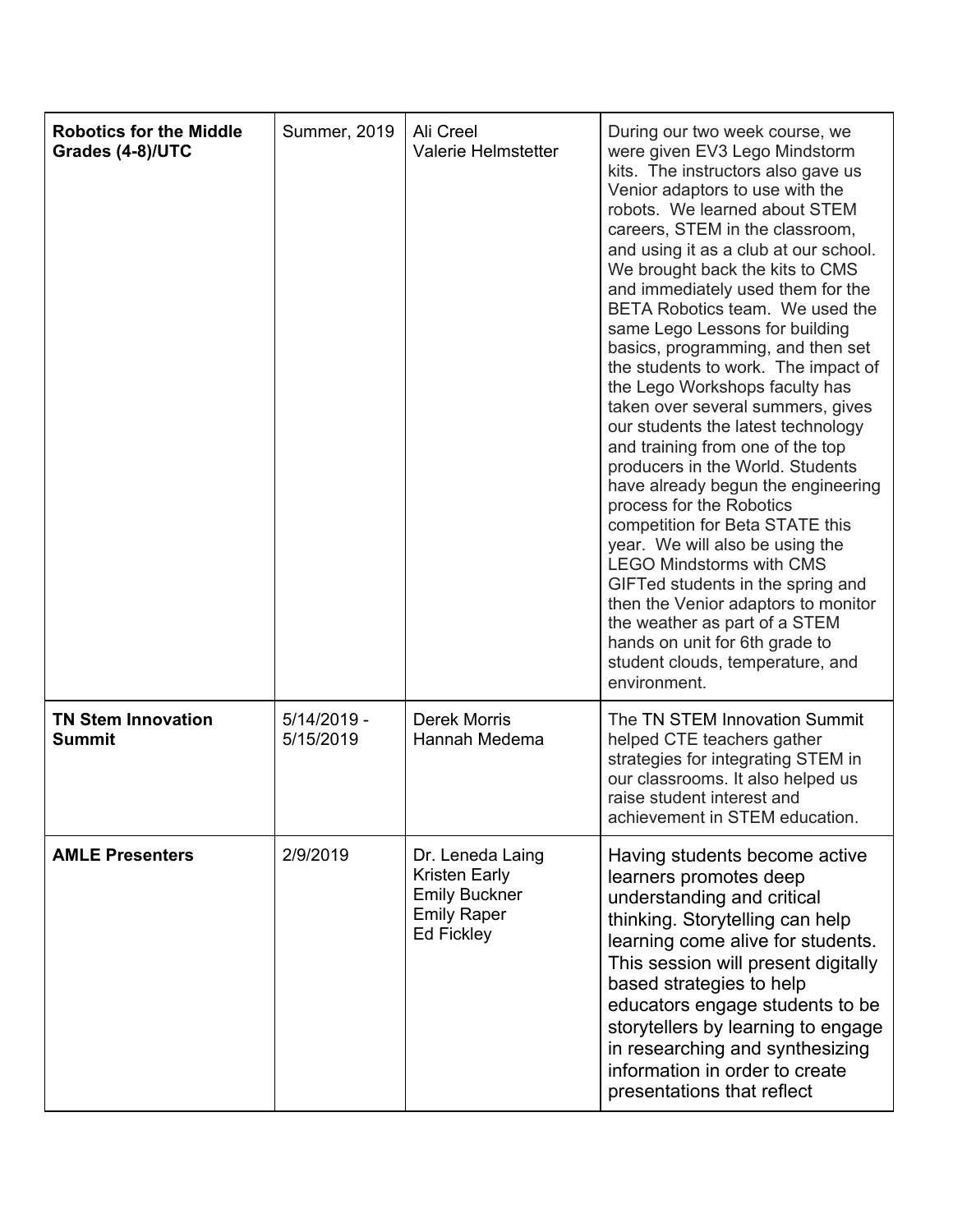|                               |            |                                                                       | understanding and complex<br>thinking. Creating digital<br>presentations allows students to<br>utilize various learning<br>modalities. This instructional<br>strategy reinforces the CMS<br><b>STEM Model through promoting</b><br>creativity and problem solving<br>through storytelling techniques<br>that require analytical reasoning<br>and synthesis to find connections<br>across time and topics.                                                                                                                                                                                                                                                                                                                                                                                                                                                                                                                                                                                                                                                                                                                                                                |
|-------------------------------|------------|-----------------------------------------------------------------------|--------------------------------------------------------------------------------------------------------------------------------------------------------------------------------------------------------------------------------------------------------------------------------------------------------------------------------------------------------------------------------------------------------------------------------------------------------------------------------------------------------------------------------------------------------------------------------------------------------------------------------------------------------------------------------------------------------------------------------------------------------------------------------------------------------------------------------------------------------------------------------------------------------------------------------------------------------------------------------------------------------------------------------------------------------------------------------------------------------------------------------------------------------------------------|
| <b>PBL Training</b>           | 1/4/2021   | <b>Christina Melton</b><br>(Presenter)<br>All STEM Leadership<br>Team | The purpose of this PBL training<br>was to remind teachers of the PBL<br>process, to encourage teachers to<br>implement PBLs, and to initiate<br>collaboration among teachers. The<br>presentation included how the<br><b>STEM Design Thinking Map was</b><br>the perfect planning tool for creating<br>or further developing a PBL.<br>Teachers were reminded that they<br>are already doing instruction and<br>activities that meet some of the<br>components of the STEM Design<br>Thinking Map. They were<br>encouraged to further develop this<br>instruction and these activities into<br>full PBLs that reach all five parts of<br>the STEM Design Thinking Map.<br>Teachers were reminded that PBLs<br>are lengthy and that you should<br>probably focus or one or two a<br>semester as you begin. Next,<br>teachers spent time in collaborative<br>groups planning a PBL. The groups<br>were self-selected. Some groups<br>were made of teachers in a<br>single-content area and some<br>groups were made of teachers<br>across different content areas.<br>Finally, each group had at least two<br>teachers from outside their group<br>peer review their PBL. |
| <b>Screencastify Training</b> | April 2020 | All STEM Leadership                                                   | This training, by a CCS                                                                                                                                                                                                                                                                                                                                                                                                                                                                                                                                                                                                                                                                                                                                                                                                                                                                                                                                                                                                                                                                                                                                                  |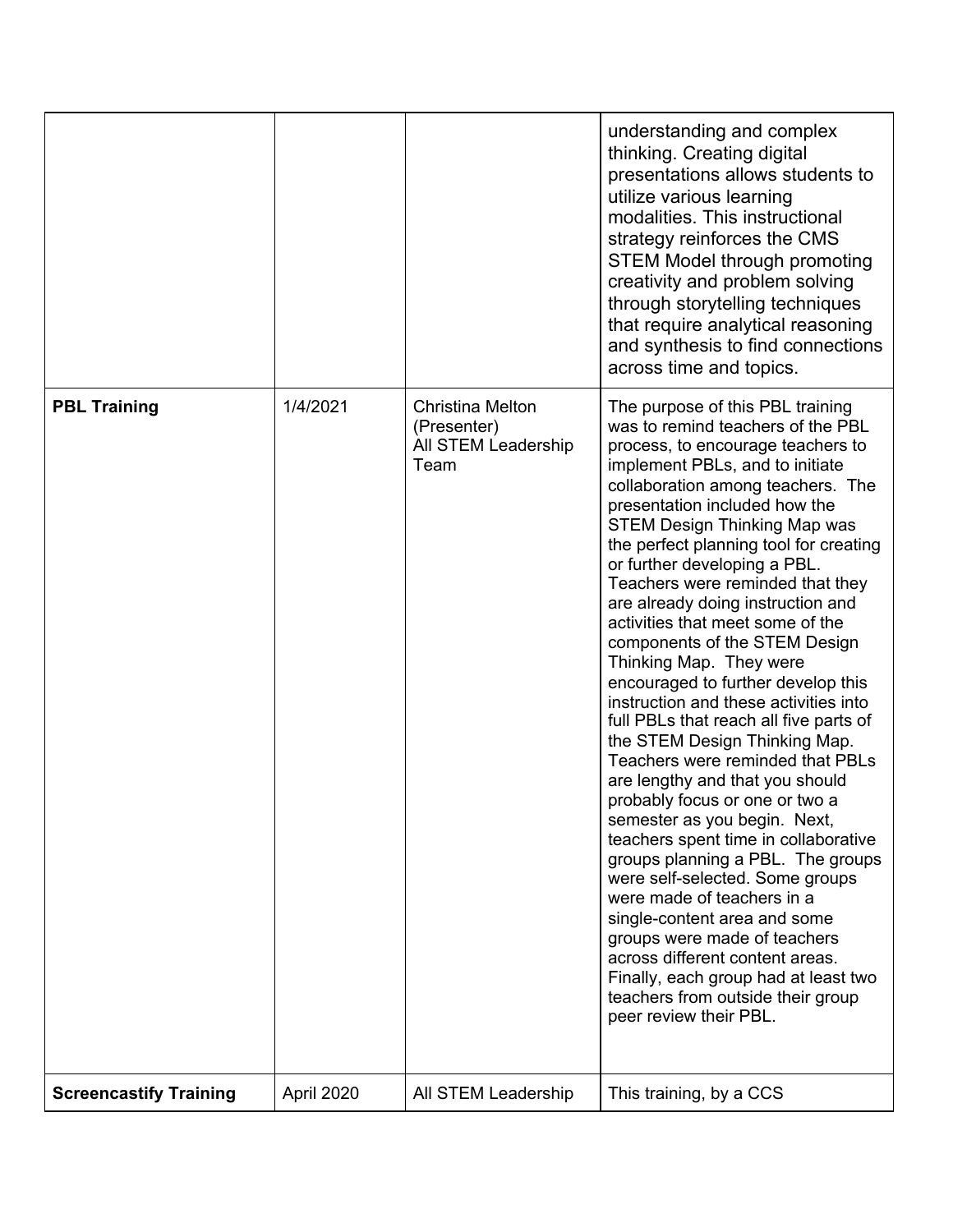|                                                             |                                              | Team, E. Raper<br>(presenter)                                                                                                                                           | teacher-leader and CMS STEM<br>Leadership team member, focused<br>on best practices for using<br>screencasting in the classroom.<br>Teachers were trained in how to use<br>the program themselves, and then<br>went on to learn about students<br>using screencasting in the<br>classroom as a way to demonstrate<br>their learning and understanding.<br>Many teachers chose to utilize this<br>tool in PBLs and other projects for<br>their classroom in the 2019-2020<br>and 2020-2021 school year.                                                                                               |
|-------------------------------------------------------------|----------------------------------------------|-------------------------------------------------------------------------------------------------------------------------------------------------------------------------|------------------------------------------------------------------------------------------------------------------------------------------------------------------------------------------------------------------------------------------------------------------------------------------------------------------------------------------------------------------------------------------------------------------------------------------------------------------------------------------------------------------------------------------------------------------------------------------------------|
| <b>Screencastify Genius</b><br><b>Training</b>              |                                              | E. Raper, R. Williams,<br>A. Pemberton, K.<br>Early, A. Denton, C.<br>Bolanos, H. Medema,<br>K. Kyle, K. McCraw, S.<br>Jones, E. Vermillion, H.<br>White, T. Esquinance | This certification by the<br>Screencastify company focused on<br>best practices for using<br>screencasting in the classroom for<br>both teachers and students. This<br>program was for teachers who<br>already knew how to use<br>Screencastify, so the basics were<br>not taught. Teachers learned best<br>practices for using Screencastify to<br>deliver instruction, projects, meet<br>IEP goals, and other uses of the<br>program for teaching. Many<br>teachers chose to utilize this tool in<br>PBLs and other projects for their<br>classroom in the 2019-2020 and<br>2020-2021 school year. |
| <b>Canvas Training (after</b><br>school virtual)(2020/2021) | 11/16/20,<br>1/28/21,<br>12/10/20,<br>2/8/21 | KJ Harris (Presenter)<br><b>Valerie Helmstetter</b><br><b>Emily Buckner</b><br>Cheree Thompson<br>Erin LeFever<br><b>Grace Dyrek</b><br><b>Derek Morris</b>             | Canvas training allows for teachers<br>to implement their pedagogy with<br>the stem model being the root of<br>their lessons. Canvas allows for<br>differentiated lessons that can allow<br>all students to create, clarify,<br>design, test, and empathize with<br>content, making the stem model<br>come to life in digital learning.<br>Canvas has many external tools<br>that engage different elements of<br>the STEM thinking process and<br>mastery paths allows for those<br>lessons to be differentiated to fit<br>every individual student's needs.                                        |
| <b>Google Suite Trainings</b>                               |                                              | <b>Emily Raper</b>                                                                                                                                                      | This training, initially delivered by                                                                                                                                                                                                                                                                                                                                                                                                                                                                                                                                                                |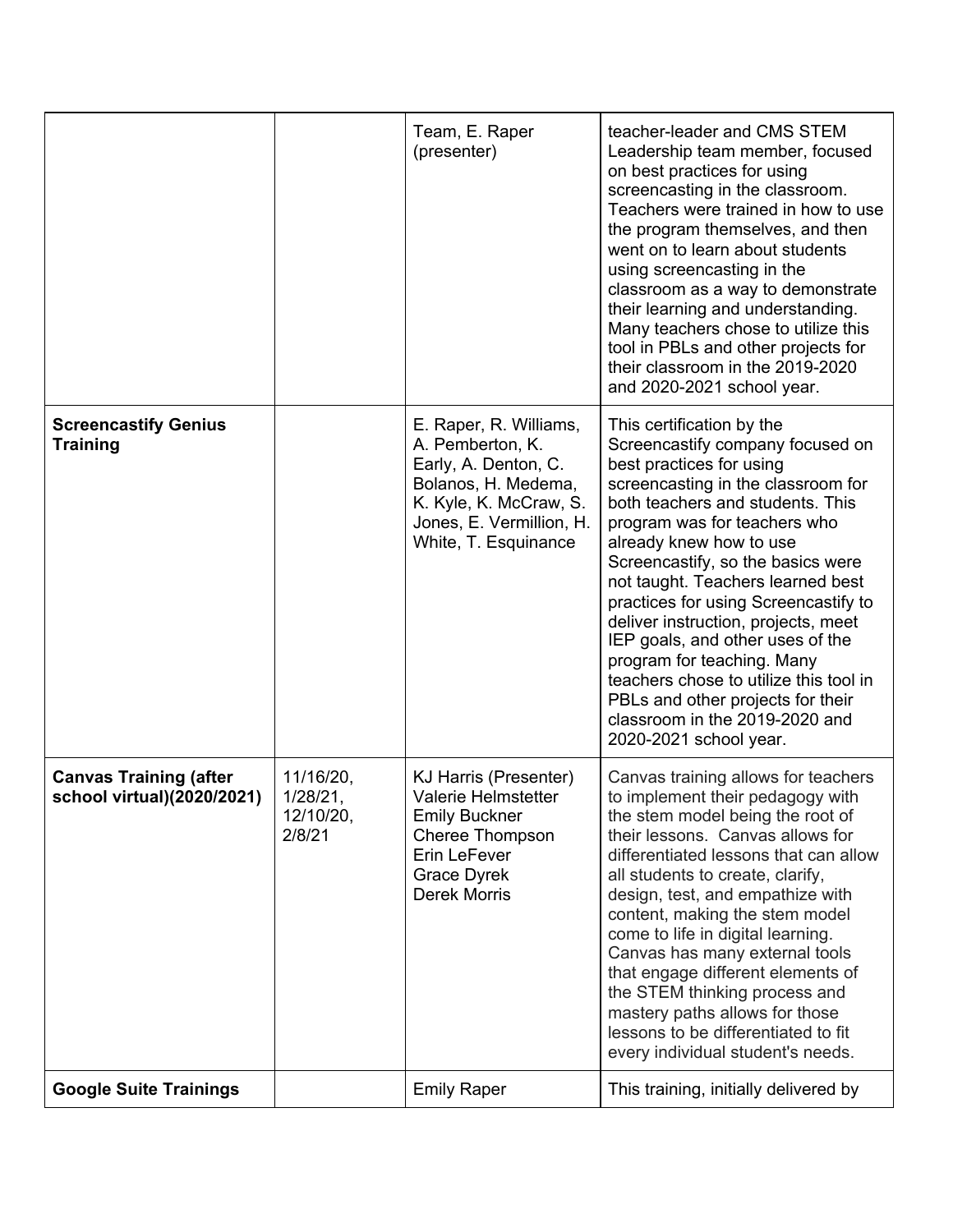|                                |           | (Presenter)<br>All STEM Leadership<br>Team | <b>MobileMind Educational</b><br>Consultants in Atlanta, helps<br>familiarize teachers with GSuite<br>tools for education. Teachers learn<br>how to operate the programs so<br>they can then use the programs in<br>their classroom instruction to<br>integrate technology into all aspects<br>of teaching and learning. Teachers,<br>in turn, utilize these programs within<br>the context of their classrooms to<br>promote critical thinking, problem<br>solving, and design thinking.<br>Students use the GSuite for<br>Education applications for PBLs,<br>group work, and experiments in<br>their classrooms. This certification<br>ensures that the teacher is using the<br>most up-to-date technology tools<br>and can efficiently integrate these<br>tools to promote STEM education at<br>Cleveland Middle School. |
|--------------------------------|-----------|--------------------------------------------|------------------------------------------------------------------------------------------------------------------------------------------------------------------------------------------------------------------------------------------------------------------------------------------------------------------------------------------------------------------------------------------------------------------------------------------------------------------------------------------------------------------------------------------------------------------------------------------------------------------------------------------------------------------------------------------------------------------------------------------------------------------------------------------------------------------------------|
| <b>TASL Virtual Conference</b> | 9-26-2020 | <b>Grace Dyrek</b>                         | "Engaging Virtual Learners" and<br>"Principles for Designing Effective<br>Online Instruction" were two<br>seminars I attended that offered<br>practical suggestions for improving<br>my skills as I navigated new territory<br>this year, teaching the online<br>"Fundamentals of Coding" course<br>for our CMS students in the Virtual<br>School of Cleveland. "How Video<br>Games Made Me a Writer" seminar<br>provided keen insight into the online<br>world of gaming where our students<br>spend most of their time and how<br>using that experience can help us<br>teach writing more effectively in the<br>offline world.                                                                                                                                                                                             |

IMAGES Partners in Education [Presentation](https://www.cmssteam.com/infrastucture) and PD STEM Leadership Team Member 50 Nifty Tech Tools [Presentation](https://docs.google.com/presentation/d/1cRp1-JTrdxzh4IYgJknfYYb0-slv_cAcy_197ZvVRko/edit#slide=id.p1) by STEM Leadership Team Member at AMLE Image of [Robotics](https://drive.google.com/drive/folders/12yqo4t5pudXhtzhZipSvJAjYWit6YUP9) Training CMS Teachers/StEM Leadership Team 12 Tips and Tricks [Presentation](https://docs.google.com/presentation/d/1Z4126f5qpv3-kZ8gFOjxs_pRDUto-uz7LFNVx7fNA88/edit#slide=id.g35f391192_00) by STEM Leadership Team Member AMLE [Confirmation](https://drive.google.com/drive/folders/12yqo4t5pudXhtzhZipSvJAjYWit6YUP9) of Presentation Acceptance STEM Leadership Team Member [CCS/CMS](https://drive.google.com/drive/folders/12yqo4t5pudXhtzhZipSvJAjYWit6YUP9) January PD Schedule includes STEM Leadership Team Member Presentation AMLE [Confirmation](https://drive.google.com/drive/folders/12yqo4t5pudXhtzhZipSvJAjYWit6YUP9) of Presentation by STEM Leadership Team Member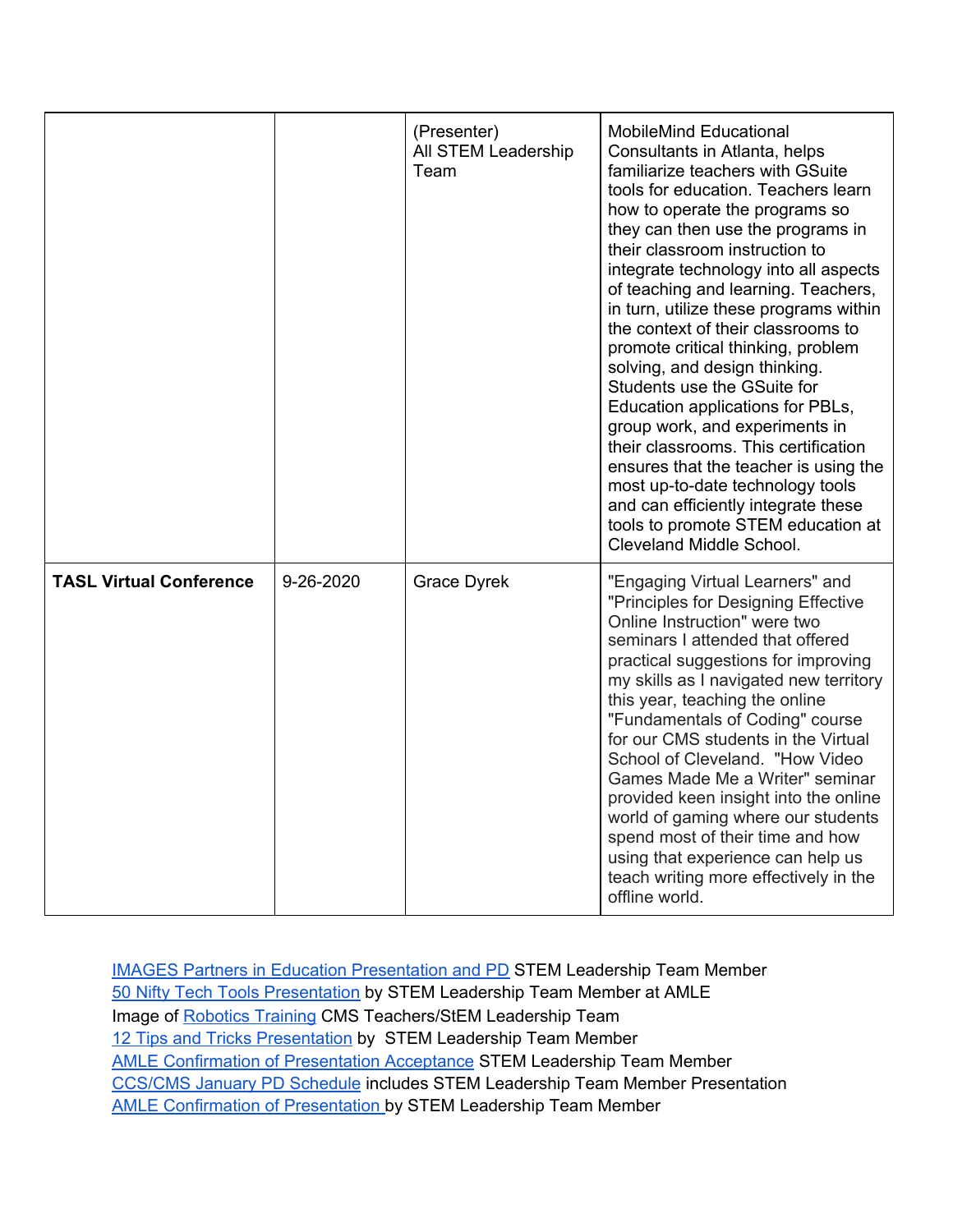Google [Certification](https://drive.google.com/drive/folders/12yqo4t5pudXhtzhZipSvJAjYWit6YUP9) by STEM Leadership Team Member TASL [Attendance](https://drive.google.com/drive/folders/12yqo4t5pudXhtzhZipSvJAjYWit6YUP9) Certificate by STEM Leadership Team Member Robotics Training [Certificate](https://drive.google.com/drive/folders/12yqo4t5pudXhtzhZipSvJAjYWit6YUP9) by STEM Leadership Team Member TDOE STEM I [Certificate](https://drive.google.com/drive/folders/12yqo4t5pudXhtzhZipSvJAjYWit6YUP9) by STEM Leadership Team Member STEM [Innovation](https://docs.google.com/document/d/1uCmgm8jqLiPoH4WB3JZEl_QwdN4WqKpbsx1cEoKMh3s/edit) Summit by STEM Leadership Team Member NCTM Regional [Conference/Nashville](https://drive.google.com/drive/folders/12yqo4t5pudXhtzhZipSvJAjYWit6YUP9) by STEM Leadership Team Member [Screencastify](https://drive.google.com/drive/folders/12yqo4t5pudXhtzhZipSvJAjYWit6YUP9) Certification by STEM Leadership Team Member TVA Energy [Training](https://drive.google.com/drive/folders/12yqo4t5pudXhtzhZipSvJAjYWit6YUP9) by STEM Team Leadership Member

# **Attribute 1.4 Classroom and Building Layout Promote 21st Century Skills**

Cleveland Middle School seeks to promote 21st Century skills in students' foundational learning as it prepares students for success at the next level, Cleveland High School. Recognizing that CMS needs to develop in students the ability to reason analytically, solve complex problems and facilitate communication skills necessary for teamwork. By encouraging the development of these skills, Cleveland Middle realizes that a traditional curriculum of content-based learning must be blended with process learning skills to assist students in achieving a 21st Century education. Our faculty believes that cross-curricular instruction and use of PBL instruction will provide students with the tools for developing process skills. We offer our 8th grade students instruction in Physical Science/ Algebra (high school credit) and Computer Applications (college/highschool credit). Our students are encouraged to participate in service learning through our many curricular and extracurricular activities. CMS students experience a connection to business/industry through its Junior Achievement, community speakers and CTE partnerships in providing student experiences such as job interviews and career exploration. Faculty are evaluated on their instructional delivery and classroom design using the TEAM evaluation rubric to specifically address analytical thinking, problem-solving, collaboration and classroom environment.

Cleveland Middle School's building design features our CTE and library at the heart of the building. By centralizing our STEM/CTE concentrated curriculum, it is easily accessible to all grade levels, students and faculty. Each grade level spirals into an adjacent wing from all of our CTE/Library. Staff and students move freely to each centralized location experiencing a daily connection to STEM. Instructors can move their classrooms to our theatre and spacious library to take advantage of all of their technological features available. Our classrooms are not restricted to only indoor use as our students and staff recognize that a classroom can be created outdoors as well. It is not unusual to see instruction being delivered outdoors in one of our two courtyards, on the side of a large field or behind our building, where an outdoor classroom is featured off of a CMS fitness trail.

### CMS [Building](https://www.cmssteam.com/map-of-c-m-s) Map CMS [Virtual](https://docs.google.com/document/d/1p3ofxqVts9fv-CGLUSNl88SDWQJxUrOTQk7E9C4p8sA/edit) Tour

CMS provides every student and faculty with a Macbook Air as part of its BLADE initiative. Our building has been adapted to promote 1 to 1 device learning with enhanced wireless modems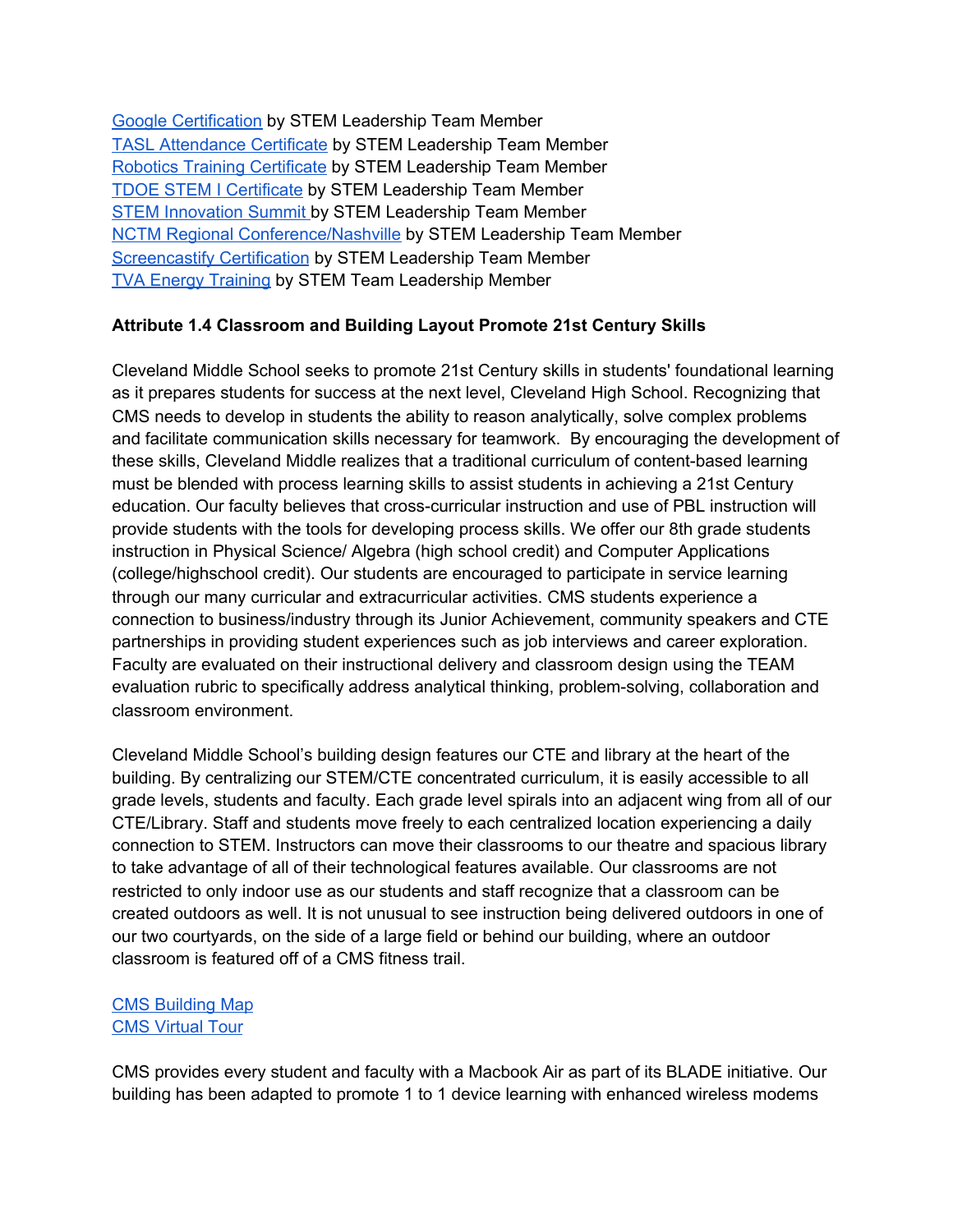and touch screen presentation devices/Promethean Boards. All classrooms feature capabilities for wireless presentations by instructors and students, using Apple TV as a connection. Lessons are structured to encourage both content and technology skills. Students are able to take their school-issued device home to increase learning accessibility. We are able to provide students without internet access at home kajeets for checkout and a wireless access point in our school parking lot for after school use. This strengthens our students ability to complete assignments, collaborate, give and receive feedback, design projects from coding to multimedia presentations. Our faculty regularly receives G-Suite and Canvas LMS training on updates to use with their CMS laptop to improve lesson delivery involving creativity, review, assessment, strategies, providing feedback and sharing between one another as well as to students.

Cleveland Middle's CTE department features many state of the art components to provide students with experiences in flight simulation, automotive, robotics and engineering design through our Engineering program. Our Communications program provides students with the opportunity to learn Broadcasting in its TV studio featuring a daily morning show featuring news, entertainment and sports recaps. The Business program features instruction in technology with student computers and offers an advanced course in Computer Applications for post-secondary dual credit at Cleveland High School and CSCC. Our Medical Science Program uses current medical equipment to instruct students on monitoring health and well-being applicable to their daily lives. All of these courses are available to all CMS students and provide preparation for college and career readiness as they advance to Cleveland High School. STEM instruction is not limited to our CTE curriculum but integrated within our content areas as well. One example is our ELA department works closely with Lee University to host and write the *Raider Times*, our school newspaper. Students must use technology, analysis and creativity to achieve a finished product.

#### Evidence of Student [Engagement](https://2212251b-a6fc-4dbb-88de-94bcbd27cb94.filesusr.com/ugd/2b7659_a4d80f625c8e42deadd1762d5c936101.pdf) in PBL CMS [Virtual](https://www.cmssteam.com/infrastucture) Tour Photos of [Classrooms](https://www.cmssteam.com/infrastucture)

# **1.5 School Schedule**

Cleveland Middle School is on a year-long schedule with students rotating through quarterly Related Arts, PE and CTE courses. CMS students begin their day in Homeroom at 7:15 am, due to safe COVID practices. This time is used to encourage and support students in both emotional and academic needs. Our traditional school day begins at 7:50 am and ends at 2:50 pm. Each grade level is organized with a specific schedule to integrate within the school. For example, the 8th grade has a morning where Lucy Calkins writing (25 minutes), followed by two 45 minute Related Arts, CTE or PE classes before beginning their work in 50 minute content area subjects. This is a contrast to the 6th grade who follows the same schedule but in reverse, ending their day with the Lucy Calkins writing class. The 7th grade begins with Lucy Calkins writing and moves to 2 content courses before beginning their Related Arts, CTE or PE in the middle of the day, followed by 2 more content courses. Built into our schedule for all students is an RTI period of 45 minutes varying by each grade level's schedule. RTI time is also used by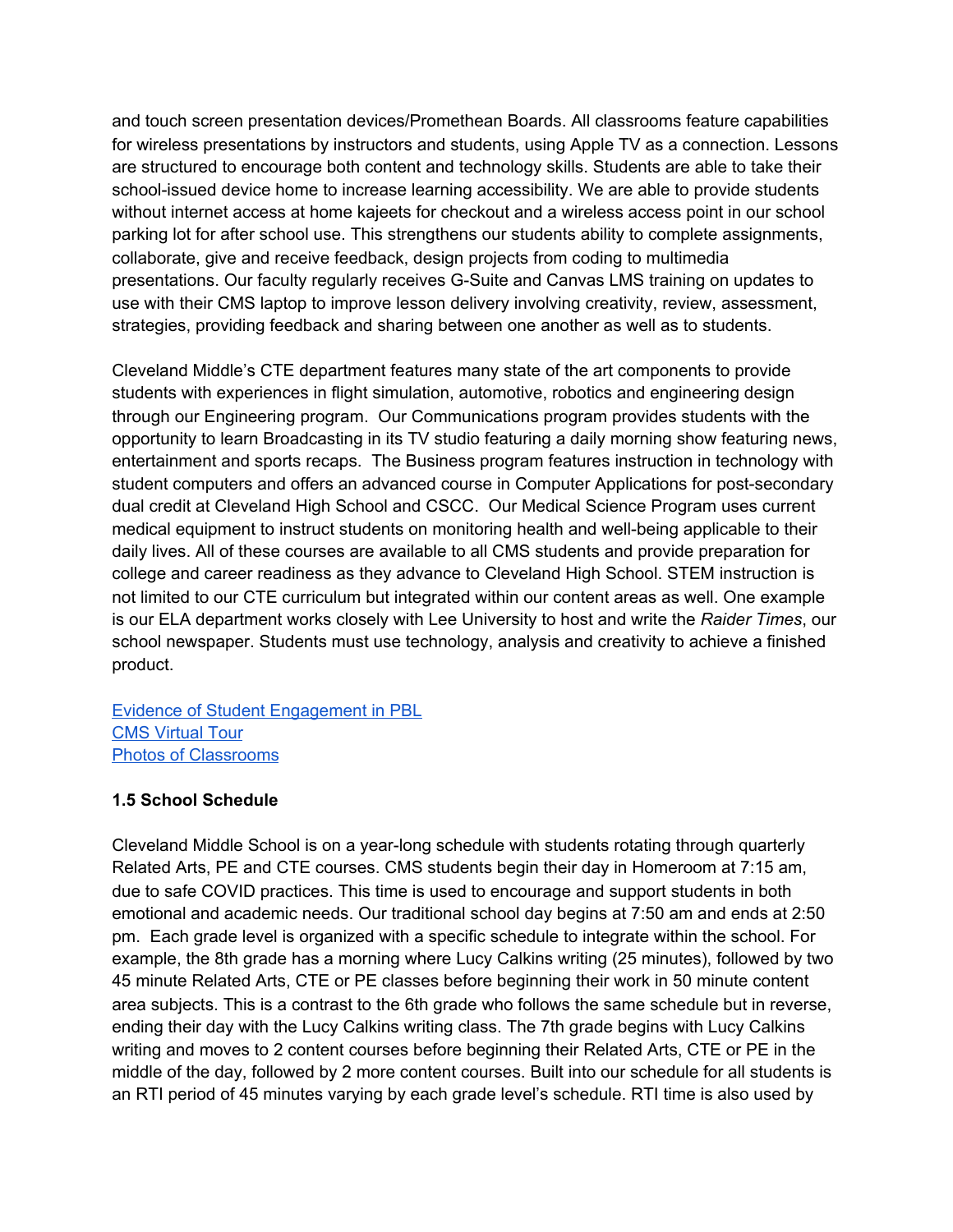our faculty to teach the Capturing Kids Hearts curriculum (Leadworthy Lessons) and Digital Citizenship lessons specific to each grade level. More specific intervention courses are taught by SPED and RTI interventionists to identified students within each grade level's schedule. Our Related Arts (Art, Band or Choir), CTE (Computers, Computer Applications, Engineering I/II and Medical Science, Career Exploration), and PE (Nutrition, Weightlifting, Team Sports, PE, Health) are rotated in 9 week courses. Students are able to self-select their related arts/CTE courses each year. During the homeroom period, two additional classes are offered to students; Raider Times (through the ELA department) and Raider TV (through the CTE department).

CMS Master [Schedule](https://2212251b-a6fc-4dbb-88de-94bcbd27cb94.filesusr.com/ugd/2b7659_61f6604dc642498a9e93b9de04381a8a.pdf) CMS Activity [Schedule](https://2212251b-a6fc-4dbb-88de-94bcbd27cb94.filesusr.com/ugd/2b7659_c0618f8a3de64359886d62e0604db4f6.pdf) CMS At-Home Learning [Schedule](https://2212251b-a6fc-4dbb-88de-94bcbd27cb94.filesusr.com/ugd/2b7659_9fcf77a7ea7b41399748da0b881dda8c.pdf) CMS STEM and Related Arts Course [Selections](https://www.cmssteam.com/infrastucture) COVID [Mitigation](https://2212251b-a6fc-4dbb-88de-94bcbd27cb94.filesusr.com/ugd/2b7659_a0c7084871614dd4a28ccb1c6895f7dc.pdf) Schedule

CMS classrooms are designed to meet 21st Century instruction, with plenty of seating, A/V technology and well-equipped science labs at each grade level. Our centralized Library permits access to all students, with a large meeting area at its center and additional smaller classrooms and study areas available for small groups. In our 4 core content areas/grade levels, instructor planning daily is shared, permitting collaboration between faculty in content/ STEM instructional strategies, student performance/achievement data, discussion of at-risk students, discipline concerns and brainstorming cross-curricular instruction (particularly ways to increase STEM practices). Bi-Monthly/monthly content area meetings are scheduled with an Administrator/Content Team Leader during planning to discuss student growth and focus on meeting state standards with improving instructional delivery and use of technology. Grade level meetings are held monthly to address specific building level concerns with the administration. A weekly faculty newsletter is created by Dr. Laing to inform staff of building concerns, update best teaching practices (including STEM), scheduling changes and curricular/extracurricular activities being held that week.

The frequent communication practices and physical design of our building encourages staff partnerships for instruction to deepen student learning in the application of concepts. Teachers are well-engaged with their students. CTE instructors are integrating academic skills within their coursework and academic instructors are embedding STEM-related skills frequently as students empathize, clarify, generate, create and test solutions applicable to their learning.

#### **Sustainability with Partners and Stakeholders**

Cleveland Middle School utilizes its advisory teams, CTE Advisory Team, Best Partner, School Improvement Team, Team Leaders, Administration Team and STEM Team Leadership, to provide vital input into our growth toward our goal of STEM Designation. All are viewed as stakeholders in the achievement of creating a STEM culture at CMS. The STEM Leadership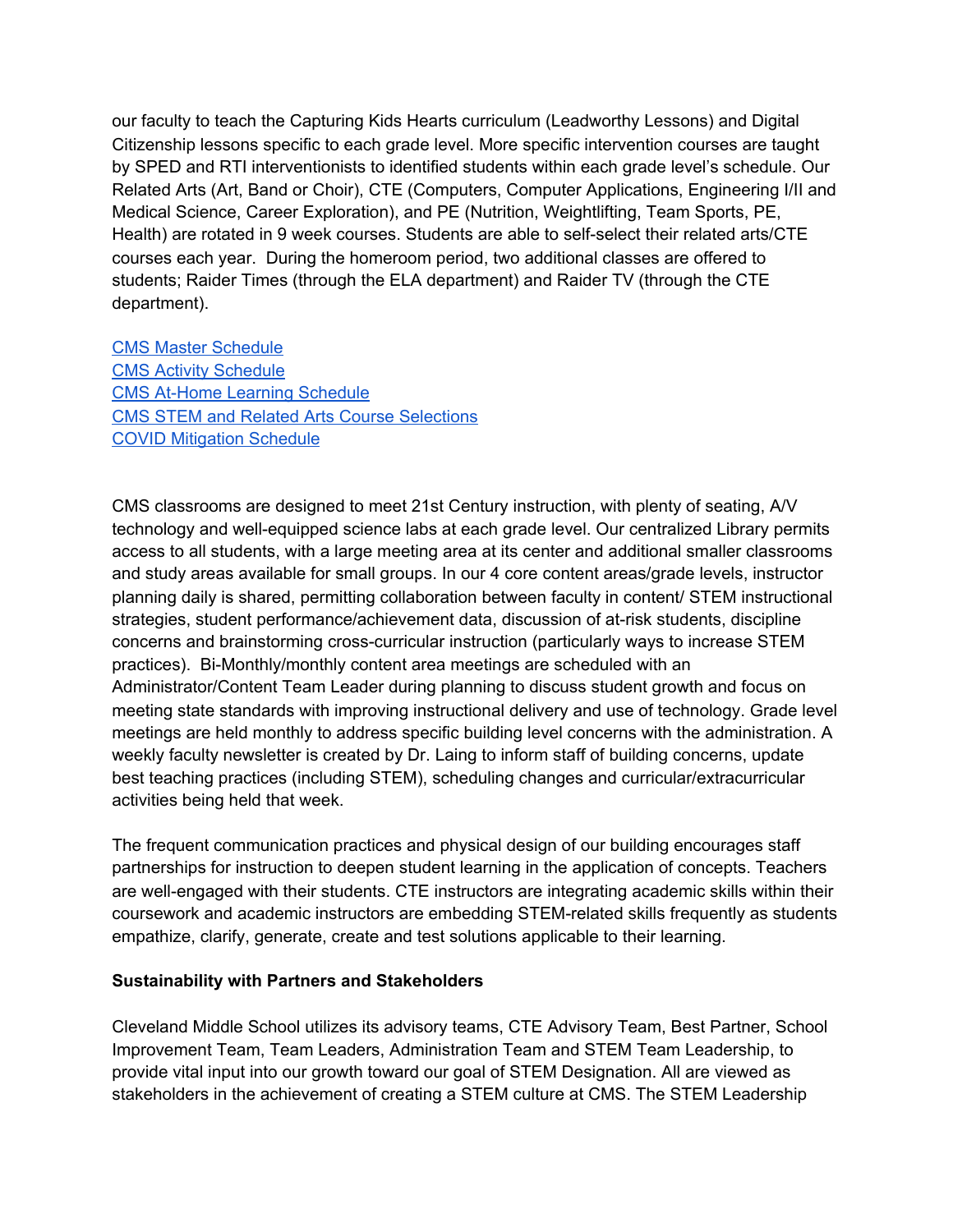Team will continue to meet monthly to discuss STEM learning opportunities in our classrooms. CMS plans to utilize classroom speakers from business and industry to expand learning opportunities in the future (non-covid). Industry partners will be important to student learning as they are able to bring a unique perspective in reaching our students through being in a classroom. This practice will permit the sharing of problem-solving in a real world setting, providing simulations of adult life, and practice for job/career interviews. Our STEM Advisory Committee will meet with our CTE instructors at least once a semester to provide input on areas of growth opportunities in each CTE cluster. Also, our CTE Supervisor will meet with local political leaders, administrators, civic groups, Chamber of Commerce, secondary partners, students and parents to share STEM opportunities. This will assist in additional perspective communicated by stakeholders on STEM concepts and ideas. Each week, CMS Administrators meet to discuss strategies related to the improvement of opportunities related to instruction and STEM. District level curriculum meetings are held monthly for discussions on data, performance levels and PD techniques.

Evidence of [Teachers](https://www.cmssteam.com/infrastucture) Using Common Planning SLT and Grade Level Common Meeting [Schedule](https://2212251b-a6fc-4dbb-88de-94bcbd27cb94.filesusr.com/ugd/2b7659_db541aa6363a4999be4edffa1c0226a9.pdf)

# **[Curriculum and Instruction](https://www.cmssteam.com/curriculum-instruction) [CMS Design Thinking Model](https://www.cmssteam.com/cms-s-t-e-a-m-design-model)**

# **Attribute 2.1 Project-Based and Problem-Based Learning**

Cleveland Middle School provides quality STEM learning experiences in all subject areas. Teachers challenge students with rigorous and relevant real world problems. Problems and projects create relevant inquiry by students resulting in viable solutions. Students are challenged on a regular basis to use critical thinking skills when solving academic and real-world problems.

Teachers design and facilitate quality project based learning to engage students in many ways. Projects are designed to a wide variety of problems, not just the problem at hand so students learn transferable skills. We take priority in our students' unique cultural experiences in the learning process and implement those to increase student engagement and understanding. Projects are also highly collaborative with a clear sense of relevance and purpose to increase student motivation.

Students experience project-based learning across the curriculum. Many teachers collaborate between their specialty areas. Social Studies, Science, and Math teachers partner to create lessons where students are solving problems related to each subject area such as creating a theme park based on an ancient civilization. Students are participating in inquiry based learning in all curriculum areas.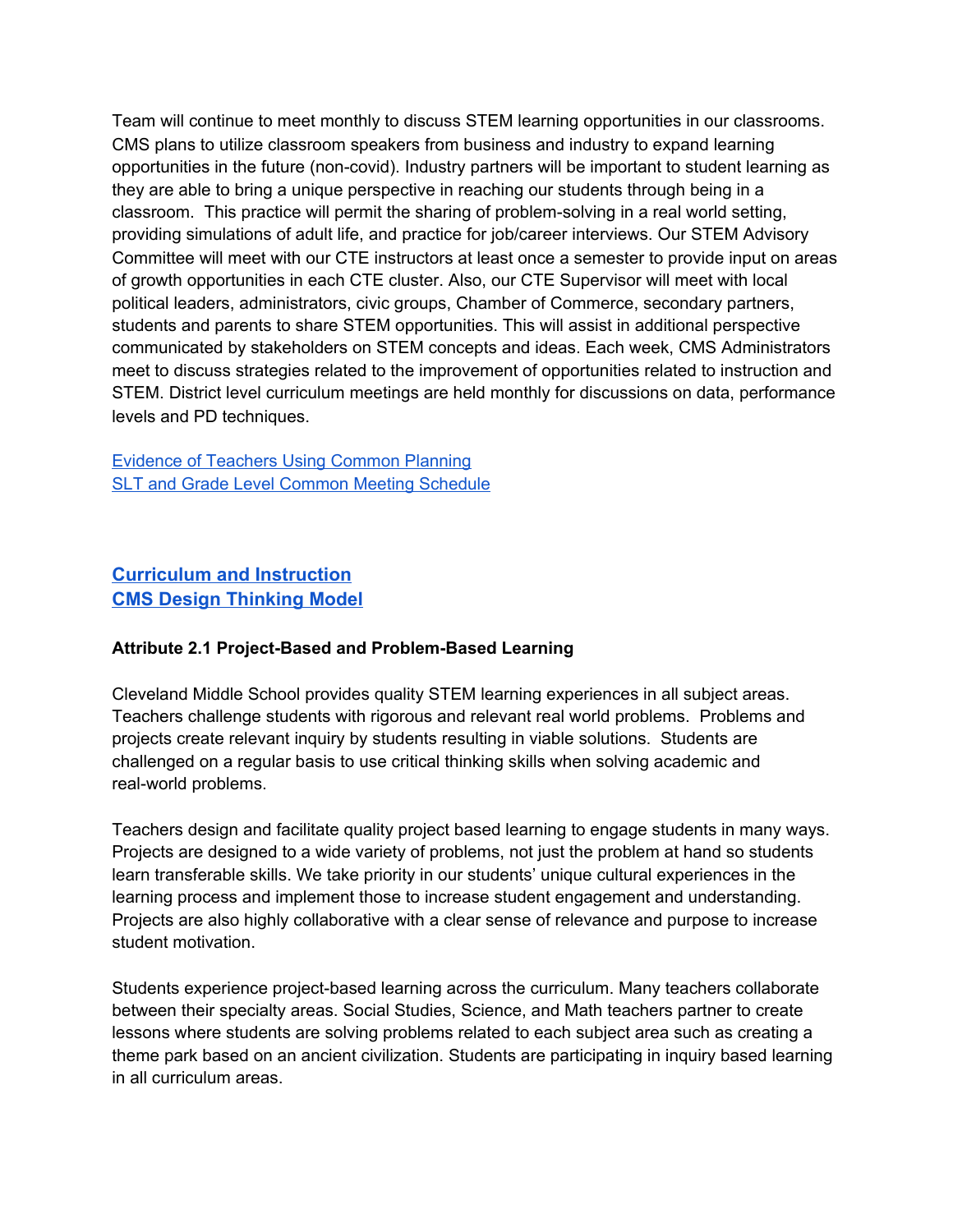# **[2.1 PBL Chart](https://docs.google.com/document/d/12voVRDJZhN9T6F3J9DvrazqZP4pnQ2qZndTRQnc3FJU/edit)**

# **Grades 6-8 STEM Content Resources located on [STEM Website](http://cmssteam.com/)**

[Language](https://www.cmssteam.com/6th-grade-language-arts-s-t-e-a-m) Arts **[Mathematics](https://www.cmssteam.com/copy-of-6th-grade-language-arts-s-t)** Social [Studies](https://www.cmssteam.com/copy-of-6th-grade-science-s-t) **[Science](https://www.cmssteam.com/copy-of-6th-grade-mathematics-s-t)** 

# **[Related Arts](https://www.cmssteam.com/copy-of-6th-grade-social-studies-s)**

6th-8th Grade Clubs and [Programs](https://www.cmssteam.com/copy-of-6th-8th-grade-related-arts) CMS Art [Program](https://www.cmssteam.com/copy-of-music-program) CMS [Health](https://www.cmssteam.com/copy-of-cms-health-nutrition-progra) and PE CMS Health and [Nutrition](https://www.cmssteam.com/copy-of-cms-art-program) CMS Music [Program](https://www.cmssteam.com/copy-of-beta-club-1) CMS Special [Education](https://www.cmssteam.com/copy-of-4-c-s-summer-academic-camp) CMS ESL [Program](https://www.cmssteam.com/copy-of-s-p-e-d-s-t-e-a-m)

# **CTE STEM Resources**

CTE STEM [Programs](https://www.cmssteam.com/copy-of-6th-8th-grade-related-arts-1) [Engineering](https://www.cmssteam.com/copy-of-lucy-writing-program-s-t) Technology Medical [Science](https://www.cmssteam.com/copy-of-engineering-technology-s-t) Raider TV and [Communication](https://www.cmssteam.com/copy-of-medical-science-s-t) Blade [Program](https://www.cmssteam.com/copy-of-r-t-i-program) Virtual School of [Cleveland](https://www.cmssteam.com/copy-of-cms-health-nutrition-progra-1) Library Media & [Makerspace](https://www.cmssteam.com/copy-of-6th-grade-language-arts-s-t-3) CMS RTI [Program](https://www.cmssteam.com/copy-of-lucy-writing-program-s-t-1) Raider Blue [Academy](https://www.cmssteam.com/copy-of-r-t-i-program-s-t-1) Career [Exploration,](https://www.cmssteam.com/copy-of-4-c-s-summer-academic-camp-1) Finance and Leadership Studies Gifted [Program](https://www.cmssteam.com/copy-of-r-t-i-program-1)

# **Attribute 2.2 Engineering Design Process and Design Thinking Process**

To more fully integrate the Design Thinking Process schoolwide, Cleveland Middle School has developed a Design Thinking model - to be displayed and referenced in every classroom - that incorporates language appropriate to both STEM-centered courses and humanities. In PD, the STEM Committee presented this graphic, and teachers collaborated to brainstorm its application in their respective disciplines. PD and classroom instruction emphasize the use of technology to research, collaborate, and create; the iterative nature of the Design Thinking Process, through testing, prototyping, drafting, and revising; and the real-life application of skills and content knowledge.

For example,

● 7th grade science students are tasked to use critical thinking skills and problem solving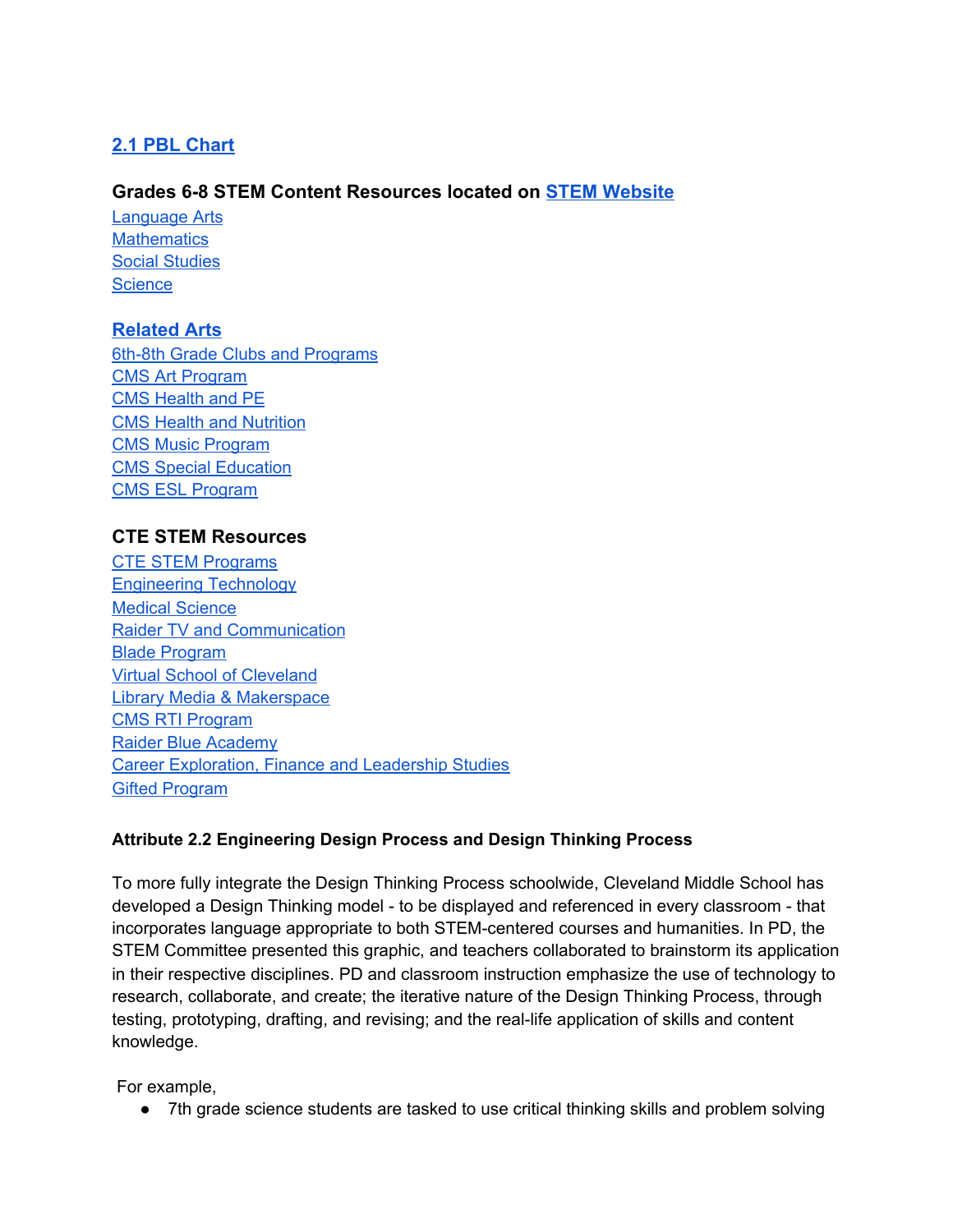to complete 5 challenges in order to "escape from a deserted island". With each challenge students must plan and execute their design, test it, and make any necessary adjustments.

- In the 4Cs Summer Academic Camp students are given two materials-a roll of tape and 5 pieces of computer paper. They are tasked with creating the strongest and tallest chair that would hold a stuffed animal. They were given four opportunities to test and make changes to their design before final submission.
- 6th grade students are tasked with designing and constructing a scale model theme park with an ancient civilization theme. Students explore energy and geometry concepts while measuring and calculating in order to build their model.

# **PBL Lessons Emphasizing Engineering and Design Engineering Integration**

[Surviving A Desert Island](https://2212251b-a6fc-4dbb-88de-94bcbd27cb94.filesusr.com/ugd/2b7659_38034f7450c74166b94da47f45aa9a7b.pdf) [Building](https://2212251b-a6fc-4dbb-88de-94bcbd27cb94.filesusr.com/ugd/2b7659_6ce2dc3684c74e8a998c42ce56684f9b.pdf) Bridges [Mosaic Project](https://2212251b-a6fc-4dbb-88de-94bcbd27cb94.filesusr.com/ugd/2b7659_f2037a1aea3b418fa273b04c7d5435c8.pdf) Chunky Chair [Challenge](https://2212251b-a6fc-4dbb-88de-94bcbd27cb94.filesusr.com/ugd/2b7659_e805129e77904d3797bfec5fe25ec393.pdf) [Images](https://www.cmssteam.com/curriculum-instruction) of PBL

# **Engineering Design Evidence**

[Medieval Design Rubric](https://2212251b-a6fc-4dbb-88de-94bcbd27cb94.filesusr.com/ugd/2b7659_3f648c0cecce47089d53cd813fdc3a9a.pdf) [Desert Island Challenge #2](https://2212251b-a6fc-4dbb-88de-94bcbd27cb94.filesusr.com/ugd/2b7659_5d046ea8661e43cd8cd805ef703980b2.pdf) [Desert Island Challenge #3](https://2212251b-a6fc-4dbb-88de-94bcbd27cb94.filesusr.com/ugd/2b7659_6af3b33407dc4b1988eac28f263f1583.pdf) [Desert Island Challenge #4](https://2212251b-a6fc-4dbb-88de-94bcbd27cb94.filesusr.com/ugd/2b7659_78e53746760e4646afdaaec93d9e5d57.pdf) [Desert Island Challenge #5](https://2212251b-a6fc-4dbb-88de-94bcbd27cb94.filesusr.com/ugd/2b7659_70d5706955a24200b5fea8491bd75b00.pdf)

# **Attribute 2.3 Quality of Technology Integration**

Technology is purposefully integrated with lessons across departments to help enhance instruction, engage students and quickly assess learning. Cleveland Middle School has a wide variety of instructional technology tools to help prepare students for both college and careers. Every student at Cleveland Middle School is issued a MacBook. Students use these devices in all classrooms and at home. Canvas and Google Classroom are currently our learning management systems. They are used across all of our courses. Teachers are continually trained in our online programs so they can better implement them in their classrooms with students. Teachers also use Canvas and Google Classroom to provide multi-modal learning opportunities as a means of differentiating instruction and to allow students self-directed learning experiences. Students also use Google Suite Apps to collaborate on projects and engage in peer review across content areas.

CMS [B.L.A.D.E.](https://www.cmssteam.com/copy-of-r-t-i-program) Program Images from the Macbook [Deployment](https://www.cmssteam.com/curriculum-instruction) [Medieval](https://2212251b-a6fc-4dbb-88de-94bcbd27cb94.filesusr.com/ugd/2b7659_6b8503a3ac5549328208c89efc8489f4.pdf) Map Project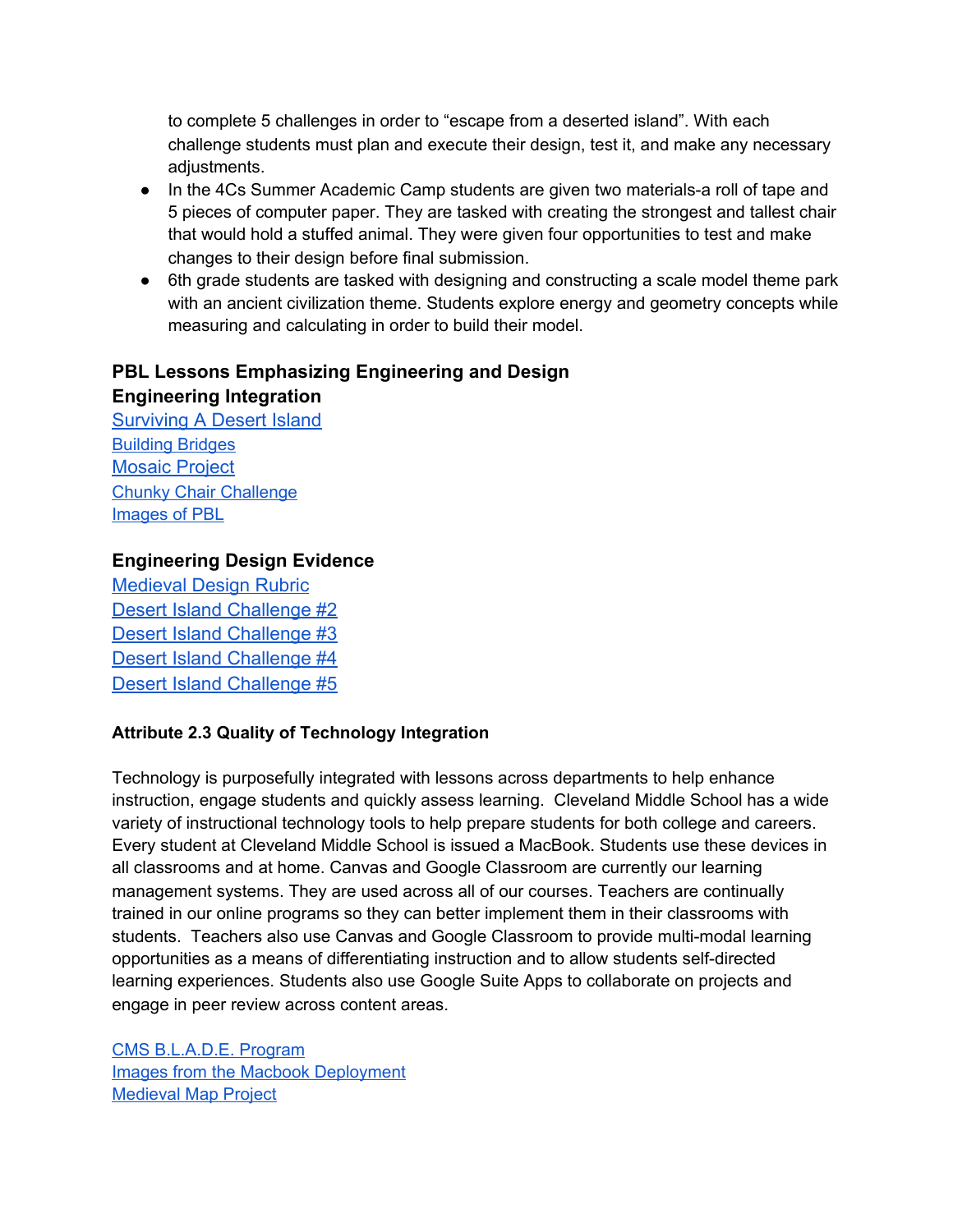### **Attribute 2.4 Exploring STEM Careers**

Cleveland Middle School students explore and investigate STEM careers through daily lessons and activities. Partnerships are also created in the community for students to connect with local businesses and careers in STEM.

Teachers at CMS expose students to various STEM careers through Project Based Learning as they are integrated in all core and support classes. Students regularly participate in video conferencing and classroom visits with STEM career professionals. Each year students attend a college-sponsored Career Fair where they are invited to participate in hands-on activities to entice interest in a variety of STEM professions. Students also engage in end-of-the-year Project Based Learning modules in which students actively participate in simulated STEM jobs. All CMS students take part in a Health Fair sponsored by our local medical community and other community businesses. Our CTE classes use a program called YouScience to explore career options to help students imagine what they can become. This program measures aptitude and interest.

CMS partners with a variety of local organizations and colleges to enhance the exploration of STEM careers. Through our 4 C's (Community, College, Career, Citizenship) Summer Academic Camp, students attend field trips to local colleges and businesses to enhance real-world connections to STEM careers. Community partnerships with First Horizon Bank, CHI Memorial Health Care, Cleveland Country Club, and Westwood Baptist church have allowed us to create a database of STEM career professionals who will partner in the classroom to serve as guest speakers or demonstrators. Having this database allows ease of access for teachers to implement STEM careers in their classrooms regularly and for students to make real world connections in their learning.

Evidence of [Exploring](https://2212251b-a6fc-4dbb-88de-94bcbd27cb94.filesusr.com/ugd/2b7659_15801f96248845558e97df17b00ed3c5.pdf) STEM Careers Junior [Achievement](https://ocoeeregion.ja.org/index) Reality Check [Images](https://www.cmssteam.com/curriculum-instruction) of JA STEM Careers [YouScience](https://2212251b-a6fc-4dbb-88de-94bcbd27cb94.filesusr.com/ugd/2b7659_d4e8da0ddfde4f94911c5d6091ce622a.pdf) Career Exploration Tool

#### **2.5 College and Career Readiness Skills**

Cleveland Middle School teachers empower students through the 4 C's of 21st century skills: critical thinking, creativity, collaboration, and communication. These skills are demonstrated throughout CMS curricular and extracurricular activities.

CMS teachers develop and integrate project based learning lessons throughout the year integrating STEM concepts to help engage students in future careers.

STEM is an integral part of our elective classes, also called Career and Technical Education classes, and compliment the core curriculum as they work hand-in-hand throughout the school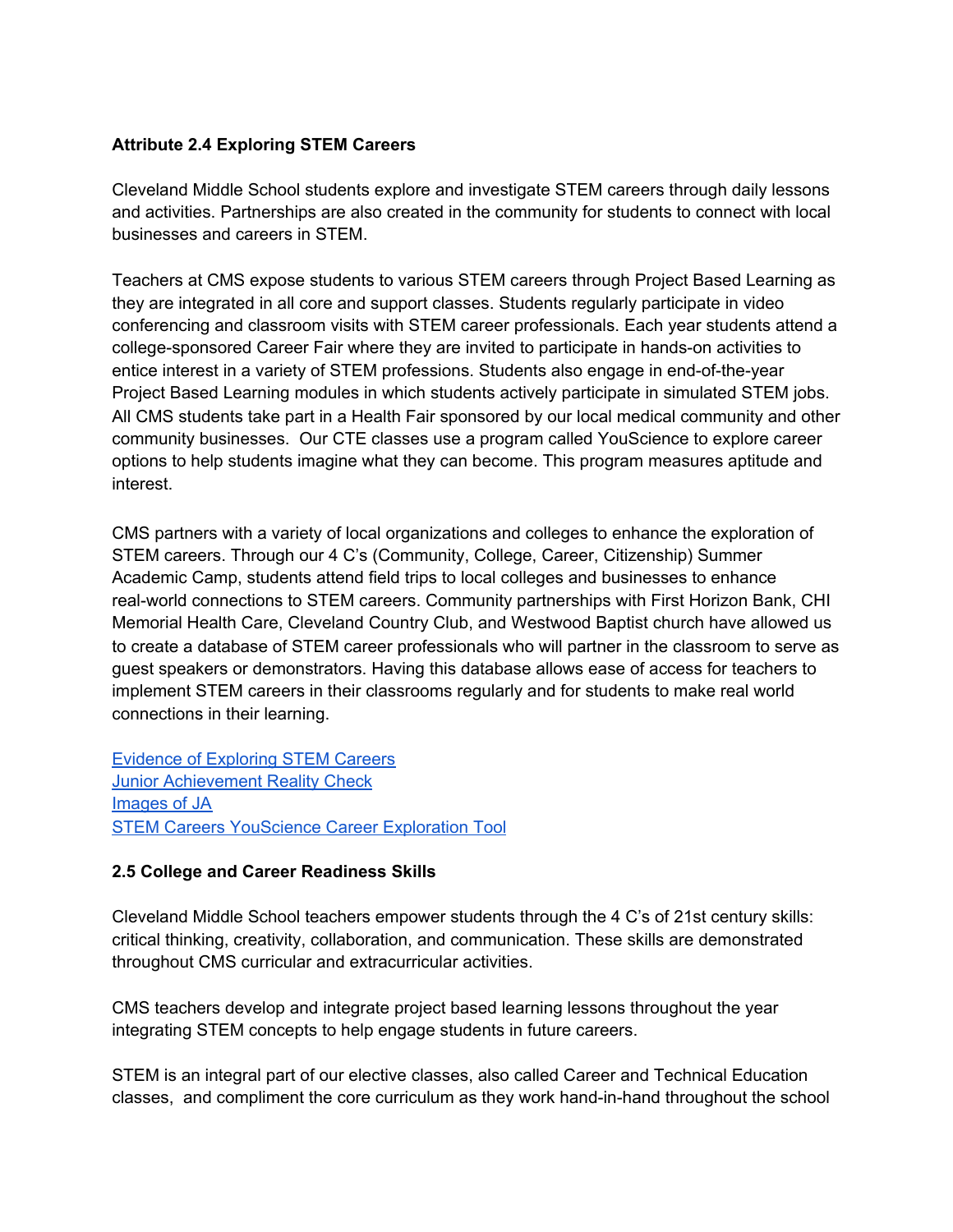year. These classes include Medical Science, Nutrition, Leadership, Art Health, Career Explorations, Raider Times, Raider TV, Computer Apps, Business Communications, Engineering Technology, STEM Academy, and Personal Finance. Each CTE class teaches students necessary skills to successfully communicate thoughts and ideas as students collectively work together for a common goal.

Teachers throughout the building display college degrees and higher education accomplishments to model for students and help impart college and career opportunities.

[YouScience](https://2212251b-a6fc-4dbb-88de-94bcbd27cb94.filesusr.com/ugd/2b7659_825ff45b80744f6ea8dd173e1eb4018d.pdf) Results "Jaeda You Crushed It!" College and Career [Readiness](https://2212251b-a6fc-4dbb-88de-94bcbd27cb94.filesusr.com/ugd/2b7659_15801f96248845558e97df17b00ed3c5.pdf) Images of Teacher's College [Experience](https://www.cmssteam.com/curriculum-instruction)

# **Attribute 2.6 Integrity of the Academic Content (Including Cognitively Demanding Work)**

CMS students participate in rigorous, standards-based, coursework with options to pursue individual interests. All teachers are implementing design thinking in their lessons. Lessons are aligned to state standards.

Students in 8th grade ELA design social justice projects in their study of the Holocaust. Inquiry based learning guides instruction through researching and interviews. Students create a model or 3d representation of their chosen Holocaust topic. Learning is culminated through a living timeline shared with the community. Since students are encouraged to become experts, they are able to answer questions of visitors. Field trips are taken to the Children's Holocaust museum in Whitwell, TN and the Jewish Federation of Chattanooga.

Our Beta Marketing students competed and won nationally with a prompt that requested them to design a survival guide for middle school students in order to meet a community need in the midst of unprecedented times. They were able to design a student-created interactive website and videos complete with student and parent sections, videos interviews with administration, and updated health policies and procedures. The Beta Service Showcase Students also won national recognition after designing a service project that utilized community partnership with our local school for disabled adults, Trousdale School.

Students in sixth grade are currently participating in fully integrative, project-based learning about theme parks. Students engaged in researching various theme parks all over the world by each choosing a different park, using Google Slides to collaboratively create a presentation showcasing over 70 parks, and creating expressions and equations to display admission and travel expenses. Students then began designing their own original theme park in small groups. Each group was assigned a different ancient civilization to use as the theme of their amusement park. Students must also build one model roller coaster to showcase during their final presentation.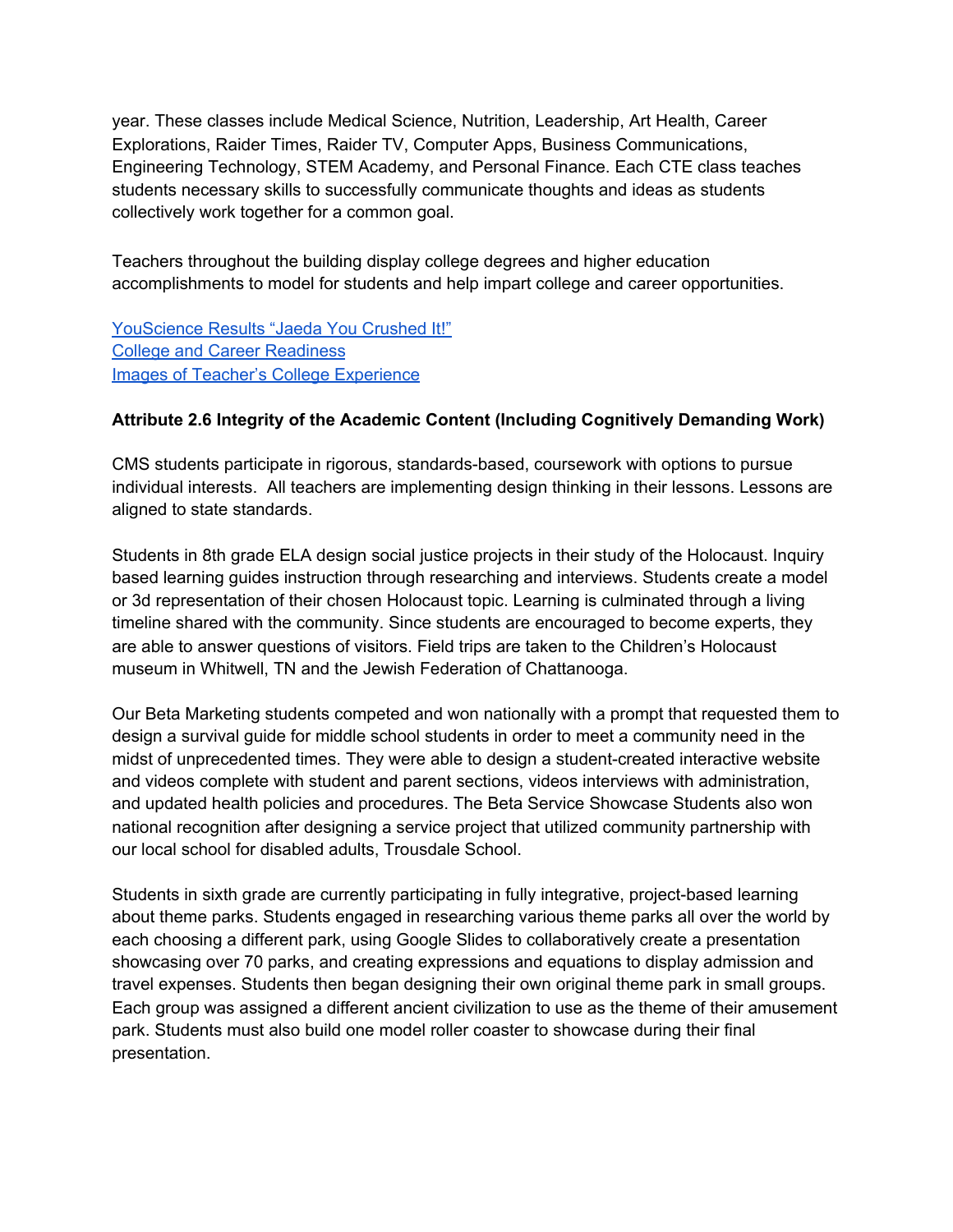Our systematic and cohesive approach ensures that lessons and projects are not only aligned to state standards, but they also actively involve students in STEM instruction throughout each day. These design thinking skills are a critical foundation that can be transferred to real-world problem-solving.

[CMS](https://www.cmssteam.com/copy-of-lucy-writing-program) Beta Club [Holocaust](https://www.cmssteam.com/curriculum-instruction) Project Student [Exemplars](https://2212251b-a6fc-4dbb-88de-94bcbd27cb94.filesusr.com/ugd/2b7659_c079f54a5bcd42abba5ae9c7e85ca9a8.pdf) Holocaust Project [Holocaust](https://2212251b-a6fc-4dbb-88de-94bcbd27cb94.filesusr.com/ugd/2b7659_273b659c9c03446b8d2ecab5764a50e9.pdf) Artifact

### **2.7 Enrichment Learning Activities**

Cleveland Middle School is home to a vast array of extracurricular activities. Our many clubs and programs focus on teaching the whole child. CMS students can explore their unique interests, gifts, and talents through affiliations with Beta Club, CMS Musical, Raider Times, Raider TV, Student Council, Chess Club, FCA (Fellowship of Christian Athletes), TSA (Technology Student Association, and many more. Students and parents are able to preview all of the extracurricular activities offered at Cleveland Middle prior the beginning of each school year during our 6th Grade & New Student Orientation Nights, in which booths are set up for each enrichment learning program or club we offer.

For students interested in broadcasting or journalism, we recommend RaiderTimes and RaiderTV. RaiderTimes is a journalism program in which students produce our school newspaper, available virtually. RaiderTV is a student-led, created, and produced news show that airs every morning during homeroom. Students stream this show in order to provide the latest news and happenings of Cleveland Middle School, including segments on announcements, weather, sports, lunch, and special features. Our Beta Club has received multiple national awards after succeeding in robotics, engineering, marketing, arts, and academic competitions. For students who are not as interested in competitions, but would rather seek personal enrichment time, our library media center provides an after-school program that allows students to explore their interests and creativity. Students interact with Lego robotics, makerspaces, coding, computer programs, digital music composition and mixing, 3D computer exploration, and much more! There is a place for every student to find belonging and flourish at Cleveland Middle!

#### [CMS](https://www.cmssteam.com/copy-of-lucy-writing-program) Beta Club

CMS [Parent](https://2212251b-a6fc-4dbb-88de-94bcbd27cb94.filesusr.com/ugd/2b7659_e7c75383521f4ff98049307eb5620d44.pdf) Night for Rising 6th Grade Lucy Calkins Writing [Program](https://www.cmssteam.com/copy-of-raider-academy-s-t) CMS [Chess](https://www.cmssteam.com/copy-of-beta-club) Club "4 Cs" [Summer](https://www.cmssteam.com/copy-of-r-t-i-program-s-t) Camp CMS Library and [Makerspace](https://www.cmssteam.com/copy-of-6th-grade-language-arts-s-t-3) CMS [Drama](https://www.cmssteam.com/copy-of-beta-club-2) Club [Raider](https://www.cmssteam.com/copy-of-6th-grade-language-arts-s-t-2) Times News CMS Gifted [Program](https://www.cmssteam.com/copy-of-r-t-i-program-1)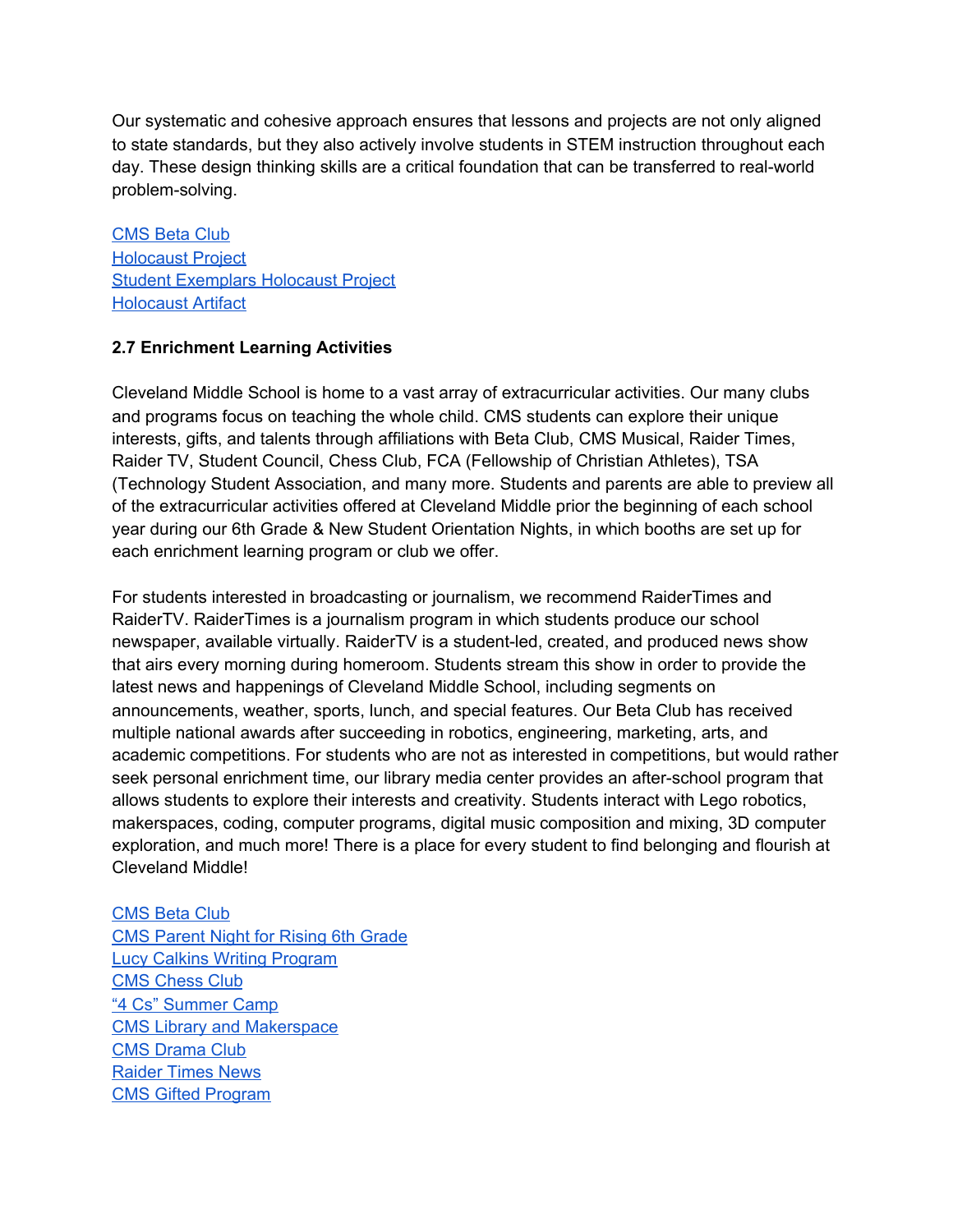[Raider](https://www.cmssteam.com/copy-of-medical-science-s-t) TV CMS Music [Program](https://www.cmssteam.com/copy-of-beta-club-1) CMS Art [Program](https://www.cmssteam.com/copy-of-music-program) CMS [Student](https://www.cmssteam.com/copy-of-beta-club-student-council) Council [CMS](https://www.cmssteam.com/copy-of-cms-student-council) TSA CMS Physical [Education](https://www.cmssteam.com/copy-of-cms-health-nutrition-progra) Career, FInance and [Leadership](https://www.cmssteam.com/copy-of-4-c-s-summer-academic-camp-1) Studies Be Kind [Initiative](https://www.cmssteam.com/curriculum-instruction)

# **[Professional Development](https://www.cmssteam.com/professional-development) (School-Wide) Attribute 3.1- Quality STEM Professional Learning**

Cleveland Middle School provides many opportunities for STEM professional learning through programs that are required for all CMS teachers. Our school district focuses on the [Capturing](https://flippengroup.com/education-professional-development/) Kids' Hearts (CKH) [program](https://flippengroup.com/education-professional-development/) as a way to build relationships and for classroom management, and CMS has added our own twist on the program by incorporating our STEM initiatives into the classroom expectations for CKH. In [August](https://drive.google.com/file/d/1D0EVmmE_bDdfiGlZIHIfoBEtTjOC0s4I/view?usp=sharing) of 2018, all [teachers](https://drive.google.com/file/d/1D-jWAgmopAe468MT6ud_xj_xk-4A4dBA/view?usp=sharing) were trained through the official CKH program, and the staff has received updated training each school year. CMS teachers received in-house training in [August](https://www.smore.com/p05e7-cms-this-week) 2019 and [August](https://drive.google.com/file/d/1D3kKk5L_Nc10HnoCAscIJkAuz-kH5xJL/view?usp=sharing) 2020 [\(picture\)](https://drive.google.com/file/d/1kpnIg1ohxB1y6iYuSea0EUVAqGT-bPMQ/view?usp=sharing). A CKH representative came to CMS in [January](https://drive.google.com/file/d/1DHv8Cctdh4TkpgIKJ1qvOGSPSF2bE1xf/view?usp=sharing) 2019 to review the program with all staff members. Any teacher who is new to CMS goes through the *official [training](https://drive.google.com/file/d/1xUg7hRYGKMSfuxUQBtLth4KPrOw6Upft/view?usp=sharing)* as well. By adding design thinking to our school's CKH program, this program focuses on our STEM initiatives of "empathize" and "clarify." The process teaches teachers and students to empathize with one another as a form of relationship building. During the official and in-house trainings, teachers are trained and encouraged to use the EXCEL model with students to engage with our students. Teachers and administrators are also trained extensively in the creation and use of social contracts as a way to create empathy and guide classrooms and meetings. As a way to clarify expectations and behaviors, teachers are trained in "The 4 Questions" to help students understand their behavior and how to correct that behavior in the classroom. CMS administration continues the training and focuses on STEM initiatives with the CKH program at each faculty meeting by reviewing different CKH and STEM initiatives to keep these at the forefront of teacher's plans. We also use CKH's ["Leadworthy](https://docs.google.com/presentation/d/1KewtoVV0N4UNhaPbA0O5WsbvZxrkua2UPSwnGmVNpnA/edit?usp=sharing) Moments" to teach character building and problem-solving to students as part of our STEM initiatives. [Teacher](https://drive.google.com/file/d/1nCOtcE_ZK9Pq1rso3PwIXj9dmvS_98Rp/view?usp=sharing) leaders received training through CKH in 2020. These lessons are taught to all students once a week where teachers present the lesson and engage in problem-solving and reflection with the students. During the 2020-2021 school year, CMS applied to be a National Showcase School for Capturing Kids' Hearts, but at the time of this application, results had not been released yet.

All CMS teachers have also been extensively trained on the BLADE [\(Blended](https://www.clevelandschools.org/o/district/page/blade-project) Learning and Digital [Enhancement\)](https://www.clevelandschools.org/o/district/page/blade-project) program that our district rolled out in the 2017-2018 school year. The BLADE program focuses on teaching and learning with technology in the classroom and at home. Our school went 1:1 with students taking home devices in 2017/2018, which allowed for the revolution of PBLs, design thinking, and classroom lessons. Teachers received extensive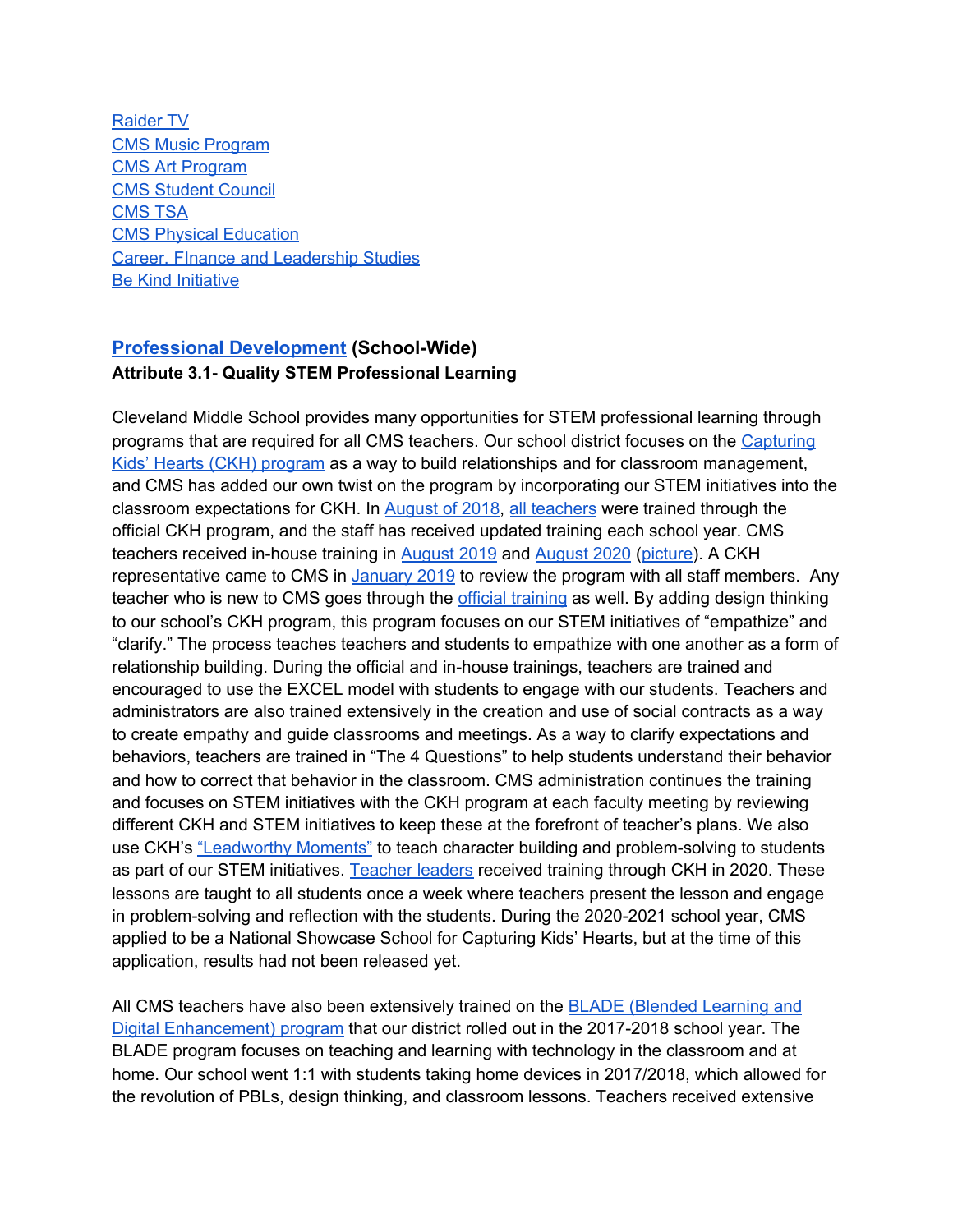training in best practices for technology integration and design thinking during both district-required PD days and through monthly "Tech Tuesday" job-embedded training (covered in a later section). Through the use of technology in our classrooms, students are able to empathize, clarify, generate, create, and test no matter what subject they are in.

Writing gives students the opportunity to problem-solve and analyze any number of real-life scenarios, especially through our school-wide writing initiative coupled with PBLs and design thinking. In 2018-2019, CMS overhauled the master schedule to add a writing class for every student. All CMS teachers were trained in the Lucy Calkins Writer's Workshop method in August 2018, and CMS implemented writing across all curriculum areas and in PBLs. Teachers received more training on the writing initiative in [August](https://docs.google.com/presentation/d/1ma6kwQDHvimT7r8y9wloRLFmcgd7q6vqn_imRQGiIHA/edit?usp=sharing) 2019, and training options included writing in PBLs and real-life connections through writing. Out of these trainings and initiatives, [Raider](https://www.raidertimes.org/) Times, our school newspaper, was born. Created and published entirely by students, Raider Times allows students to utilize all CMS STEM initiatives, with focus on exploring and creation. Faculty sponsors work with the students each day, using their writing training to in turn teach the students. Our students in RaiderTV, our student morning broadcast, also create their own scripts and segments. In 2019-2020, students were on air each morning presenting their projects each day. Because of Covid, they moved to online [creation](https://www.clevelandschools.org/article/308522?org=middle-school) only for the 2020-2021 school year and did not do live broadcasts.

# **Unique Professional Development Goals & Personalized Professional Learning**

Each time a CMS teacher is observed using the TEAM rubric, they engage in a formal discussion with the observer after the observation. Part of the meeting dictates that the teacher and observer agree upon an area of refinement, or an area in which the teacher can improve upon. This area of refinement is where a teacher can focus his/her professional learning to improve in that area. The observer and the teacher complete a [TEAM](https://drive.google.com/file/d/1xbbOZxx5TEHxTvqyA5RRjvyJVGPIdjbo/view?usp=sharing) rubric form provided by the state with the area of refinement and reflection. CMS Administrators also ask teachers to create goals for [themselves](https://www.smore.com/0gys4-cms-this-week--) and share it with the faculty throughout the year. These goals are revisited during faculty meetings as well.

Professional development for CMS teachers is done in both small and large groups, and teachers are often given the ability to personalize their learning through choices in professional development or through attending outside PDs. As evidenced below, many teachers choose to attend and present at different events that meet their individualized professional development goals. Teachers are encouraged to participate in individualized PD by our CMS administration who assists with funding, substitutes, and other resources to allow teachers to attend PDs of their choosing.

# **Trainings attended by or presented by individual faculty members:**

| Professional<br>Date(s)<br>Development | Feacher(s) | Evidence |
|----------------------------------------|------------|----------|
|----------------------------------------|------------|----------|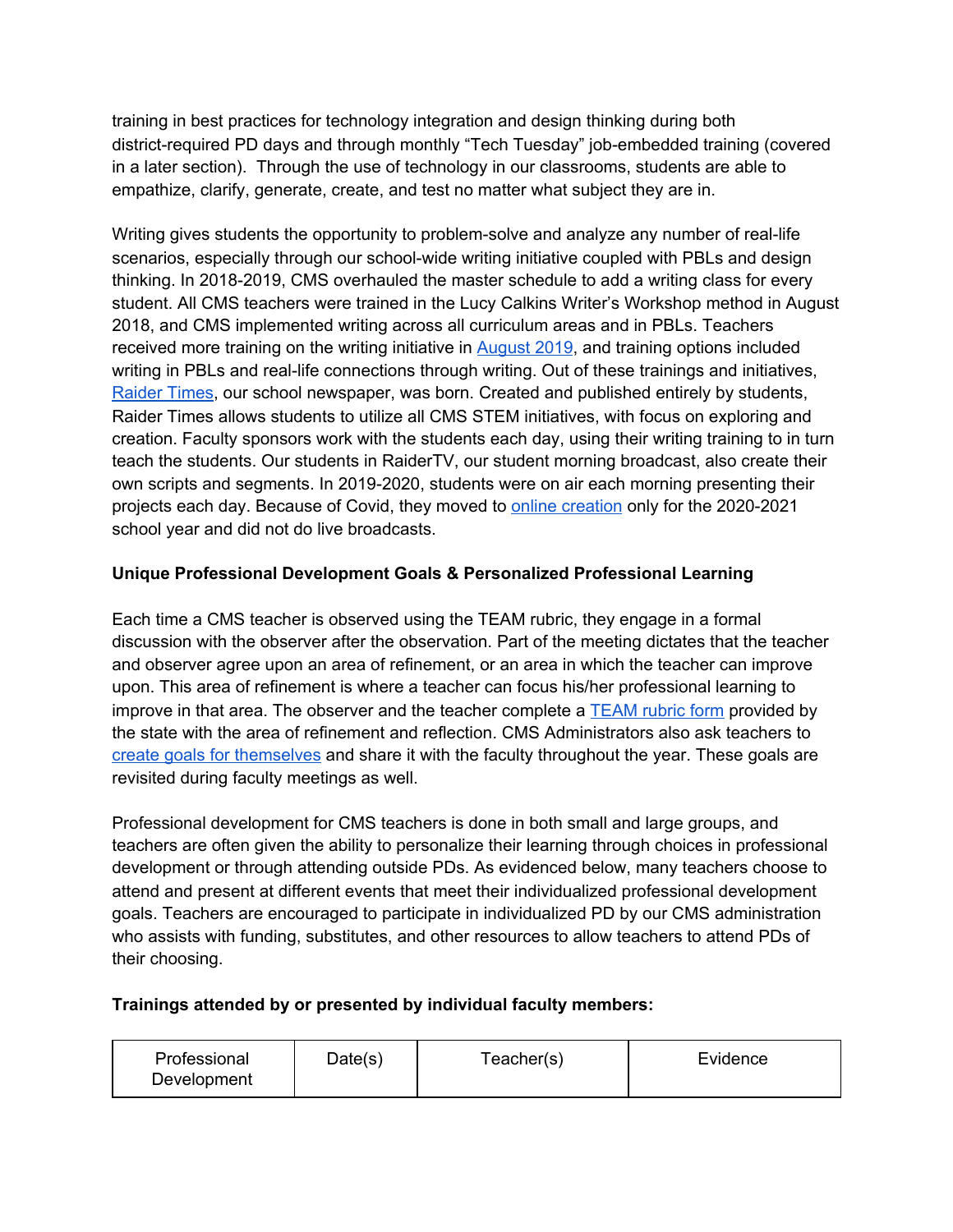| <b>Robotics for Middle</b><br>Grades (4-8) Training<br>at UTC               | June 17-21,<br>2019    | Valerie Helmstetter (8th<br>Math) and Ali Creel<br>(Special Services)                                                                                                                   | Photo of 3 CMS teachers<br><b>Creel Certificate</b>                                                                                                                                                                                                                                                                                                                                                               |
|-----------------------------------------------------------------------------|------------------------|-----------------------------------------------------------------------------------------------------------------------------------------------------------------------------------------|-------------------------------------------------------------------------------------------------------------------------------------------------------------------------------------------------------------------------------------------------------------------------------------------------------------------------------------------------------------------------------------------------------------------|
| <b>Partners in Education</b><br><b>TN State SPED</b><br>Conference          | January<br>29-31, 2019 | Dr. Chris Thomas<br>(attendee)                                                                                                                                                          | Certificate                                                                                                                                                                                                                                                                                                                                                                                                       |
| Partners in Education<br><b>TN State SPED</b><br>Conference                 | January<br>28-30, 2020 | Stephanie Pirkle- 6th AP<br>(presenter) and Dr.<br>Thomas, Special<br><b>Services Coordinator</b><br>(attendee)                                                                         | <b>4 C's Summer STEM</b><br><b>Camp presentation</b><br><b>Thomas Certificate</b>                                                                                                                                                                                                                                                                                                                                 |
| Introduction to<br>Design Thinking by<br><b>TSIN</b>                        | January 4,<br>2020     | <b>CCS STEM Leadership</b><br>Team (13 CMS Staff)                                                                                                                                       | <b>Attendee List</b><br><b>Presentation Used</b><br><b>District Schedule</b>                                                                                                                                                                                                                                                                                                                                      |
| <b>TDOE STEM101</b><br><b>Certification Training</b>                        | August 6,<br>2020      | Hannah Medema (CTE)<br>and Derek Morris (CTE)                                                                                                                                           | <b>Medema Certificate</b><br><b>Morris Certificate</b>                                                                                                                                                                                                                                                                                                                                                            |
| <b>TN STEM Innovation</b><br>Summit                                         | May 14-15,<br>2019     | Hannah Medema (CTE)<br>and Derek Morris (CTE)                                                                                                                                           | <b>Pictures/Confirmation</b>                                                                                                                                                                                                                                                                                                                                                                                      |
| <b>Tennessee Valley</b><br>Authority (TVA)<br>Children's Energy<br>Workshop | December<br>2020       | Christina Melton (6th<br>science)                                                                                                                                                       | <b>Confirmation Email</b>                                                                                                                                                                                                                                                                                                                                                                                         |
| Association for<br><b>Middle Level</b><br>Education                         | November<br>2019       | Presenters- Emily Raper,<br><b>Terry Esquinance, Ashley</b><br>Keith, Cana Kirksey,<br>Angela Wright, Dr.<br>Leneda Laing<br>Attendees- Sheila Jones,<br>Cecily Williams, Ed<br>Fickley | - Raper Presenter<br>Confirmation<br>-50 Nifty Tech Tools for<br>the Blended<br><b>Learning Classroom</b><br>-Esquinance Presenter<br>Confirmation<br>-Keith Presenter<br>Confirmation<br>- Meet in the Middle:<br><b>Building Relationships</b><br>that Meet the Needs of<br><b>Middle School Students</b><br>-Reading, Research, and<br><b>Revelations: Student</b><br><b>Voice and Community</b><br>Engagement |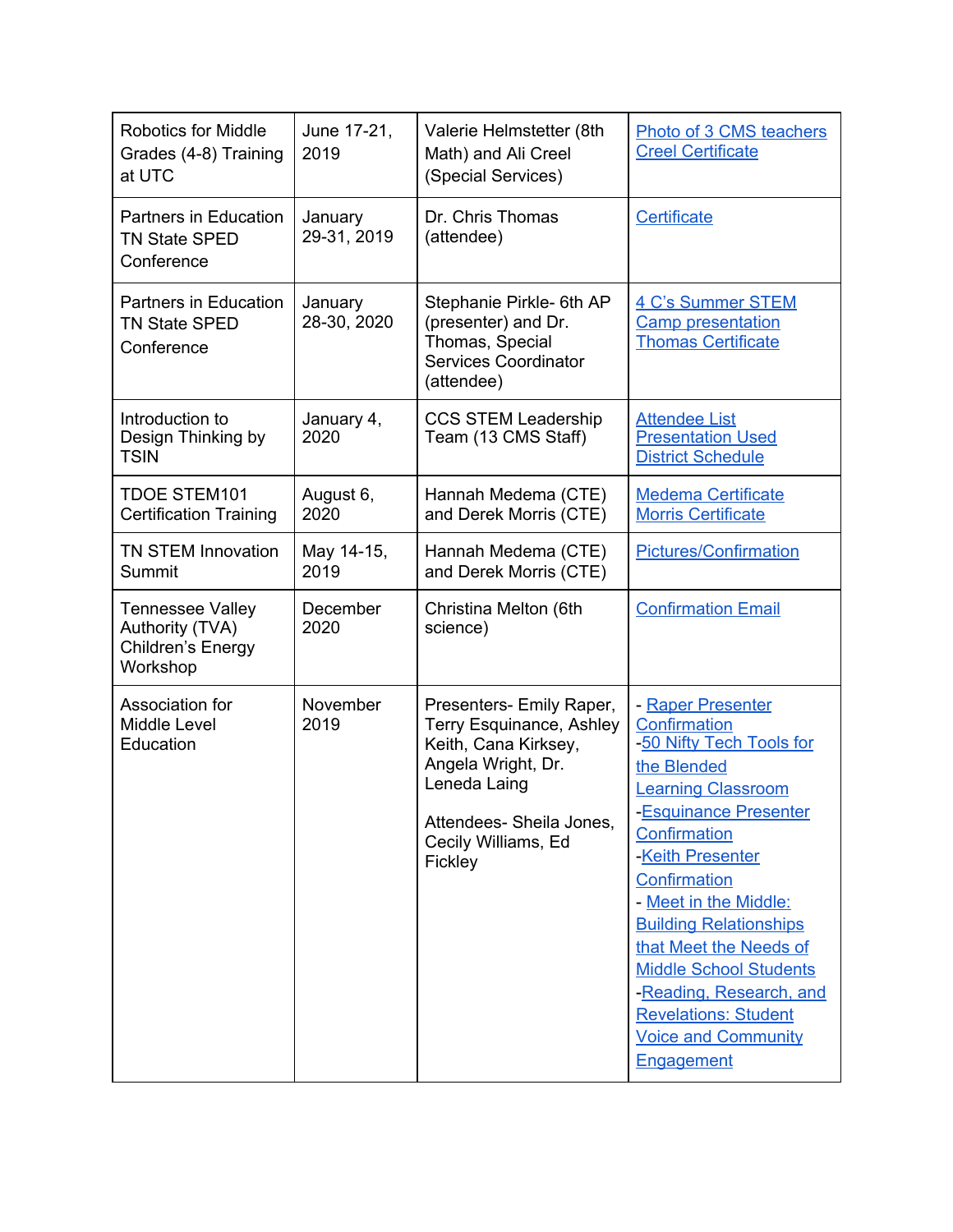|                                                                  |                   |                                                                                                                                                                         | -Wright Presenter<br>Confirmation                                                                                                                                                                                                   |
|------------------------------------------------------------------|-------------------|-------------------------------------------------------------------------------------------------------------------------------------------------------------------------|-------------------------------------------------------------------------------------------------------------------------------------------------------------------------------------------------------------------------------------|
| Association for<br>Middle Level<br>Education                     | October 2020      | Presenters - Emily<br>Buckner, Kristen Early,<br><b>Emily Raper</b><br>Attendee- Dr. Leneda<br>Laing                                                                    | - 12 Tips n' Tricks for the<br><b>Blended Learning</b><br><b>Classroom</b><br>-Raper Confirmation<br>-Buckner Confirmation<br>-Early Confirmation<br>-15 Activities in 15<br>Minutes to Revive the<br><b>FUN in Your Classroom!</b> |
| <b>Screencastify Genius</b><br>Certification                     | January 2020      | E. Raper, R. Williams, A.<br>Pemberton, K. Early, A.<br>Denton, C. Bolanos, H.<br>Medema, K. Kyle, K.<br>McCraw, S. Jones, E.<br>Vermillion, H. White, T.<br>Esquinance | <b>Confirmation Email</b>                                                                                                                                                                                                           |
| Google Educator<br>Certification                                 | <b>June 2020</b>  | <b>Kristen Early</b>                                                                                                                                                    | <b>Confirmation Email</b>                                                                                                                                                                                                           |
| <b>TASL Virtual</b><br>Conference                                | September<br>2020 | <b>Grace Dyrek</b>                                                                                                                                                      | <b>Certificate of Attendance</b>                                                                                                                                                                                                    |
| <b>National Council for</b><br>Teachers of<br><b>Mathematics</b> | October 2019      | Ryan Swartzentruber,<br>Valerie Helmstatter, Eric<br><b>Stiles</b>                                                                                                      | <b>Certificate of Attendance</b>                                                                                                                                                                                                    |

# **Observation of Colleagues & Reflection**

Cleveland Middle School has a long-standing tradition of teacher observation and collaboration within our faculty. Prior to the 2018-2019 school year, faculty observations were handled by the school's BLADE facilitator, who arranged for colleagues to visit one another's classroom and engage in discourse following the observation. During the 2019-2020 school year, a team formalized that practice into "TIC TOC," a fun play on the popular app, which stands for "teachers in classrooms, teachers observing classrooms." Teachers use a [signup](https://docs.google.com/spreadsheets/d/18x-wyrOZGzuj6A3UwfxQ9rC7ZLpeIoAfsvTeQWCGAfw/edit?usp=sharing) sheet through their grade-level representative to visit the classroom of another building level teacher, and following the visit, a formal reflection [worksheet](https://docs.google.com/document/d/1RIpM09qo3G64gsJkNIoIEcJFptlT1Q4__O5wEDU2OeY/edit?usp=sharing) is completed. This sheet is shared with the teacher who was observed, and the colleagues discuss the observation during a meeting before, during, or after school.

Unfortunately, we were not able to do TIC TOC the same way in 2020-2021 because of COVID guidelines. As a result, we created a [school-wide](https://docs.google.com/spreadsheets/d/1CQxP9XJoOAs_Ep1tLbfzMiZUa3peUbcl1UYVJSQ3vCs/edit?usp=sharing) document with each teacher's Google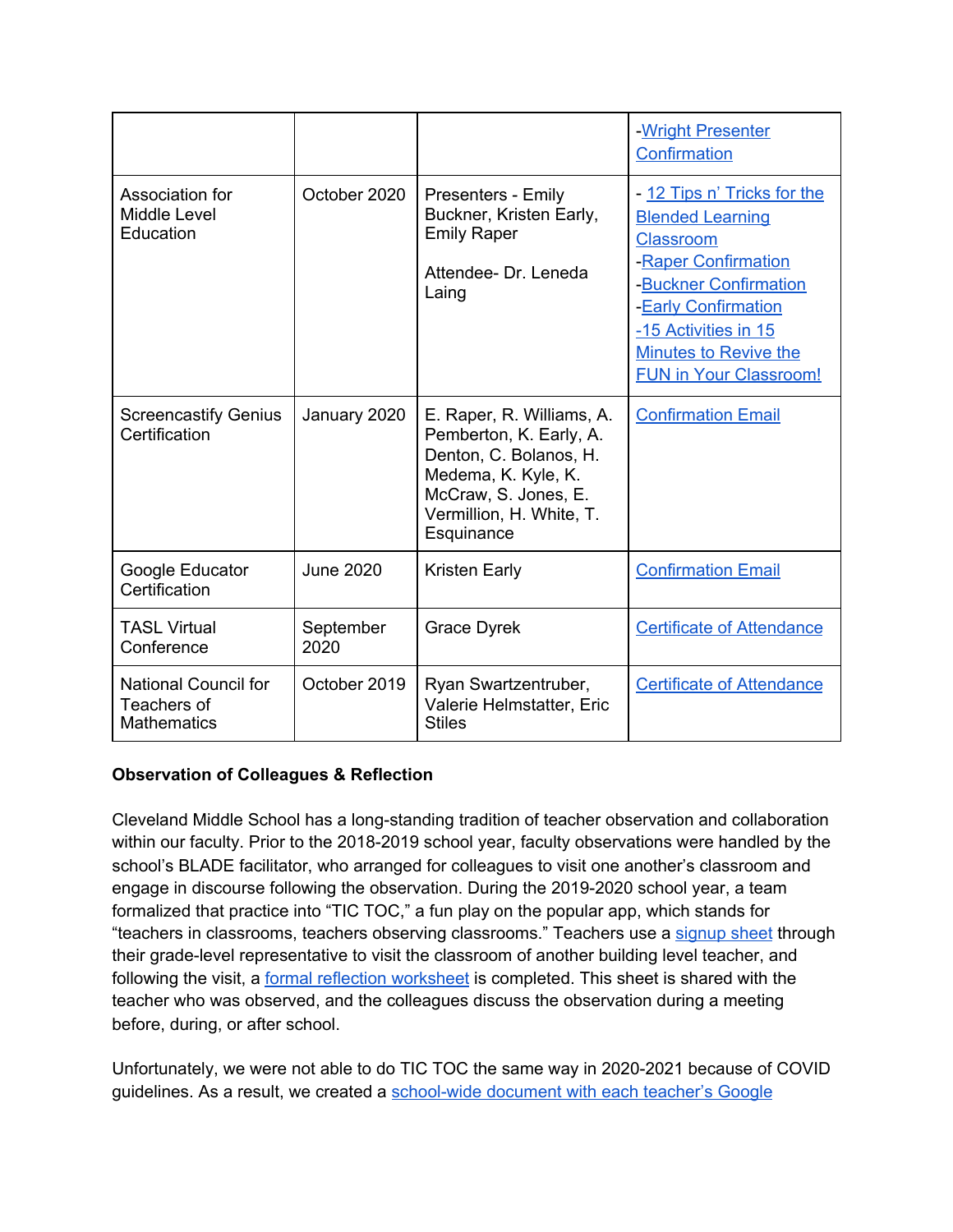[Classroom](https://docs.google.com/spreadsheets/d/1CQxP9XJoOAs_Ep1tLbfzMiZUa3peUbcl1UYVJSQ3vCs/edit?usp=sharing) or Canvas class code. Teachers are encouraged to attend online classes to observe their colleagues in a digital setting and complete the reflection process digitally as well. The reflection sheet is the same as above.

CMS also has a new teacher mentor program which pairs each new teacher in the building with a current, model educator in the building. Among other requirements, the teacher who is new to CMS is expected to visit 3 (or more) classrooms and engage in formal reflection with their mentor teacher.

With the addition of a virtual school to our district in the 2020-2021 school year, we were able to add a new layer of teacher observation with our virtual teachers. Because these teachers had more flexibility within their schedule than our in-person teachers, they were able to visit one another's classrooms (both in person and virtually) to observe best practices in virtual teaching. One of our classrooms was turned into a virtual school [instructional](https://drive.google.com/file/d/1B-4nCWS3iwev6MuxZssYBlU4g6cmETJ_/view?usp=sharing) area, where any virtual teacher could come and teach their class. In this classroom, there were other virtual teachers available to observe the lesson and then work through reflection and any questions as a team. Teachers wishing to observe could also come to the classroom and watch others teach to gain skills in virtual teaching.

### **Job-Embedded PD**

The CMS administration understands the need for job-embedded PD, and have focused on ensuring that our PD is meaningful and applicable within each classroom. Our teachers participate in student learning teams (SLTs), also known as PLC's, in which the teachers meet every other week (2019-2020) or monthly [\(2020-2021\)](https://docs.google.com/document/d/1fXGSWc0m20cQ9o4vOZgUlaFJbPBtMQs7nUqDZsf_4B8/edit?usp=sharing) during their planning to discuss student learning. These meetings include a focus on state standards and the way in which the standards are taught. These meetings are led by a member of the CMS administration team, and the teachers are expected to discuss classroom data, PBLs and lesson plans, reflection from previous lessons, and participate in development with any articles/videos from the CMS administration. During the 2019-2020 school year, the focus was on PLCs and the PLC model through the book *[Learning](https://www.solutiontree.com/learning-by-doing-third-edition.html) by Doing*. For the 2020-2021 school year, videos on [project](https://docs.google.com/document/d/1SiukkbSfzKZOK7gYzFtMsHeRyfWYZRU5tvdGEqAsF60/edit?usp=sharing) based [learning](https://docs.google.com/document/d/1SiukkbSfzKZOK7gYzFtMsHeRyfWYZRU5tvdGEqAsF60/edit?usp=sharing) were used for discussion and training during SLT time.

Once a month, CMS teachers meet for "Tech Mastery [Monday"](https://drive.google.com/file/d/1U0hcBacUm8bgUwrYec9svpIPkdapqLmZ/view?usp=sharing) or "Tech [Tuesday"](https://docs.google.com/spreadsheets/d/1PWiRMHj2HOPeRKGXfATS-lt041sXo4nNATZ_R3kENN0/edit?usp=sharing) a PD session led by the CMS BLADE (Blended Learning and Digital Enhancement) Facilitator. These sessions focus on the successful implementation of technology to improve student learning. Teachers collaborate with their grade-level colleagues as well as their subject-specific teachers to discuss and plan PBLs, assessments, and student-creations involving technology in the classroom.

All certified staff at CMS are required to complete 6 hours of professional development outside of the school day. Cleveland City Schools offers a wide array of opportunities for teachers to choose from. A [website](https://sites.google.com/clevelandschools.org/ccsprofessionaldevelopment/home/pd-faq-sheet) from the district gives FAQs and information for teachers regarding the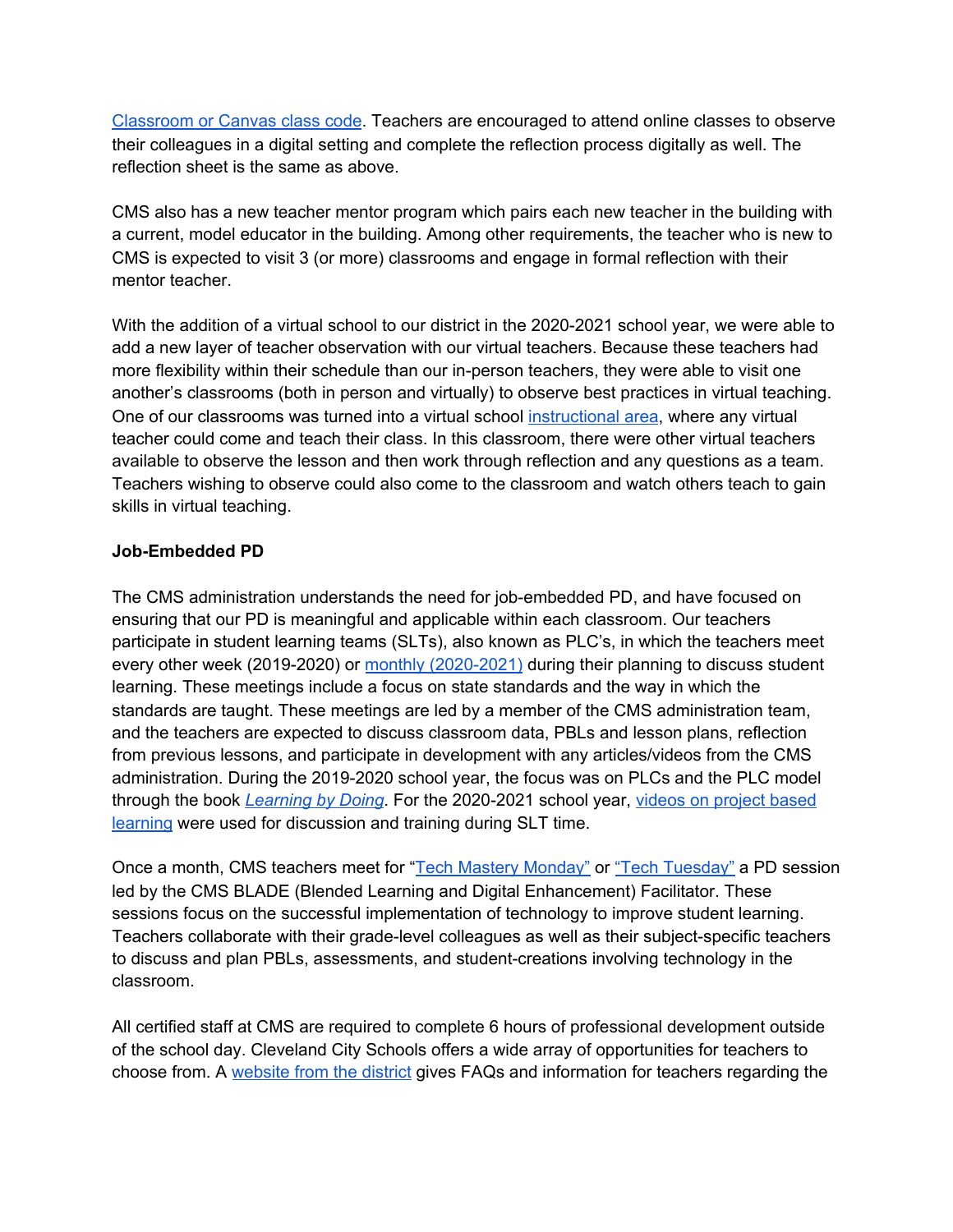required PD hours. Teachers are able to choose the PD that best fits their individual needs and/or their personal PD plan and the needs of their students.

# Teach Like A Pirate

Over the years, Cleveland City School District has invited many distinguished guests to host workshops or offer professional Development for our teaching staff. Dave [Burgess](https://daveburgess.com/), author of the New York Times Bestseller, Teach Like a Pirate provided a memorable keynote address that was high energy, interactive and entertaining, the ultimate professional development experience. With a unique combination of magic and humor, he reignited our teacher's passion for the education profession. His premise is simple, "Pirates are daring, adventurous, and willing to sail into uncharted waters with no guarantees of success." Teachers should use their willingness to experiment and try new things as [inspiration](https://2212251b-a6fc-4dbb-88de-94bcbd27cb94.filesusr.com/ugd/2b7659_330ec4704d21433589ae8b24c5b354d6.pdf) for creating powerful STEM learning experiences.

# Ron Clark: Successful [Philosophy](http://empower.ascd.org/general-information/conference-daily/dont-be-bread-be-pizza.aspx) & Strategies

In Atlanta, Georgia the Ron Clark Academy [RCA], founded in 2007 by an innovative educator, an highly acclaimed, nonprofit middle school has created a loving, dynamic learning environment that promotes academic excellence and fosters leadership in students that represent various socio-economic and academic backgrounds and has made an [impact](https://2212251b-a6fc-4dbb-88de-94bcbd27cb94.filesusr.com/ugd/2b7659_5fc34e3d679a4da7abc32d9b6354dabb.pdf) on our teachers and [administrators](https://2212251b-a6fc-4dbb-88de-94bcbd27cb94.filesusr.com/ugd/2b7659_5fc34e3d679a4da7abc32d9b6354dabb.pdf) who have taken field trips to Atlanta to spend the day and see for themselves a transformed learning environment that promotes engagement and curiosity important to creating STEM-based lessons for our students.

# **Externships/Mentorships with Higher Education & Industry**

Cleveland Middle school works closely with multiple higher education institutions in our area, and our relationships with industry partners are excellent as well. One of the biggest partnerships we have with Lee University, Cleveland State Community College, and the University of Tennessee at Chattanooga is student teachers/interns from their teacher education programs. We hosted 22 [student](https://docs.google.com/spreadsheets/d/1QqfPM0-KMSPnVRgte3n1R7ktXVcrRlJaaLxhF5C70co/edit?usp=sharing) interns (and their university supervisors) over the past two years, in addition to CMS teachers guest speaking, visiting, or full-time lecturing at Lee University.

Raider Times began its relationship with Lee University's School of Arts and Communication during the 2019-2020 school year. Each semester Lee University hosts the Raider Times digital newspaper staff to participate in several on-campus seminars and digital training sessions which are specifically designed and tailored for [raidertimes.org.](http://raidertimes.org/) Lee University has gifted Raider Times with professional-level cameras and digital equipment as well as other items to encourage a quality digital newspaper format at the middle-school level. Cleveland Middle School also works on-site with the Lee University's digital newspaper, which is called the Lee Clarion. Students from both schools have worked closely together to engage in professional learning and future careers in leadership, communication, digital media, and writing. Raider Times also works with community sponsors Shane's Rib Shack, Lee University- Office of the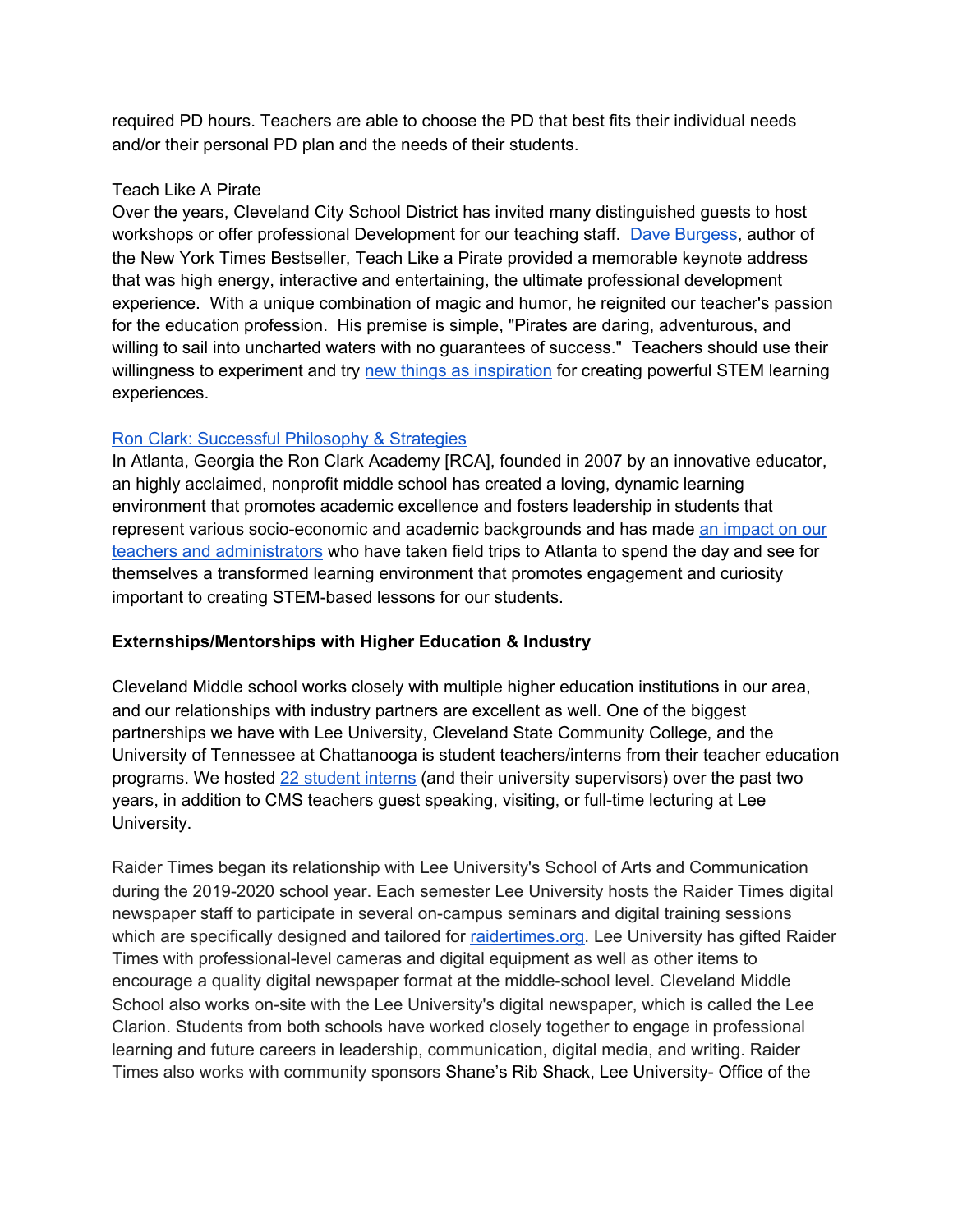President, Horace Mann Insurance, Dr. David Miolen, DDS, Cafe Roma, LJ Consulting, CMS Raider TV, and The Vein Institute of Southern Surgical Arts.

Once a semester, Cleveland Middle School's Career and Technical Education (CTE) department hosts an advisory meeting for parents and industry partners. [The](https://drive.google.com/file/d/1U8IaqXOGFjpcPK6ENvTZzo82nRiROLzV/view?usp=sharing) [advisory](https://drive.google.com/file/d/1U8IaqXOGFjpcPK6ENvTZzo82nRiROLzV/view?usp=sharing) board consists of parents, former teachers, people from local businesses (health care, assisted living, post secondary education, woodworking, marketing, engineering, etc.). These meetings are designed to ensure that CMS's CTE program boasts the most up-to-date information regarding industry. It allows local partners to share information with all CTE teachers and parents to ensure that students are given the best curriculum possible in their CTE classes.

Many individual teachers or classes work with local partners to bring the best curriculum to CMS students. Mrs. Melton's sixth grade science class partnered with TVA and Cleveland Utilities to bring an interactive workshop to our students working virtually at home on Friday, January 22, 2020. Members from Cleveland High School's robotics club also come each semester to speak to 8th grade STEM academy students. RockBridge Church has provided members of their media team to work with and train RaiderTV students in the art of live broadcast. Mrs. Bunch's special services class focuses on life skills, and they partner with the [Salvation](https://drive.google.com/file/d/1xTH0NtlwHj9CfInBVPq7QUEh3MTw1Bht/view?usp=sharing) Army each year to [fill](https://drive.google.com/file/d/1xTH0NtlwHj9CfInBVPq7QUEh3MTw1Bht/view?usp=sharing) and then [carry](https://drive.google.com/file/d/1VIaQ8bCzyNAbR57pZn4NICn2WI98mr9S/view?usp=sharing) filled bags to cars. The Salvation Army works with the students to teach and then practice conversation skills with patrons.

The following events were planned for either spring 2020 or fall 2020 but were cancelled due to COVID-19. In Coach Morris's engineering tech class, engineering students from Tennessee Tech come to demonstrate hands-on PBL learning for CMS students. Mix 104.1's Steve Hartline was scheduled to speak to RaiderTV students about industry performance. Each year, CTE courses conduct mock interviews for 8th graders during their career unit. CMS hosted professionals from Cleveland's Chamber of Commerce, Temp agencies, Lee University, Wacker, Olin, and other businesses to engage in a 5 minute mock interview with our students. CMS also hosts Junior Achievement professionals to work with 7th and 8th grade students. Each spring, 7th grade students complete "JA in a Day," a program hosted by Junior Achievement. The students are taught 6 different modules by a local business professional dealing with college and career readiness. CMS's 8th [grade](https://drive.google.com/file/d/1G4aphTMwDSOUb4Hg6UVP3vYGKaCYWbfH/view?usp=sharing) hosts Junior Achievement for *JA Economics for Success* gives students the information needed to build strong personal finances, a cornerstone to a happy, secure life. Students learn the importance of exploring career options based on their skills, interests, and values. They also learn about spending money within a budget; saving and investing wisely; and using credit cautiously. The local paper ran an article detailing the CMS program here:

<https://clevelandbanner.com/stories/ja-gives-reality-check,49640> Reality Check is a Teen Reality Fair where middle school students role-play a 25-year-old who has to make decisions about money based on his or her chosen job. Students are given a salary, correlating to the job he or she chose. Each student visits up to 16 [booths,](https://drive.google.com/file/d/1y6gK81n11FffZbtM3Tsi0Ya3y3AwNXqE/view?usp=sharing) including transportation, housing, education and training, entertainment, food and nutrition, clothing, furniture, insurance, loan center, savings and retirement, charitable giving and banking, and make decisions on how to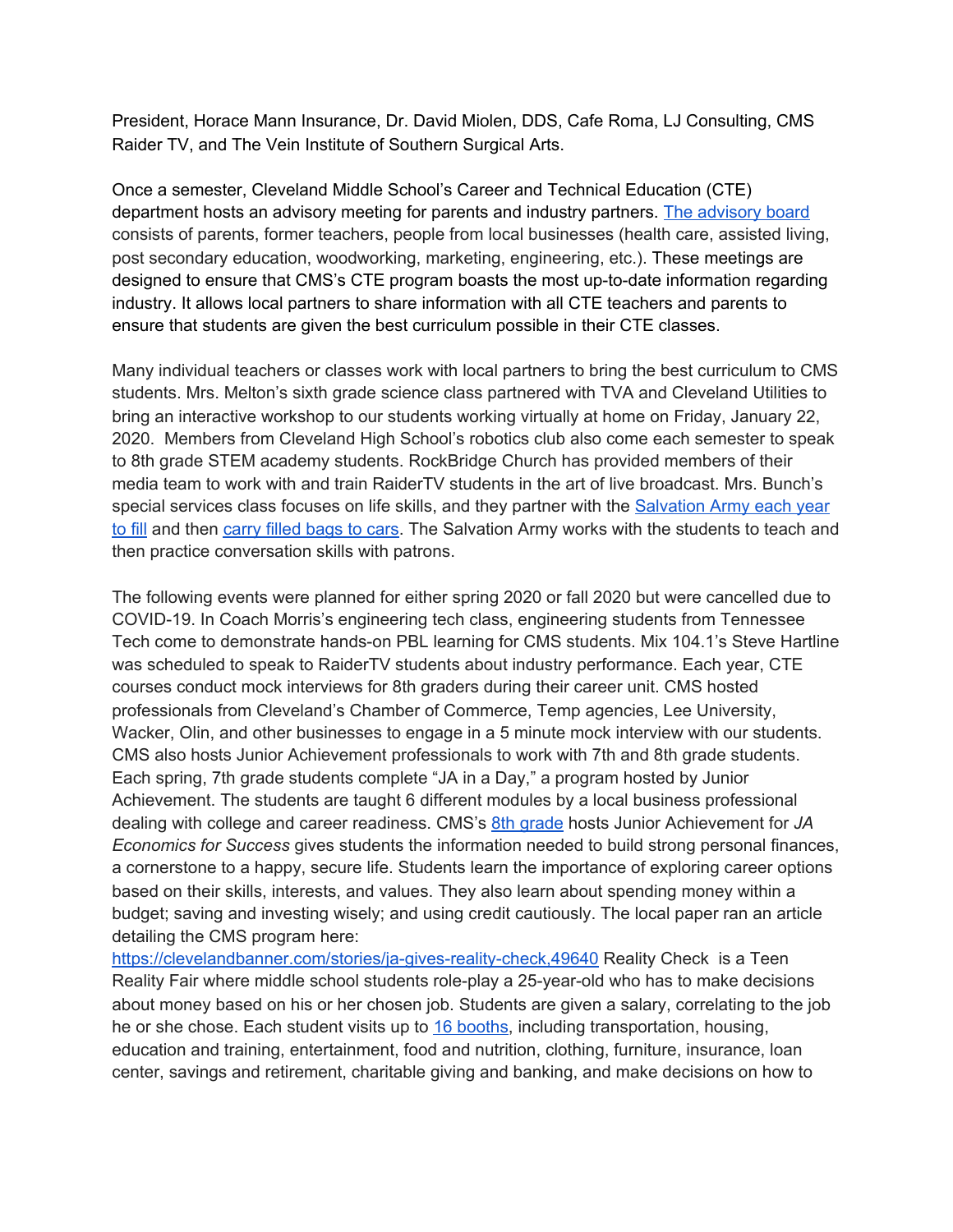budget one's monthly salary. This has happened for many years, with JA [spending](https://drive.google.com/file/d/1A1lZUL4d1aTThY85_kqg0N-J1gB8L2Ml/view?usp=sharing) 2,863 hours with CMS students overall.

# **Attribute 3.2 Designing PBLs**

Teachers collaborate in professional development to custom design project based learning with STEM Design Thinking. The PBLs embed state standards and 21st Century Skills. They include possibilities for integrated content, community/industry partnerships, connections with postsecondary education, and digital learning. Above all, PBLs provide relevant learning and problem solving for the school's student population.

The Cleveland Middle School faculty participated in professional development focused on PBLs. One of our own teachers presented on understanding the connection between PBL and [STEM](https://docs.google.com/presentation/d/1s9UjkWw5H-s-43lIA6LR8-hnXU_JxYTrEgjPpLA-x2A/edit?usp=sharing) Design [Thinking.](https://docs.google.com/presentation/d/1s9UjkWw5H-s-43lIA6LR8-hnXU_JxYTrEgjPpLA-x2A/edit?usp=sharing) First, teachers brainstormed PBL lessons they have taught. Then, they developed self-selected groups of grade-level teams, common-content teams or cross-curricular teams. In these groups they used the TSIN PBL [template](https://docs.google.com/document/d/1QXHC803iZk2tJaXydNnPY0x7zVNbmCIYcUp4PQLVm3c/edit?usp=sharing). Some groups used the template to trouble-shoot issues with PBLs they have already conducted and refine those PBLs. Other groups used previous PBL ideas to springboard development of new PBLs. Finally, PBL groups peer reviewed each other's templates. Some of the PBLs developed from this professional development are linked below:

# CMS PBL [CHART](https://docs.google.com/document/d/12voVRDJZhN9T6F3J9DvrazqZP4pnQ2qZndTRQnc3FJU/edit)

# **Higher Education and Community Partnerships**

One of Cleveland Middle School's showcase examples of a student-led, ongoing project-based learning and STEM Design Thinking experience is Raider Times. Raider Times is a school newspaper where the students brainstorm, design, write and edit the product. Raider Times began its relationship with Lee University's School of Arts and Communication during the 2019-2020 school year. Each semester Lee University hosts the Raider Times digital newspaper staff to participate in several on-campus seminars and digital training sessions which are specifically designed and tailored for [raidertimes.org.](http://raidertimes.org/) Lee University has gifted Raider Times with professional-level cameras and digital equipment as well as other items to encourage a quality digital newspaper format at the middle-school level. Cleveland Middle School also works on-site with the Lee University's digital newspaper, which is called the Lee Clarion. Students from both schools have worked closely together to engage in professional learning and future careers in leadership, communication, digital media, and writing.

As an example of project-based learning and community partnership, our Extended Resource Class, also known as CapableBunch, partners each November to sort, fold, label, and bundle bags for the Salvation Army. This is an event that has occurred 3 years running and has already been planned for next year. During non-pandemic times students were assisted in carrying filled bags to cars and practicing conversation skills with the recipients. [Photos](https://drive.google.com/drive/folders/1m7yOp4r5DctCNMjIHwLzuW2XRScaSCfG?usp=sharing) of **[CapableBunch](https://drive.google.com/drive/folders/1m7yOp4r5DctCNMjIHwLzuW2XRScaSCfG?usp=sharing)**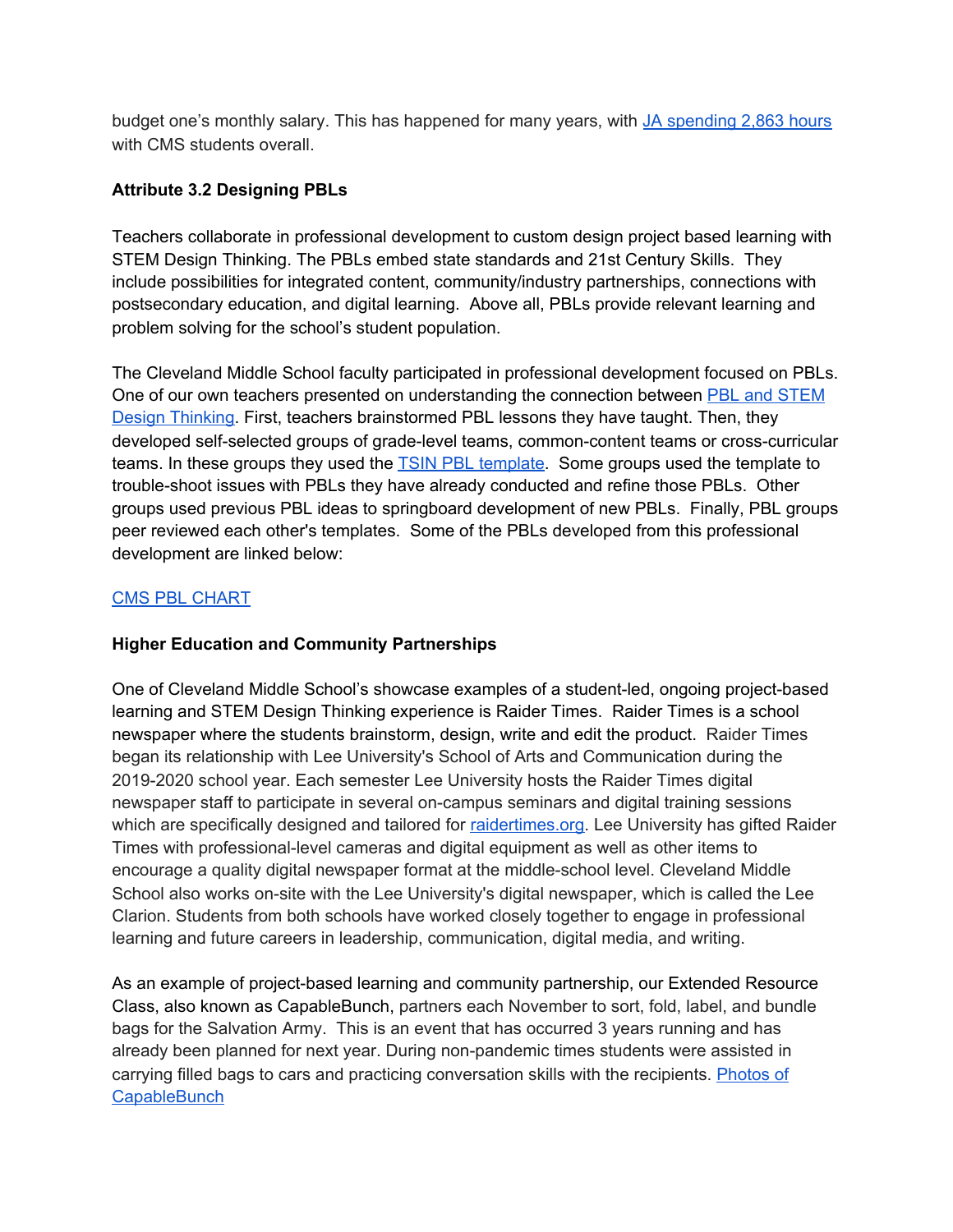# **Inclusion and Peer Review of Learning Standards and 21st Century Learning Skills**

In the first section, examples were given of PBL collaboration by our faculty. Teachers also participated in peer reviewing these PBLs and troubleshooting any issues for their fellow faculty members. Learning focuses and connected state standards are in the PBLs shared above. During the peer review, teachers looked for evidence of the 21st Century Learning Skills and gave their fellow teachers ideas to consider.

# Peer [Reviews](https://drive.google.com/file/d/14-qIeVSRCxMK6dy5FdvOPE5GcUqBv5kM/view?usp=sharing) of 21st Century Skills in PBLs

### **Additional Ways CMS supports the use of PBLs and Collaboration in STEM modules**

- Teachers participate in Professional Learning Communities or Student Learning Teams by content area. Teachers trouble-shoot instructional issues within their content area and use PBLs to problem-solve these issues.
- Association for Middle Level Education presentation- Kristen Early and Emily Buckner, two of our sixth grade teachers, presented at the AMLE conference during the 2019-2020 school year. This presentation showed teachers how to "Breath Life Into Your Lessons." The hands-on techniques shown in this presentation are used by teachers throughout our school.

AMLE [presentation](https://docs.google.com/presentation/d/1DmjPnTYOJJWWYwqQ-Y8R45Z8JLg7L2FkpvGTlpxo0HM/edit?usp=sharing) (Early and Buckner)

- Hannah Medema and Derek Morris (CTE teachers) participated in STEM Teacher Training (State of TN, 8/6/2020) and TN STEM Innovation Summit (5/14/19-5/15/19). They also participate in regular system-wide CTE meetings.

# **[Achievement](https://www.cmssteam.com/achievement)**

#### **Attribute 4.1 Performance Assessments**

Teachers value the importance of formative and summative assessments. Data acquired from these assessments impact instructional plans. Teachers utilize TNReady and iReady data to make decisions on STEM programs.

Starting in 6th grade, students are offered honors courses in math and ELA. Placement in honors and advanced classes is determined by TNReady data projections. These courses are designed to increase enrichment, provide for enhanced project-based learning, as well as promote self-evaluation and goal-setting. In the 7th grade, honors courses are added for science and social studies. Advanced classes are added in the 8th grade along with honors classes to help students prepare for dual enrollment and AP classes in high school. Eighth grade students have the opportunity to take high school classes including Computer Applications (dual-enrollment through Cleveland State Community College), Algebra I, and Physical Science.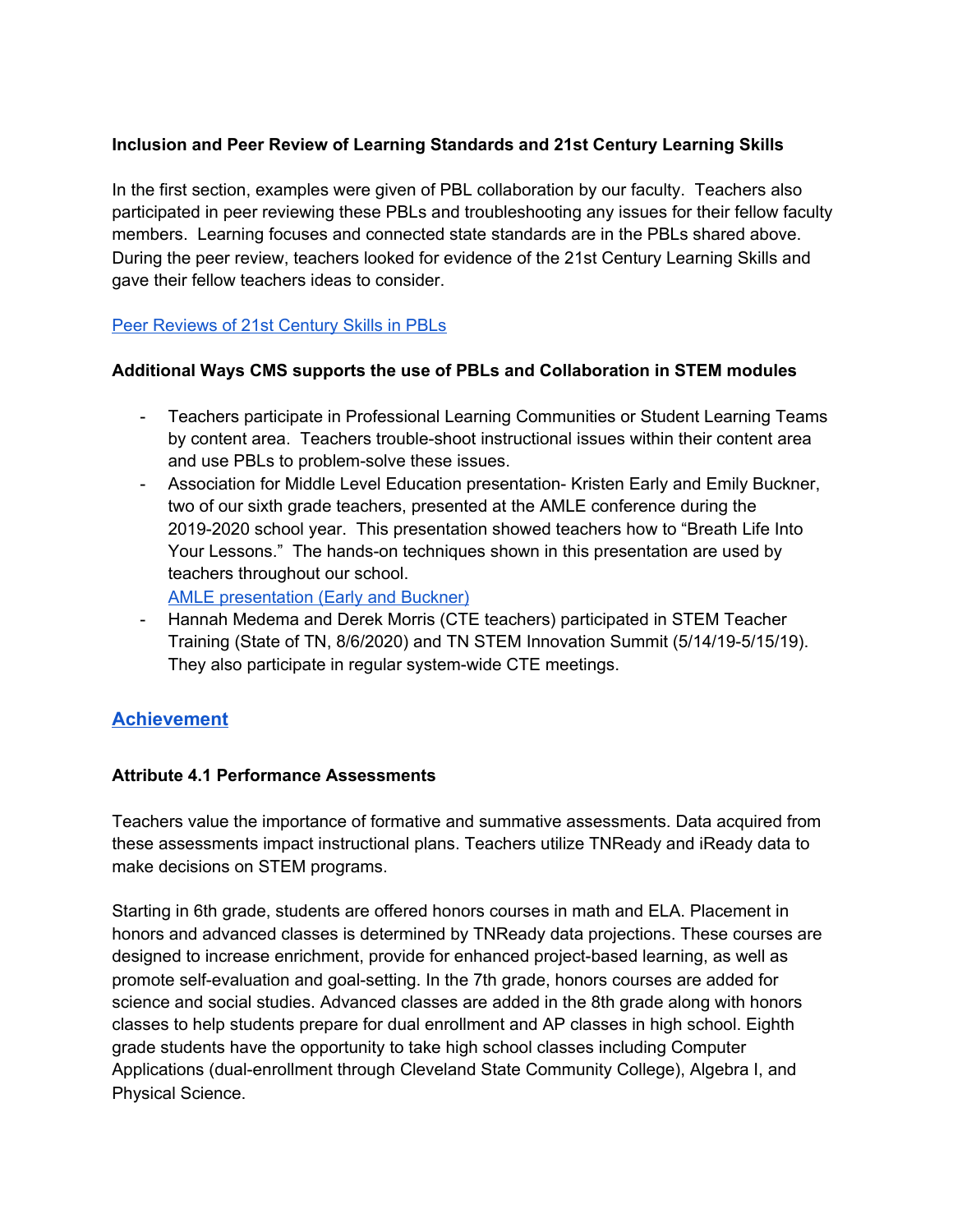The Design Thinking Model also extends to include special populations. Lesson plans in gifted, remediated, and leveled courses consistently include opportunities for student reflection, problem solving, and innovation. Pre and post assessments are given quarterly and annually for SPED, RTI, and ESL to measure student growth. Also, CMS offers robust related arts and CTE courses that use portfolios to assess student mastery and understanding.

Data are obtained through the Teacher Educator Acceleration Model evaluations in the areas of Assessment, Questioning, Thinking, and Problem Solving. Teacher observation scores increased in all four indicators over the last several years. In addition, our overall effectiveness score for the school was a Level 5 in 2018 and 2019.

### **Collections of student personal work via Project-Based lesson**

Portfolios that allow students to portray their learning via collections of personal work: S.P.E.D. [Project-Based](https://2212251b-a6fc-4dbb-88de-94bcbd27cb94.filesusr.com/ugd/2b7659_883d31be365a4210a79ffa526e5db7c6.pdf) Lesson Samples Student [Exemplar](https://2212251b-a6fc-4dbb-88de-94bcbd27cb94.filesusr.com/ugd/2b7659_9be0614a0e5149d8bcd356f631e5eaf3.pdf) 1 Student [Exemplar](https://2212251b-a6fc-4dbb-88de-94bcbd27cb94.filesusr.com/ugd/2b7659_be15686040bc442d81e526acd6f204d7.pdf) 2 Student [Exemplar](https://2212251b-a6fc-4dbb-88de-94bcbd27cb94.filesusr.com/ugd/2b7659_104665e8f1ca471081a7c97391f06097.pdf) 3 Group projects that require planning, research, discussion/debate, and presentations: S.P.E.D. [Project-Based](https://2212251b-a6fc-4dbb-88de-94bcbd27cb94.filesusr.com/ugd/2b7659_e820b72dae4c4f4bb5d2e8511f0b437b.pdf) Lesson S.P.E.D. [Project-Based](https://2212251b-a6fc-4dbb-88de-94bcbd27cb94.filesusr.com/ugd/2b7659_1c12036fc9d143cdb4c9890174387ad5.pdf) Lesson E.S.L STEM [Lesson](https://2212251b-a6fc-4dbb-88de-94bcbd27cb94.filesusr.com/ugd/2b7659_f407967093d1444092b6319a03c40d61.pdf) **Student [Participation](https://www.cmssteam.com/achievement) Images** E.S.L STEM [Lesson](https://2212251b-a6fc-4dbb-88de-94bcbd27cb94.filesusr.com/ugd/2b7659_90dec13975344d7b97613eaa81b83307.pdf) Students [Participation](https://www.cmssteam.com/achievement) Images

Written products that require students to analyze and interpret date, construct explanations, and design solutions, and engage in argument from evidence:

[Project-Based](https://2212251b-a6fc-4dbb-88de-94bcbd27cb94.filesusr.com/ugd/2b7659_e4e7e012a4274fcc98d79d67b950cf00.pdf) Written Products [Project-Based](https://2212251b-a6fc-4dbb-88de-94bcbd27cb94.filesusr.com/ugd/2b7659_5e37fab71e5e4c9a8294e0f26ae57abc.pdf) Written Products [Project-Based](https://2212251b-a6fc-4dbb-88de-94bcbd27cb94.filesusr.com/ugd/2b7659_fb80d19e187d4c14b1b9f10f63f46265.pdf) Written Products [Student](https://www.cmssteam.com/achievement) Product Images

Experimentation that requires students illustrate their understanding of STEP concepts:

E.S.L. STEM Group [Participation](https://www.cmssteam.com/achievement) Videos

Authentic assessments on products using rubrics that focus on solving problems using real-world applications:

[Road](https://2212251b-a6fc-4dbb-88de-94bcbd27cb94.filesusr.com/ugd/2b7659_883d31be365a4210a79ffa526e5db7c6.pdf) Trip Student [Roadtrip](https://2212251b-a6fc-4dbb-88de-94bcbd27cb94.filesusr.com/ugd/2b7659_9be0614a0e5149d8bcd356f631e5eaf3.pdf)

Student demonstrations that reflect mastery of STEM content and procedures: Student Egg Drop [Example](https://drive.google.com/drive/folders/1NBvE8ltqbDmgQdA1mbW70h5NBUzpxeBP) Fossil [Lesson](https://drive.google.com/drive/folders/1NBvE8ltqbDmgQdA1mbW70h5NBUzpxeBP) Dirt Cake 8th grade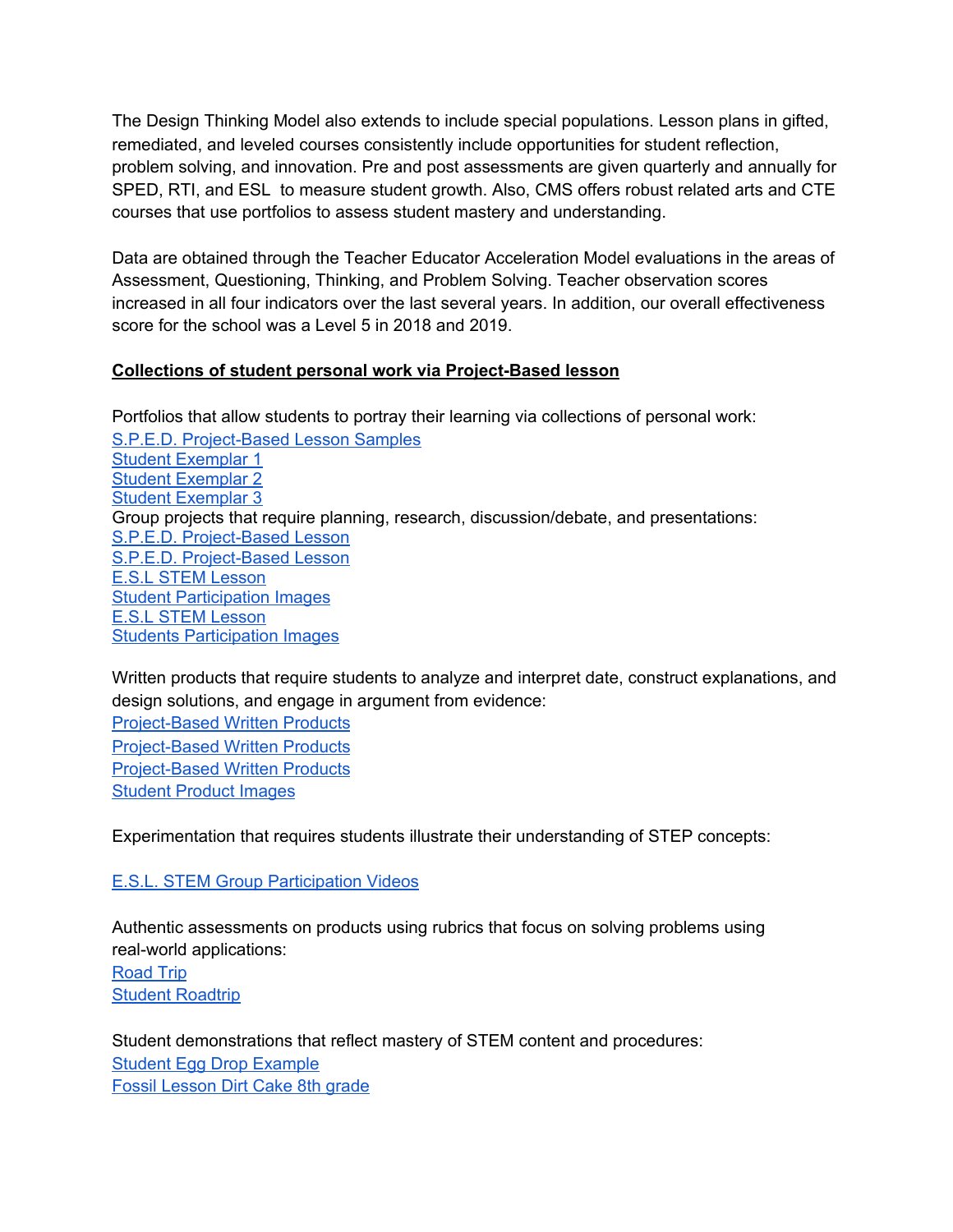Culminating project that integrated all the STEM content areas:

E.S.L [Culminating](https://2212251b-a6fc-4dbb-88de-94bcbd27cb94.filesusr.com/ugd/2b7659_90dec13975344d7b97613eaa81b83307.pdf) Project E.S.L [Culminating](https://2212251b-a6fc-4dbb-88de-94bcbd27cb94.filesusr.com/ugd/2b7659_f407967093d1444092b6319a03c40d61.pdf) Project [Student](https://www.cmssteam.com/achievement) Product Image

# **Attribute 4.2 Accountability (Data)**

Data-driven instruction is a core component of the curriculum at Cleveland Middle School (CMS). Along with using the state TNReady tests, core academic teachers are required to administer at least one formative and one summative assessment per week. Social studies and science teachers utilize Study Island, which is a standards-based assessment program, to evaluate student progress and mastery while ELA and math teachers implement iReady. Teachers harvest data from these assessments to adjust instruction and measure student growth. Students who qualify for additional services and interventions such as SPED, RTI, or ESL are monitored within those programs and receive regular conferencing. Those students who do not qualify for intervention programs but who do not show regular growth on formative assessments are assigned to small groups to receive reteaching, retesting, or counseling, as appropriate. Each student at CMS is recognized for their growth and achievement through the Raider Way Rewards Program and each student who needs additional support is identified and placed within the RED/WIN program, through their Individual Education Plans (IEPs), their 504s, or their Individual Language Plans (ILPs).

CMS has common planning time for each grade level that allows teachers to plan vertically by subject and cross-curricularly. The sixth and seventh grades are organized by teams while the eighth grade is departmentalized in order to facilitate a smoother transition to the high school. Each core subject has a teacher leader to help facilitate professional development. CMS provides one-to-one MacBooks for all students with a Blended Learning and Digital Enhancement (BLADE) facilitator who provides training for integrated tech-based instruction and assessments across all subjects.

Partnerships will be vital to sustain our STEM initiative. The key to establishing and building such relationships is to provide as many touch points as possible between the school and its community partners. Mentoring and mutually beneficial exchanges also provide opportunities for our students to experience S.T.E.A.M. related careers and to personally reap the rewards of volunteerism and service.

# **[Community and Industry Partnerships](https://www.cmssteam.com/community-partnerships)**

As the only public middle school that serves the City of Cleveland we have a wealth of expertise to call upon. Our students are part of the larger community and it is through their parents and extended families that our reach is extended and strengthened.

**[Attribute 5.1 Partners Support Instruction](https://www.cmssteam.com/community-partnerships)**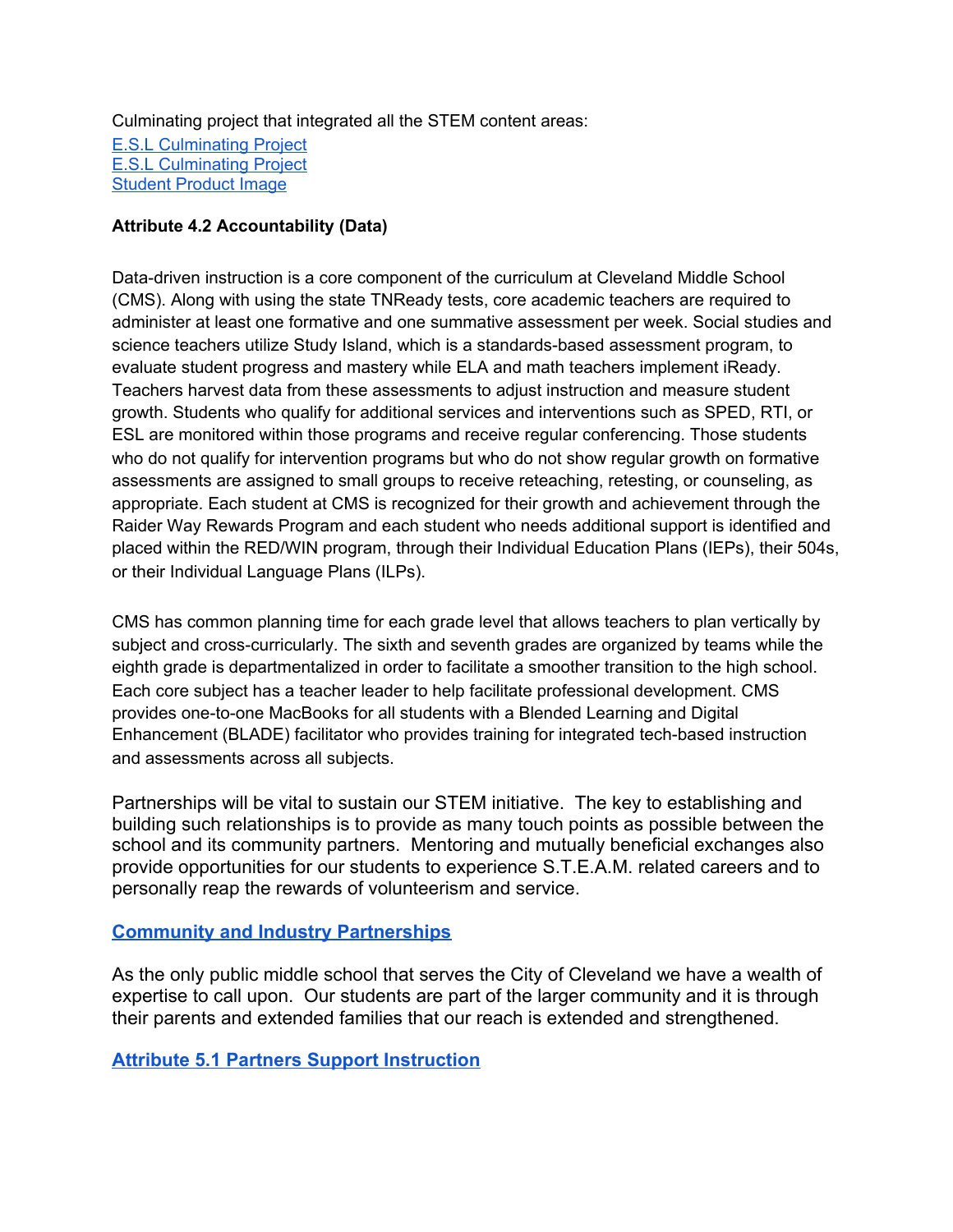Partnerships will be vital to sustain our STEM initiative. The key to establishing and building such relationships is to provide as many touch points as possible between the school and its community partners. Mentoring and mutually beneficial exchanges also provide opportunities for our students to experience STEM-related careers and to personally reap the rewards of volunteerism and service learning.

### **COMMUNITY RESOURCES AND PROGRAMS…**

• [Community](https://www.cmssteam.com/community-partnerships?pgid=kky8c9ng-ce9675c6-63d2-418b-9987-62a1464283a4) Speakers

Example: Tennessee Technical University and Mix 104.1 Radio Our CTE Engineering teacher works with TTU to bring university engineering students to his classroom for demonstrations and simulations of engineering in real-world situations.This connectivity to a post-secondary institution permits students to obtain a greater understanding of career exploration and its possibilities in the field of engineering. Our local radio station visits with our communication students to stimulate interest in all aspects of radio. These scheduled events were cancelled this year due to Covid but will be rescheduled as soon as we are able.

● BOYS & [GIRLS](https://bgcocoee.org/) CLUB and YMCA Aftercare

For many of our latch-key students, having a safe place to go after school is so important. The Boys and Girls Club/YMCA Aftercare programs in our community offers snacks, tutoring, crafts, and games that encourage a sense of belonging. Their Mission is simple, to help put young people on the path to great futures. Their vision is to provide a safe and encouraging place to go during out-of-school time. With a warm and caring staff, they create a positive learning environment to encourage Academic Success; Good Character and Citizenship, and lessons on Healthy Lifestyles, fostering creativity and imagination. Both tutoring programs provide student support in our 1 to 1 device initiative with access to the internet that these students may not have at home.

● LeadWorthy (Capturing Kids Hearts Curriculum)

Our CMS students experience a "Leadworthy Moment" a [mini-lesson](https://2212251b-a6fc-4dbb-88de-94bcbd27cb94.filesusr.com/ugd/2b7659_697b5417f773465d83960bda9225bcf5.pdf) weekly which helps to develop critical, life-changing skills, such as taking personal responsibility, expressing themselves well and making good [decisions](https://2212251b-a6fc-4dbb-88de-94bcbd27cb94.filesusr.com/ugd/2b7659_8503411c324c4955b86ab63fbe137c08.pdf) when problems arise. Powered by the Flippen Group, this research-based curriculum includes topics very relevant to the needs of our 21st century students. To foster a sense of community within our student body we have weekly "LeadWorthy Moments" where quotes (frequently from industry/business leaders) are discussed and students answer discussion questions based on reflecting how such sentiments affect how they deal with one another and look to their own promising futures. [LeadWorthy](https://drive.google.com/drive/u/0/folders/0AHj4pV9R1RGmUk9PVA) Moments provide short exercises designed to help incorporate character-based education into our classrooms.

● 100 Black Men of [Bradley](http://www.100bmbc.org/) County

This organization has been meeting with our students of color since 2001, every Friday morning. Groups vary from 20 to 30 students who they take on field trips and if the student stays with the organization throughout their secondary school experience, they receive a free laptop and help with tuition to college. Such a framework of successful community business leaders modeling behaviors of achievement, is essential for all students, especially youth of color, who traditionally have been marginalized in learning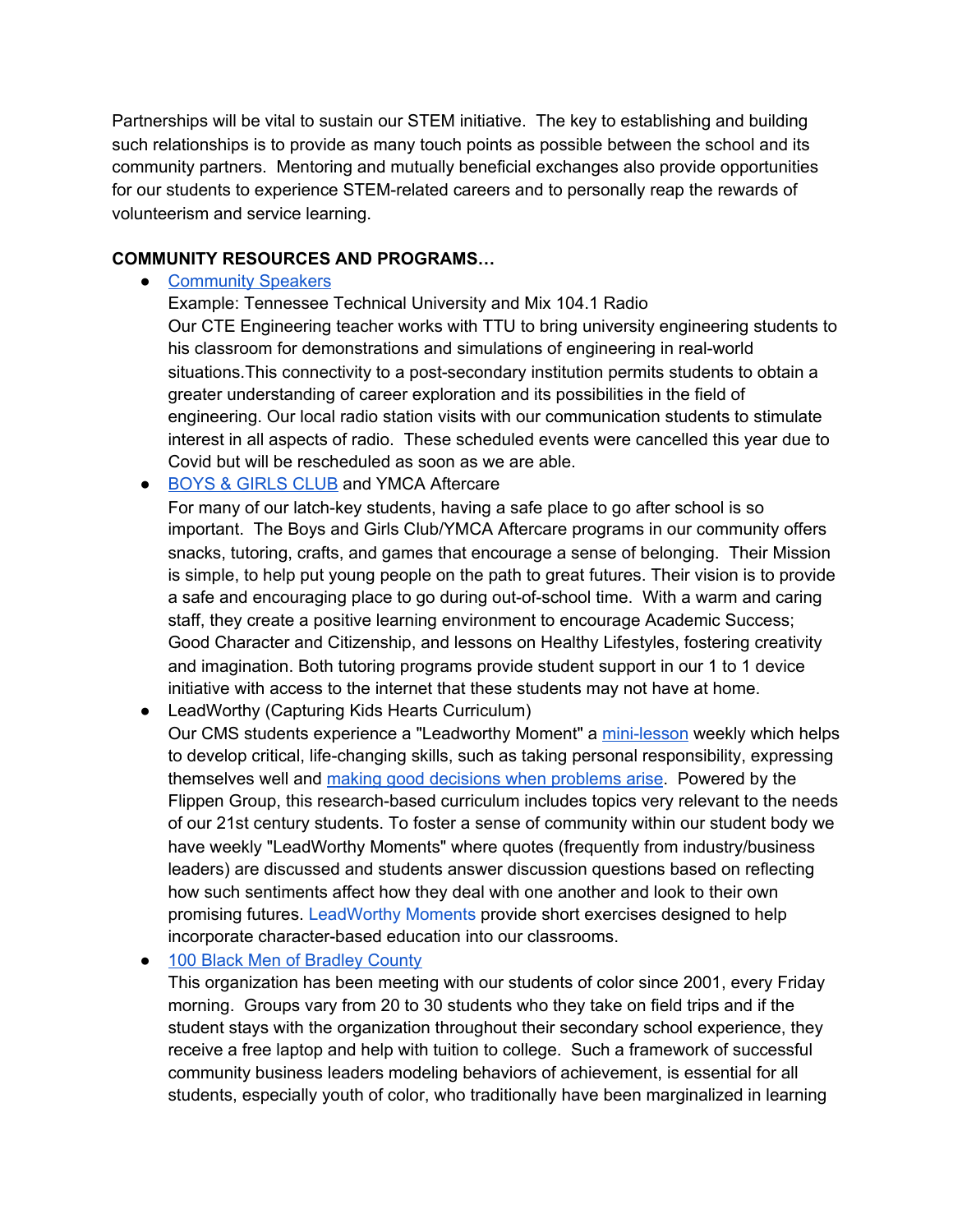standards, school policies, and classroom practices. With guest [speakers](https://www.cmssteam.com/community-partnerships?pgid=kk4gostt-c325106e-a133-4492-9102-41992a911aa1) ranging from Bankers to C.E.O.s of certain local organizations, our students are inspired.

- Reality Check by Junior [Achievement](https://ocoeeregion.ja.org/index) of the Ocoee Region All of our 8th grade students experienced what it is like to be 25 years old and budget monthly expenses during the Real Life [Simulation](https://www.cmssteam.com/community-partnerships?pgid=kk8md8en-2944fc9b-bf85-4d17-8fec-a75398b17ff4) "Reality Check" sponsored by Junior Achievement and the Cleveland/Bradley County Chamber of Commerce. This event brings together students and community volunteers. In the 2019/2020 school year, JA hosted 409 CMS students during Reality Check and JA Economics for Success. The volunteers spent 2,863 contact hours with our 8th graders in the theater.
- Community Grant Providers & [Museum](https://visitclevelandtn.com/things-to-see-and-do/business-directory/2084/museum-center-at-5ive-points/) Center at 5IVE Points Nothing great happens when you do it alone. Over the years we have had a motivated and dedicated group of individuals that collaborate with our teachers to identify what matters and how to make it happen with the support of community funds provided by generous business partners or extensive exhibits and guest speakers. Inspired and assisted by grants our school has been able to provide yearly musicals, create mosaics of lasting beauty, enjoy lively [storytellers](https://2212251b-a6fc-4dbb-88de-94bcbd27cb94.filesusr.com/ugd/2b7659_430be90f652b405d9f7589357c832c24.pdf), purchase VR [equipment](https://2212251b-a6fc-4dbb-88de-94bcbd27cb94.filesusr.com/ugd/2b7659_be889fd6393946da9eb0e0adffe6a7fd.pdf) for virtual field trips [around](https://2212251b-a6fc-4dbb-88de-94bcbd27cb94.filesusr.com/ugd/2b7659_be889fd6393946da9eb0e0adffe6a7fd.pdf) the world, and grow an online [collection](https://2212251b-a6fc-4dbb-88de-94bcbd27cb94.filesusr.com/ugd/2b7659_6d45749805dd4b5d8fb64077e17fd829.pdf) for the district's digital library and add a STEM mobile lab. The Allied Arts [Council](https://clevelandchamber.com/the-allied-arts-council/) and the Bradley Cleveland Public [Education](https://bcpef.org/) [Foundation](https://bcpef.org/) have helped teachers to shape the future of their communities by enhancing the classroom experience. The [Museum](http://www.museumcenter.org/) at 5ive Points offers the Story of our Region, its artifacts and exhibits have helped bring history to life for our [students](https://2212251b-a6fc-4dbb-88de-94bcbd27cb94.filesusr.com/ugd/2b7659_79d15ae756a1406aba1de5f575e6d3bf.pdf). The collective wisdom of our [community](https://www.cmssteam.com/community-partnerships?pgid=kkpxxgvn-ed69aa2e-bc74-4dc2-88f5-4f833030b304) donors and docents have been a mainstay for enriching activities that make the school experience memorable and effective. Their support creates a shared sense of belonging and has ultimately strengthened the social, cultural vibrancy of our school.
- PTO: Family and Community [Engagement](https://2212251b-a6fc-4dbb-88de-94bcbd27cb94.filesusr.com/ugd/2b7659_b2bfdee360644bbdbc18084b8bc2605e.pdf)

Cleveland Middle School has an active Parent Teacher [Organization](https://2212251b-a6fc-4dbb-88de-94bcbd27cb94.filesusr.com/ugd/2b7659_d25c2b4c75774907a53431d1079bb4aa.pdf) (PTO) that is invested in the academic achievement of the students, the school's culture, and climate. It provides [mini-grants](https://2212251b-a6fc-4dbb-88de-94bcbd27cb94.filesusr.com/ugd/2b7659_876531168ad04bc8880fd4b83ddeb5b1.pdf) to faculty for instruction providing an opportunity for teachers to create STEM lessons and purchase needed materials.

# **Attribute 5.2 Work-based Learning**

Once CMS students leave our school they continue their education at CHS [Cleveland High School] where there is a robust, cutting-edge, rigorous and relevant Career and [Technical](https://www.clevelandschools.org/o/district/page/department-info--5) [Education](https://www.clevelandschools.org/o/district/page/department-info--5) Program. It consists of eleven nationally recognized career clusters whose ultimate goal is to prepare them for meaningful post-secondary college and/or career pathways. CMS faculty work towards preparing our students by providing learning opportunities and skill development for high school. WBL is not available in a middle school setting, however we have CTE teachers with WBL [certification.](https://www.clevelandschools.org/o/district/page/department-info--5)

● Tennessee Technical University Our CTE Engineering teacher works with **TTU** to bring university [engineering](https://www.cmssteam.com/copy-of-lucy-writing-program-s-t?pgid=kk6x5qr3-1a8866fe-8610-4d9e-8fed-32a451a33693) students to his classroom for demonstrations and simulations of engineering in real-world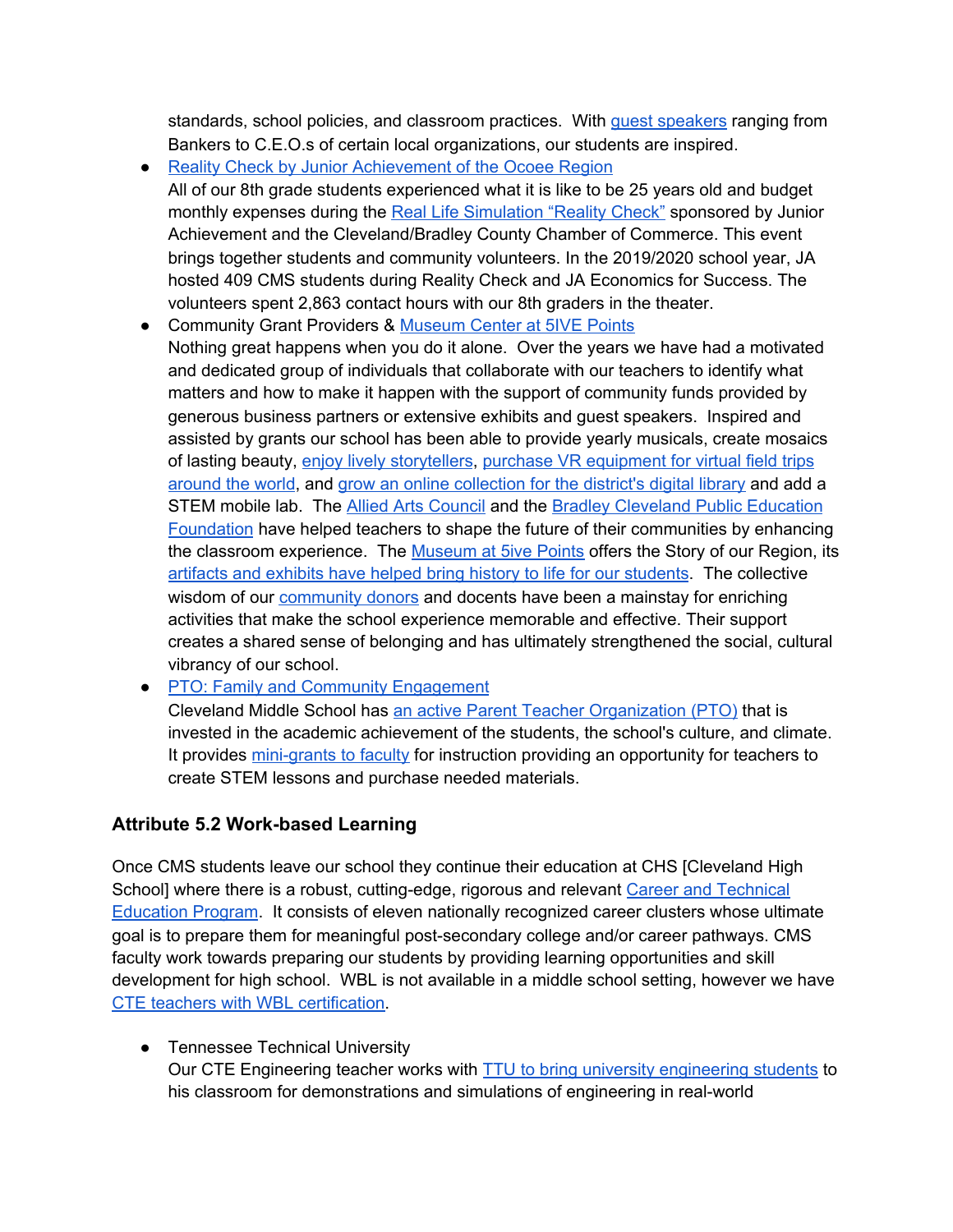situations.This connectivity to a post-secondary institution permits students to obtain a greater understanding of career exploration and its possibilities in the field of engineering.

- Cleveland State Community College Career Fair 8th grade CMS [students](https://www.cmssteam.com/community-partnerships?pgid=kkncdd9g-465c469e-555d-4de0-bb48-d5616ef34204) go on a field trip to CCSC for information about local industry job prospects and training available through CCSC, Cleveland High School, Walker Valley High School and Bradley High School CTE programs. Students are able to speak to individuals currently engaged in obtaining their training through one of the above stated programs or working in a specific industry such as law enforcement or construction.
- Cleveland High School

8th grade students participate in a field trip to the high school to investigate the [CTE](https://www.flipsnack.com/clevelandcte/cleveland-city-schools-career-and-technical-education.html) [curriculum.](https://www.flipsnack.com/clevelandcte/cleveland-city-schools-career-and-technical-education.html) This is traditionally completed in the springtime prior to high school course selection. They are invited to attend a high school orientation in the evening where they can visit CTE classrooms and ask questions.

• Mock [Interview](https://www.cmssteam.com/community-partnerships?pgid=kkh9wk39-bd3947a9-f19f-496d-9b9b-87701a1918ad) for CTE 8th grade Students

CMS hosted a mock interview for all of our 8th grade CTE students. The students had 4 days to prep by rotating through the CTE classes learning about soft skills and work ethic, resume writing, and interview skills. Many different members from community businesses, colleges, Better Business Bureau, and police officers to interview our students and give feedback for them. This event was not only eye-opening for our students but also received many positive comments from the individuals interviewing about the high level of some of our students here at CMS.

• CMS Career [Explorations](https://www.cmssteam.com/copy-of-4-c-s-summer-academic-camp-1)

One of the courses available to our students during their Related Arts period is [Career](https://2212251b-a6fc-4dbb-88de-94bcbd27cb94.filesusr.com/ugd/2b7659_9b74c3e011c5401dbe7fd425c07c28c6.pdf) [Explorations.](https://2212251b-a6fc-4dbb-88de-94bcbd27cb94.filesusr.com/ugd/2b7659_9b74c3e011c5401dbe7fd425c07c28c6.pdf) In this course, students research possible career goals and the requirements needed for attainment. Students investigate [post-secondary](https://www.cmssteam.com/copy-of-4-c-s-summer-academic-camp-1?pgid=kkmwdla5-4da6dfd4-4b6b-4d10-9ceb-094a58b65224) career [opportunities](https://www.cmssteam.com/copy-of-4-c-s-summer-academic-camp-1?pgid=kkmwdla5-4da6dfd4-4b6b-4d10-9ceb-094a58b65224) in terms of educational requirements, specifics regarding what does the job actually do and which industries provide employment.

● CMS [Community](https://www.cmssteam.com/community-partnerships?pgid=kkbz1oem-af498157-1ce8-411a-af18-b38f1326a93d) Best Partners through the Bradley/Cleveland Chamber of Commerce In the City of Cleveland, we have a special rapport with our "Best Partners" . These are businesses and organizations that generously support many of our outreach activities, provide guest speakers, academic programs and hold fundraising events that help with our school's warm culture and spirit. These organizations are the following: First Tennessee Bank; CHI Memorial Convenient Care facility; Cleveland Country Club; Westwood Baptist Church; and State Farm Insurance.

# **Service Learning**

CMS, as an entire school, participates in various service learning experiences that are studentdirected through curricular and extracurricular opportunities. One class participated in a service project with the Salvation Army to fill and carry bags in an effort to teach conversational skills to its class members. The Interact Club organizes our Veteran's Day program where students and veterans create a positive connection to our military organizations. The CMS [Student](https://www.cmssteam.com/copy-of-beta-club-student-council) Council yearly focuses on a school-wide effort to provide families in need Thanksgiving meals and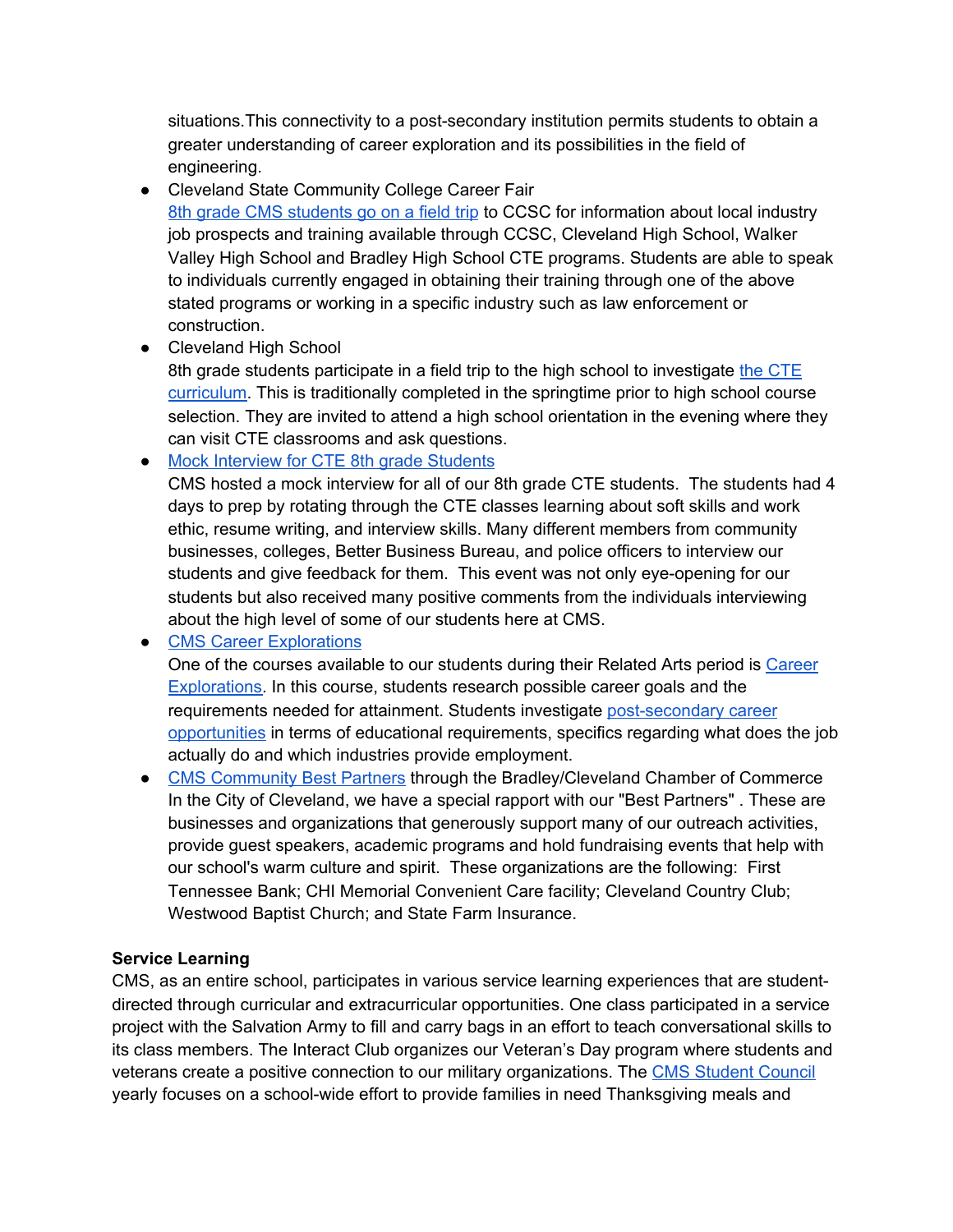groceries. This past year feeding over 45 families. The [CMS](https://www.cmssteam.com/copy-of-lucy-writing-program) Beta Club adopts nursing home recipients with small gifts and cards at Christmas and Valentine's Day. It also has a [community](https://www.cmssteam.com/copy-of-lucy-writing-program?pgid=kk1yenis-3478bf39-3b0f-43c5-8c14-d6cbc1995c9e) service [requirement](https://www.cmssteam.com/copy-of-lucy-writing-program?pgid=kk1yenis-3478bf39-3b0f-43c5-8c14-d6cbc1995c9e) of its members to obtain 8 hours of volunteering through school, church, scouts or personally each year. Many members exceeded this total with over 2000 hours earned total in one year of volunteering.

### **Citizen Science Projects**

At this time, our science classes do not have an ongoing partnership for collecting data. As we move forward in our pursuit of pursuing a more STEM-centric education for our students, this is an identified area of focus to look for areas of opportunity.

### **PBL Learning Units**

CMS faculty have informally been creating and writing PBL lessons individually or with content areas for numerous years. It is only that as a faculty/STEM Leadership Team that we began to formally recognize the learning strategies that our classroom teachers engage student learning. As our leadership team began to organize its evidence for STEM Designation, it became obvious that PBL instruction is at the heart of CMS instructional strategies. In pursuit of this goal, we have begun to implement PBL PD and support and encourage the continuation of this instructional strategy.

# CMS [S.T.E.M.](https://www.cmssteam.com/cms-s-t-e-a-m-design-model) Design Thinking Model CMS PBL [CHART](https://docs.google.com/document/d/12voVRDJZhN9T6F3J9DvrazqZP4pnQ2qZndTRQnc3FJU/edit)

# **Other Community Partnerships**

#### Boys & Girls Club and YMCA Aftercare

For many of our latch-key students, having a safe place to go after school is so important. The Boys and Girls Club/YMCA Aftercare programs in our community offers snacks, tutoring, crafts, and games that encourage a sense of belonging. Their Mission is simple, to help put young people on the path to great futures. Their vision is to provide a safe and encouraging place to go during out-of-school time. With a warm and caring staff, they create a positive learning environment to encourage Academic Success; Good Character and Citizenship, and lessons on Healthy Lifestyles, fostering creativity and imagination. Both tutoring programs provide student support in our 1 to 1 device initiative with access to the internet that these students may not have at home.

#### [Capturing](https://2212251b-a6fc-4dbb-88de-94bcbd27cb94.filesusr.com/ugd/2b7659_e868e29c60ef4c9f8ed93bb10e9fe752.pdf) Kids Heart Initiative

"If you have a child's heart, you have their mind" is the core belief of Flip [Flippen](https://www.ckhfoundation.org/), founder and chairman of the Flippen Group, NY Times best-selling author, and nationally-recognized speaker. For nearly a decade now our school district has embraced this approach, applying the behavioral skills and processes taught by the Flippen Group which has led to dramatic transformations in our relationships with our students. Nearly 70 percent of our students qualify for free and reduced lunch. So, when they arrive at school many are stressed from home, from hunger, abuse and loneliness. At C.M.S. We have to build a school [culture](https://www.cmssteam.com/community-partnerships?pgid=kjyqh2es-52fcf7ad-f172-4157-8468-ce60f8f13a6e) that is relational and